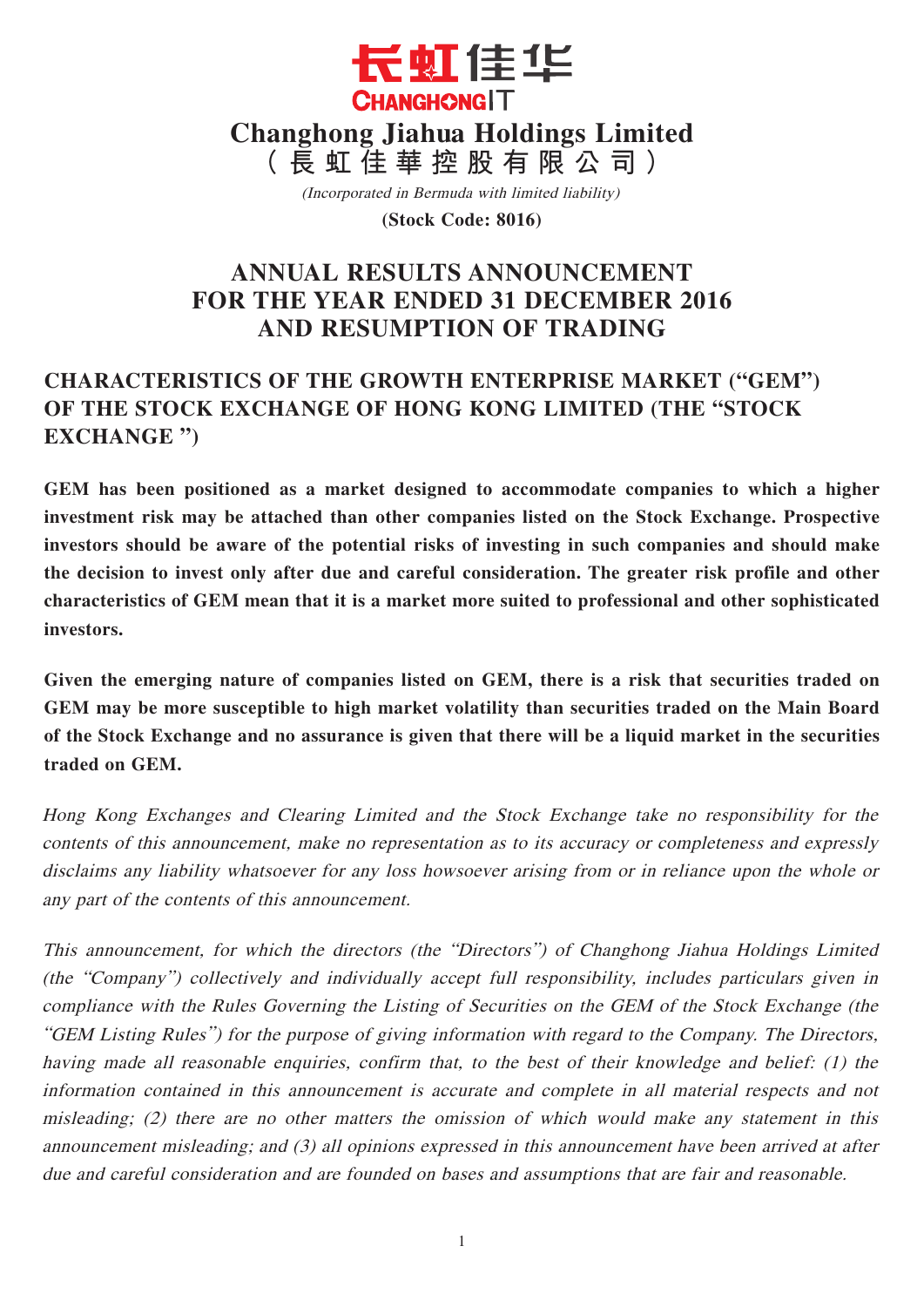# **RESULTS**

The board of directors (the "Board") of the Company is pleased to announce the audited consolidated financial results of the Company and its subsidiaries (collectively, the "Group") for the year ended 31 December 2016.

# **CONSOLIDATED STATEMENT OF PROFIT OR LOSS AND OTHER COMPREHENSIVE INCOME**

For the year ended 31 December 2016

|                                                         |                  | 2016            | 2015         |
|---------------------------------------------------------|------------------|-----------------|--------------|
|                                                         | <b>NOTES</b>     | <b>HK\$'000</b> | HK\$'000     |
| <b>Continuing operations</b>                            |                  |                 |              |
| Revenue                                                 | $\mathfrak{Z}$   | 19,063,248      | 19,839,112   |
| Cost of sales                                           |                  | (18, 306, 118)  | (19,030,068) |
| Gross profit                                            |                  | 757,130         | 809,044      |
| Other income                                            | $\overline{4}$   | 28,452          | 20,566       |
| Distribution and selling expenses                       |                  | (284, 624)      | (318,064)    |
| Research and development expenses                       |                  | (14, 314)       | (17, 451)    |
| Administrative expenses                                 |                  | (114, 679)      | (133, 180)   |
| Finance costs                                           | 6                | (41, 017)       | (52, 428)    |
| Bad debts and impairment loss on trade receivables, net |                  | (14, 344)       | (9, 737)     |
| Exchange loss, net                                      |                  | (6, 438)        | (28, 428)    |
| Profit before tax                                       |                  | 310,166         | 270,322      |
| Income tax expenses                                     | $\boldsymbol{7}$ | (85, 402)       | (71, 605)    |
| Profit for the year from continuing operations          | $\mathcal S$     | 224,764         | 198,717      |
| <b>Discontinued operation</b>                           |                  |                 |              |
| Profit (loss) for the year from discontinued operation  |                  | 8,007           | (66,968)     |
| Profit for the year                                     |                  | 232,771         | 131,749      |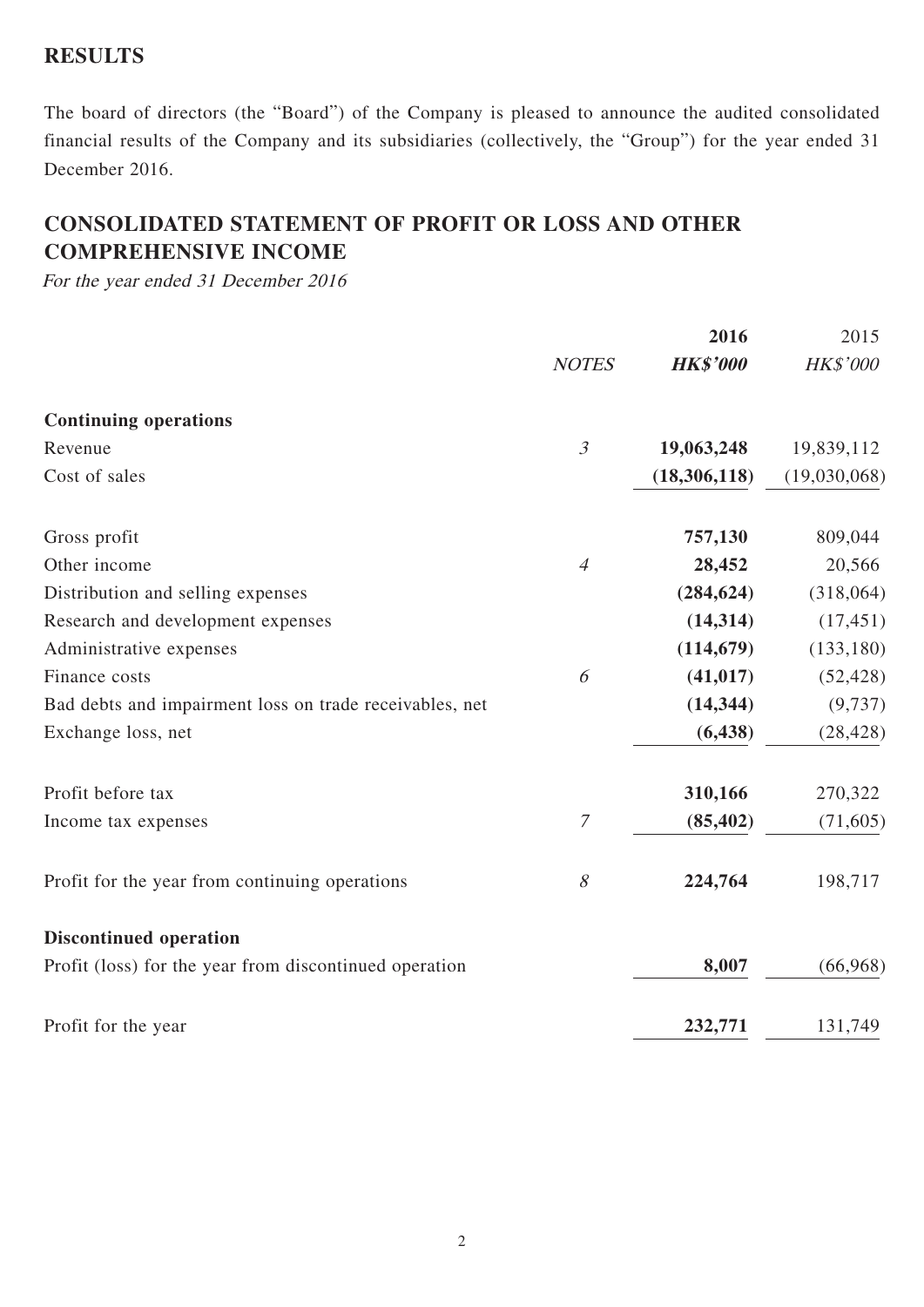|                                                                       | <b>NOTE</b> | 2016<br><b>HK\$'000</b> | 2015<br>HK\$'000 |
|-----------------------------------------------------------------------|-------------|-------------------------|------------------|
|                                                                       |             |                         |                  |
| Other comprehensive expense                                           |             |                         |                  |
| Item that may be reclassified subsequently to                         |             |                         |                  |
| profit or loss:                                                       |             |                         |                  |
| Exchange difference arising from translation of<br>foreign operations |             | (98, 397)               | (74, 801)        |
|                                                                       |             |                         |                  |
| Total comprehensive income for the year                               |             | 134,374                 | 56,948           |
| Profit (loss) for the year attributable to owners                     |             |                         |                  |
| of the Company:                                                       |             |                         |                  |
| - from continuing operations                                          |             | 224,764                 | 198,717          |
| - from discontinued operation                                         |             | 8,007                   | (66,968)         |
|                                                                       |             | 232,771                 | 131,749          |
| Total comprehensive income (expense)                                  |             |                         |                  |
| attributable to owners of the Company:                                |             |                         |                  |
| - from continuing operations                                          |             | 126,367                 | 123,916          |
| - from discontinued operation                                         |             | 8,007                   | (66,968)         |
|                                                                       |             | 134,374                 | 56,948           |
| <b>Earnings per share</b>                                             | 9           |                         |                  |
|                                                                       |             |                         |                  |
| From continuing and discontinued operations                           |             |                         |                  |
| Basic and diluted (HK cents)                                          |             | 9.06                    | 5.13             |
| From continuing operations                                            |             |                         |                  |
| Basic and diluted (HK cents)                                          |             | 8.74                    | 7.73             |
|                                                                       |             |                         |                  |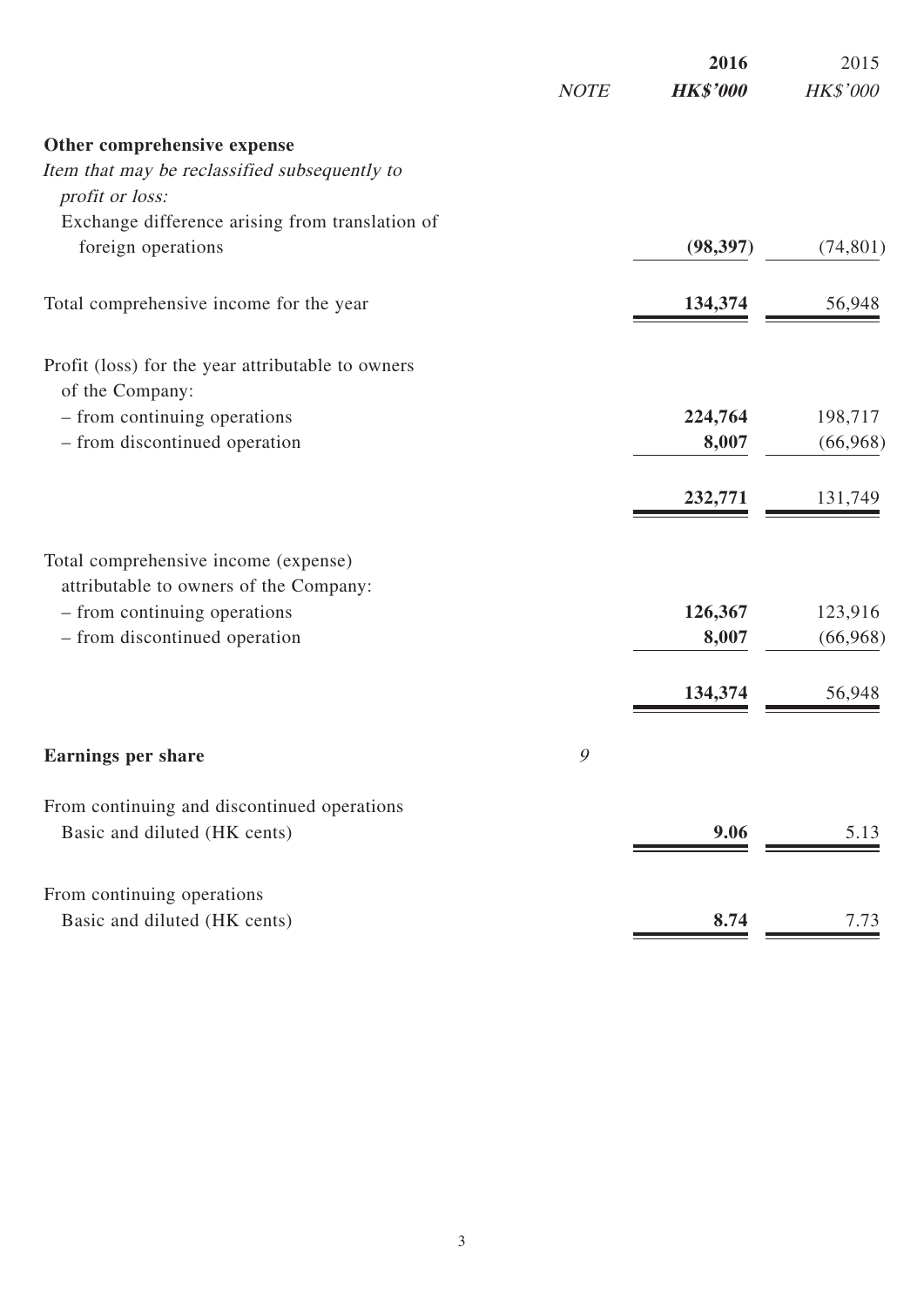# **CONSOLIDATED STATEMENT OF FINANCIAL POSITION**

At 31 December 2016

|                                                                |              | 2016            | 2015        |
|----------------------------------------------------------------|--------------|-----------------|-------------|
|                                                                | <b>NOTES</b> | <b>HK\$'000</b> | HK\$'000    |
| <b>Non-current assets</b>                                      |              |                 |             |
| Plant and equipment                                            |              | 30,350          | 25,287      |
| Available-for-sale investment                                  |              | 9,223           | 9,849       |
|                                                                |              | 39,573          | 35,136      |
| <b>Current assets</b>                                          |              |                 |             |
| Inventories                                                    |              | 1,318,904       | 1,613,065   |
| Trade and bills receivables                                    | 10           | 1,400,826       | 1,455,280   |
| Prepayments, deposits and other receivables                    |              | 51,171          | 26,565      |
| Amounts due from related companies                             |              | 17,930          | 9,953       |
| Trade deposits paid                                            |              | 675,125         | 775,599     |
| Pledged bank deposits                                          |              | 54,122          | 107,646     |
| Bank balances and cash                                         |              | 253,282         | 150,970     |
|                                                                |              | 3,771,360       | 4,139,078   |
| Assets classified as held for sale                             | 12           |                 | 2,150       |
|                                                                |              | 3,771,360       | 4, 141, 228 |
| <b>Current liabilities</b>                                     |              |                 |             |
| Trade and bills payables                                       | 11           | 1,607,015       | 1,995,326   |
| Other payables                                                 |              | 238,110         | 140,771     |
| Tax payables                                                   |              | 23,830          | 7,460       |
| <b>Borrowings</b>                                              |              | 315,073         | 524,925     |
| Amounts due to related companies                               |              | 13,912          | 8,929       |
| Customer deposits                                              |              | 249,524         | 193,621     |
| Government grants                                              |              |                 | 11,585      |
|                                                                |              | 2,447,464       | 2,882,617   |
| Liabilities associated with assets classified as held for sale | 12           |                 | 14,801      |
|                                                                |              | 2,447,464       | 2,897,418   |
| Net current assets                                             |              | 1,323,896       | 1,243,810   |
|                                                                |              |                 |             |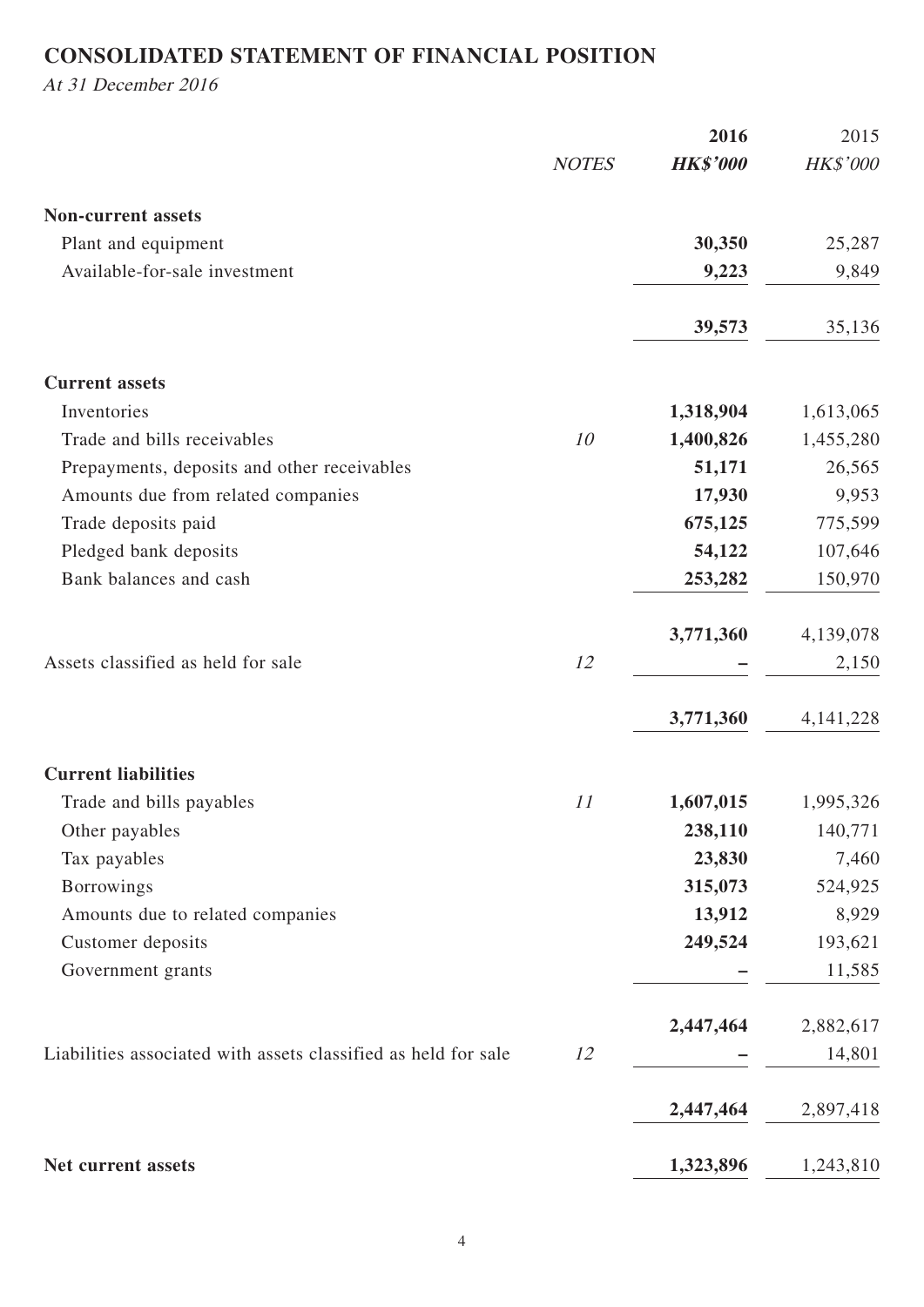|                                              | 2016<br><b>HK\$'000</b> | 2015<br>HK\$'000 |
|----------------------------------------------|-------------------------|------------------|
|                                              |                         |                  |
| <b>Total assets less current liabilities</b> | 1,363,469               | 1,278,946        |
| <b>Non-current liability</b>                 |                         |                  |
| Government grants                            | 6,284                   | 4,725            |
| <b>Net assets</b>                            | 1,357,185               | 1,274,221        |
| <b>Capital and reserves</b>                  |                         |                  |
| Share capital                                | 36,366                  | 36,366           |
| Convertible preference shares                | 27,897                  | 27,897           |
| Reserves                                     | 1,292,922               | 1,209,958        |
| <b>Total equity</b>                          | 1,357,185               | 1,274,221        |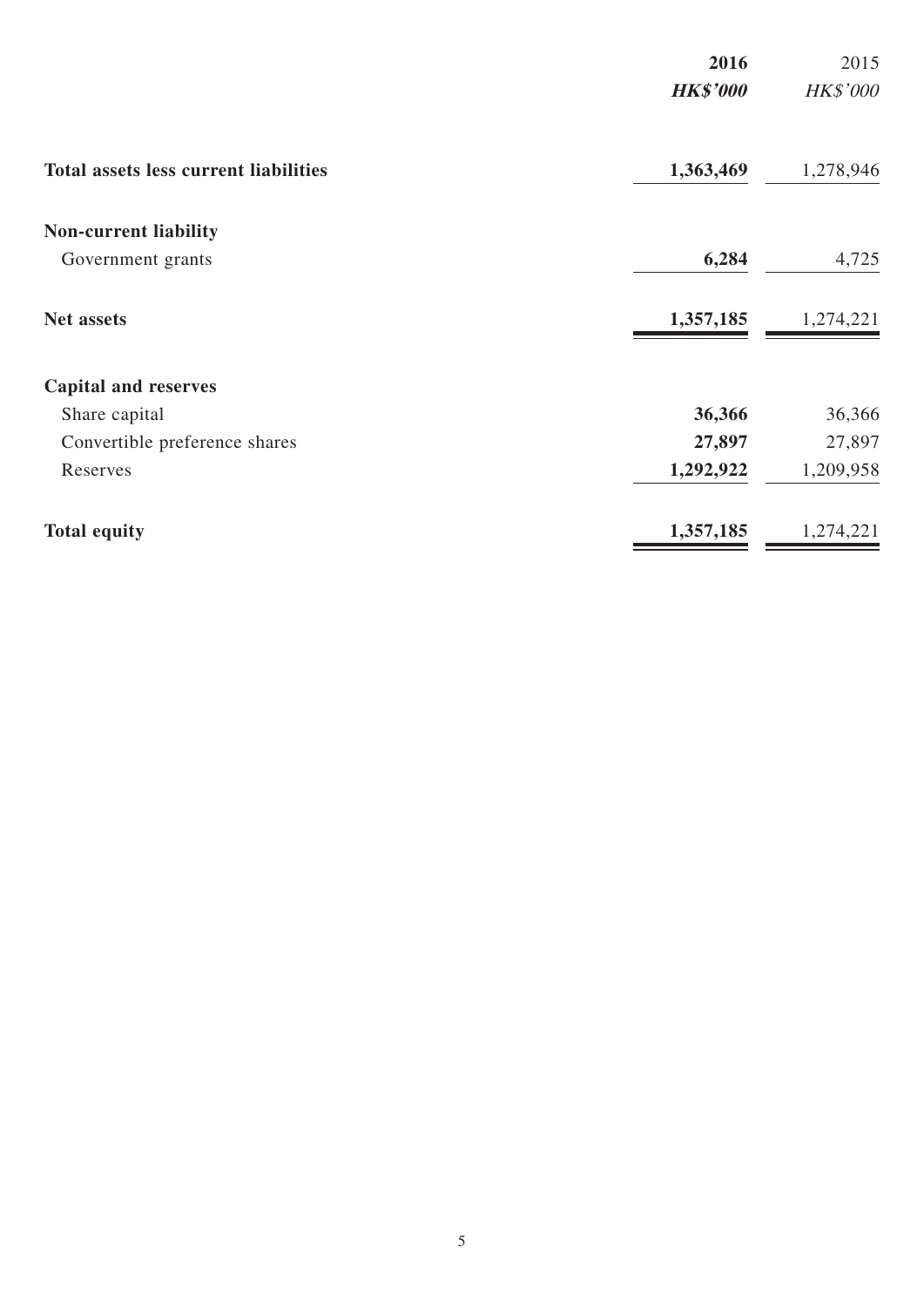# **CONSOLIDATED STATEMENT OF CHANGES IN EQUITY**

For the year ended 31 December 2016

|                                                    |                 | Convertible              |                 |                 |                 |                 |                 |                 |           |                 |
|----------------------------------------------------|-----------------|--------------------------|-----------------|-----------------|-----------------|-----------------|-----------------|-----------------|-----------|-----------------|
|                                                    | Share           | preference               | Share           | Statutory       | Merger          | Translation     | Other           | Contributed     | Retained  |                 |
|                                                    | capital         | share                    | premium         | reserve         | reserve         | reserve         | reserve         | surplus         | earnings  | Total           |
|                                                    | <b>HK\$'000</b> | HK\$'000                 | <b>HK\$'000</b> | <b>HK\$'000</b> | <b>HK\$'000</b> | <b>HK\$'000</b> | <b>HK\$'000</b> | <b>HK\$'000</b> | HK\$'000  | <b>HK\$'000</b> |
|                                                    |                 |                          |                 | (Note 1)        | (Noteii)        |                 | (Noteiii)       | $(Note$ iv)     |           |                 |
| At 1 January 2015                                  | 36,366          | 27,897                   | 2,095,051       | 45,163          | (1,248,106)     | 37,730          | (203, 432)      |                 | 478,014   | 1,268,683       |
| Profit for the year                                |                 |                          |                 |                 |                 |                 |                 |                 | 131,749   | 131,749         |
| Exchange differences arising on translation        |                 |                          |                 |                 |                 | (74, 801)       |                 |                 |           | (74, 801)       |
| Total comprehensive (expenses) income for the year |                 |                          |                 |                 |                 | (74, 801)       |                 |                 | 131,749   | 56,948          |
| Appropriation to statutory reserve                 |                 |                          |                 | 4,372           |                 |                 |                 |                 | (4,372)   |                 |
| Conversion of share premium to contributed surplus |                 | $\overline{\phantom{0}}$ | (2,095,051)     |                 |                 |                 |                 | 2,095,051       |           |                 |
| Dividends recognised as distribution               |                 |                          |                 |                 |                 |                 |                 | (51, 410)       | $\bar{ }$ | (51, 410)       |
| At 31 December 2015 and 1 January 2016             | 36,366          | 27,897                   |                 | 49,535          | (1,248,106)     | (37,071)        | (203, 432)      | 2,043,641       | 605,391   | 1,274,221       |
| Profit for the year                                |                 |                          |                 |                 |                 |                 |                 |                 | 232,771   | 232,771         |
| Exchange differences arising on translation        |                 |                          |                 |                 |                 | (98, 397)       |                 |                 |           | (98, 397)       |
| Total comprehensive (expenses) income for the year |                 |                          |                 |                 |                 | (98, 397)       |                 |                 | 232,771   | 134,374         |
| Appropriation to statutory reserve                 |                 |                          |                 | 7,185           |                 |                 |                 |                 | (7, 185)  |                 |
| Dividends recognised as distribution               |                 |                          |                 |                 |                 |                 |                 | (51, 410)       |           | (51, 410)       |
| At 31 December 2016                                | 36,366          | 27,897                   |                 | 56,720          | (1,248,106)     | (135, 468)      | (203, 432)      | 1,992,231       | 830,977   | 1,357,185       |

#### Notes:

- (i) In accordance with the Articles and Association of the People's Republic of China (the "PRC") subsidiaries and the relevant laws and regulations applicable in the PRC, companies established in the PRC are required to appropriate at least 10% of their statutory annual profits after tax determined in accordance with the relevant statutory rules and regulations applicable to enterprises in the PRC to the statutory reserve until the balance of the reserve reaches 50% of their respective registered capitals. Subject to certain restrictions as set out in the relevant PRC regulations, the statutory reserve may be used to offset against accumulated losses of the respective PRC companies. The amount of the transfer is subject to the approval of the board of director of the respective PRC companies.
- (ii) The merger reserve represents the difference between the considerations and the assets and liabilities acquired under business combinations at the first date under common control.
- (iii) The other reserve represents the difference between the consideration paid and the carrying values of non-controlling interests acquired during the year ended 31 December 2014.
- (iv) On 15 May 2015, a resolution was passed on the annual general meeting to approve the reduction of the amount of approximately HK\$2,095,051,000 standing to the credit of the share premium account of the Company and the transfer of the entire amount to the contributed surplus account of the Company.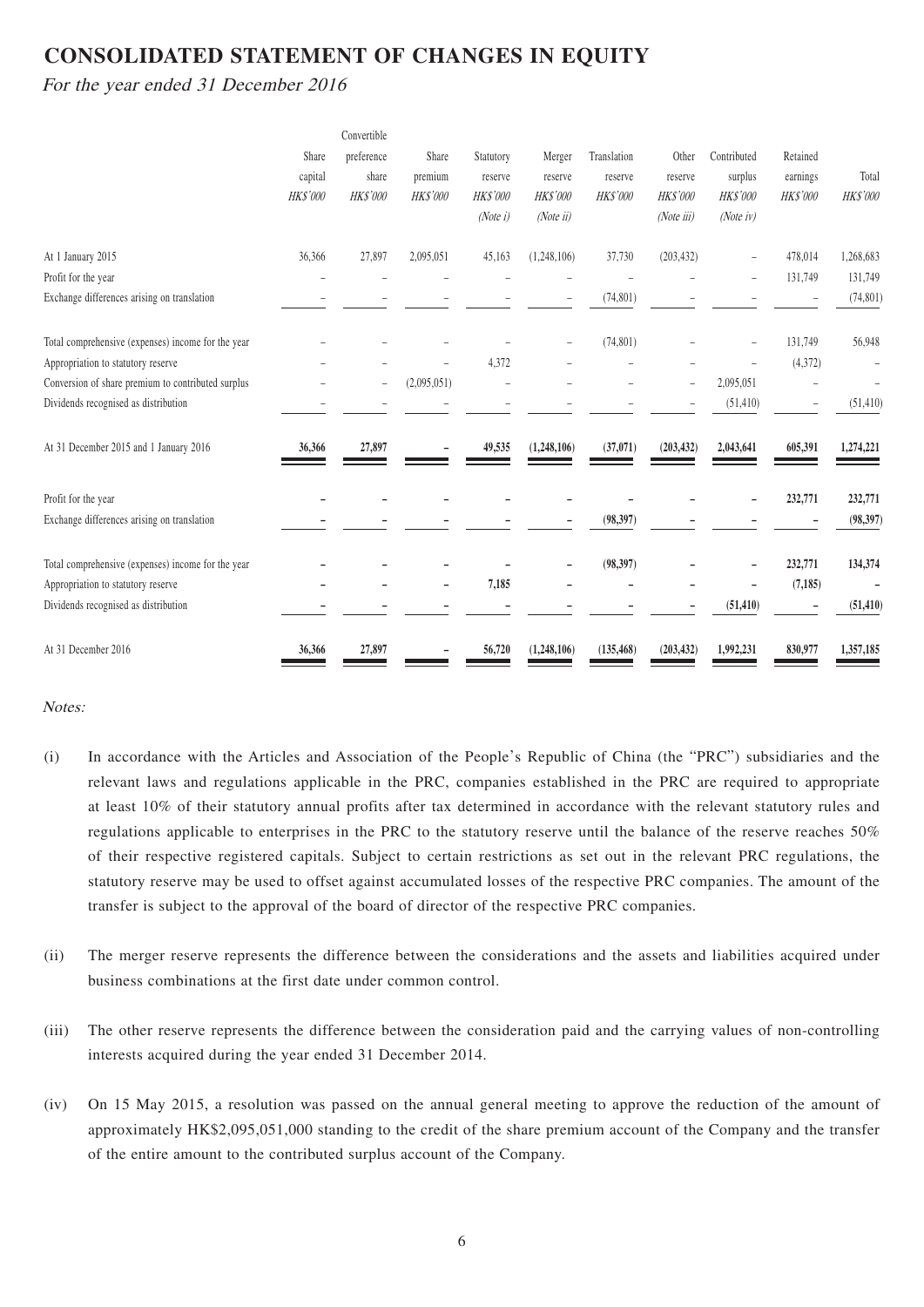### **1. GENERAL**

Changhong Jiahua Holdings Limited (the "Company") was incorporated in Bermuda with limited liability.

The address of its registered office is Clarendon House, 2 Church Street, Hamilton HM 11, Bermuda. The address of its principal place of business is Unit 1502, 15/F., West Tower, Shun Tak Centre, 168-200 Connaught Road Central, Hong Kong. The Company's shares are listed on the Growth Enterprise Market ("GEM") of The Stock Exchange of Hong Kong Limited (the "Stock Exchange").

The consolidated financial statements are presented in Hong Kong dollars ("HK\$"). As the Company is a public company with its shares listed on the Stock Exchange with most of its investors located in Hong Kong, the directors of the Company consider that HK\$ is preferable in presenting the operating result and financial position of the Group.

Sichuan Changhong Electronic Co., Limited ("Sichuan Changhong"), a company incorporated in the PRC with its shares listed on Shanghai Stock Exchange, has obtained the control over the board of directors of the Company since 2012. In the opinion of the directors of the Company, the immediate and ultimate holding company of the Company is Sichuan Changhong as at 31 December 2016.

The Company is an investment holding company.

Subsequent to the completion of disposal of Changhong Overseas Development Limited ("CHOD"), an indirect wholly owned subsidiary of the Company, on 21 December 2016, the directors of the Company re-assessed the functional currency of the Company and considered the Company's major assets and its respective risks and rewards are primarily located in the PRC. As a result, the directors of the Company determined to change the functional currency from United States dollars to Renminbi ("RMB") with effect from 21 December 2016. The change of functional currency is applied prospectively from the date of change in accordance with HKAS 21 The Effect of Changes in Foreign Exchange Rates.

### **2. APPLICATION OF NEW AND AMENDMENTS TO HONG KONG FINANCIAL REPORTING STANDARDS ("HKFRSs")**

### **Amendments to HKFRSs that are mandatorily effective for the current year**

The Group has applied the following amendments to HKFRSs issued by the Hong Kong Institute of Certified Public Accountants ("HKICPA") for the first time in the current year:

| Accounting for Acquisition of Interests in Joint Operations          |
|----------------------------------------------------------------------|
| Disclosure Initiative                                                |
| Clarification of Acceptable Methods of Depreciation and Amortisation |
|                                                                      |
| Agriculture: Bearer Plants                                           |
|                                                                      |
| Investment Entities: Applying the Consolidation Exception            |
|                                                                      |
| Annual Improvements to HKFRSs 2012 - 2014 Cycle                      |
|                                                                      |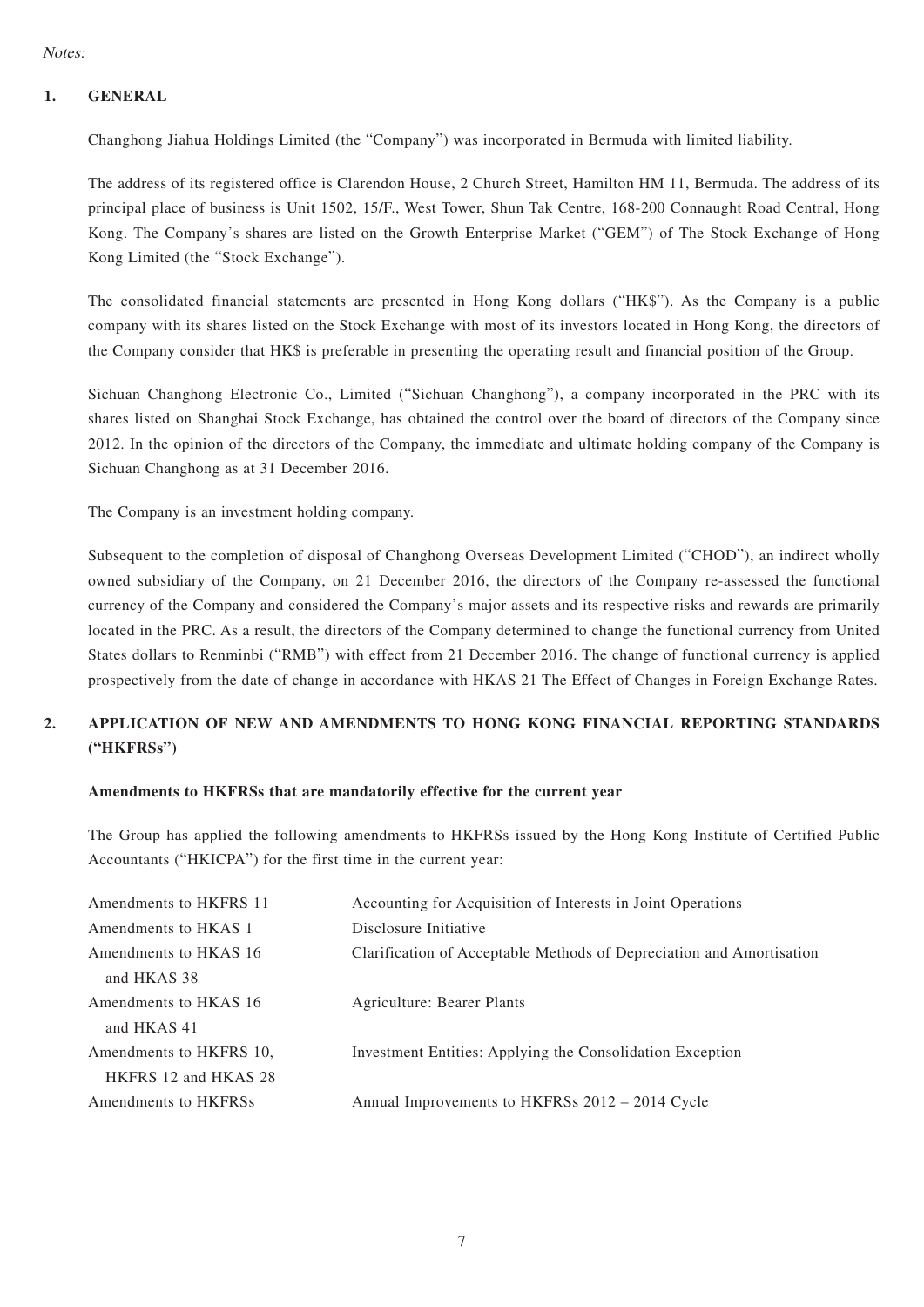The application of the amendments to HKFRSs in the current year has had no material impact on the Group's financial performance and positions for the current and prior years and/or on the disclosures set out in these consolidated financial statements.

#### **New and amendments to HKFRSs issued but not yet effective**

The Group has not early applied the following new and amendments to HKFRSs that have been issued but are not yet effective:

| <b>HKFRS 9</b>         | Financial Instruments <sup>1</sup>                                              |
|------------------------|---------------------------------------------------------------------------------|
| HKFRS 15               | Revenue from Contracts with Customers and the related Amendments <sup>1</sup>   |
| HKFRS 16               | Lense <sup>2</sup>                                                              |
| Amendments to HKFRS 2  | Classification and Measurement of Share-based Payment Transactions <sup>1</sup> |
| Amendments to HKFRS 4  | Applying HKFRS 9 Financial Instruments with                                     |
|                        | HKFRS 4 Insurance Contracts <sup>1</sup>                                        |
| Amendments to HKFRS 10 | Sale or Contribution of Assets between an Investor and its Associate or Joint   |
| and HKAS 28            | Venture <sup>3</sup>                                                            |
| Amendments to HKAS 7   | Disclosure Initiative <sup>4</sup>                                              |
| Amendments to HKAS 12  | Recognition of Deferred Tax Assets for Unrealised Losses <sup>4</sup>           |
| Amendments to HKFRSs   | Annual Improvement to HKFRSs 2014-2016 Cycle <sup>5</sup>                       |

1 Effective for annual periods beginning on or after 1 January 2018

- 2 Effective for annual periods beginning on or after 1 January 2019
- 3 Effective for annual periods beginning on or after a date to be determined
- 4 Effective for annual periods beginning on or after 1 January 2017
- 5 Effective for annual periods beginning on or after 1 January 2017 or 1 January 2018, as appropriate

#### **HKFRS 9 Financial instrument**

HKFRS 9 introduces new requirements for the classification and measurement of financial assets, financial liabilities, general hedge accounting and impairment requirements for financial assets.

Key requirements of HKFRS 9:

• all recognised financial assets that are within the scope of HKFRS 9 are required to be subsequently measured at amortised cost or fair value. Specifically, debt investments that are held within a business model whose objective is to collect the contractual cash flows, and that have contractual cash flows that are solely payments of principal and interest on the principal outstanding are generally measured at amortised cost at the end of subsequent accounting periods. Debt instruments that are held within a business model whose objective is achieved both by collecting contractual cash flows and selling financial assets, and that have contractual terms that give rise on specified dates to cash flows that are solely payments of principal and interest on the principal amount outstanding, are generally measured at Fair Value Through Other Comprehensive Income ("FVTOCI"). All other debt investments and equity investments are measured at their fair value at the end of subsequent accounting periods. In addition, under HKFRS 9, entities may make an irrevocable election to present subsequent changes in the fair value of an equity investment (that is not held for trading) in other comprehensive income, with only dividend income generally recognised in profit or loss.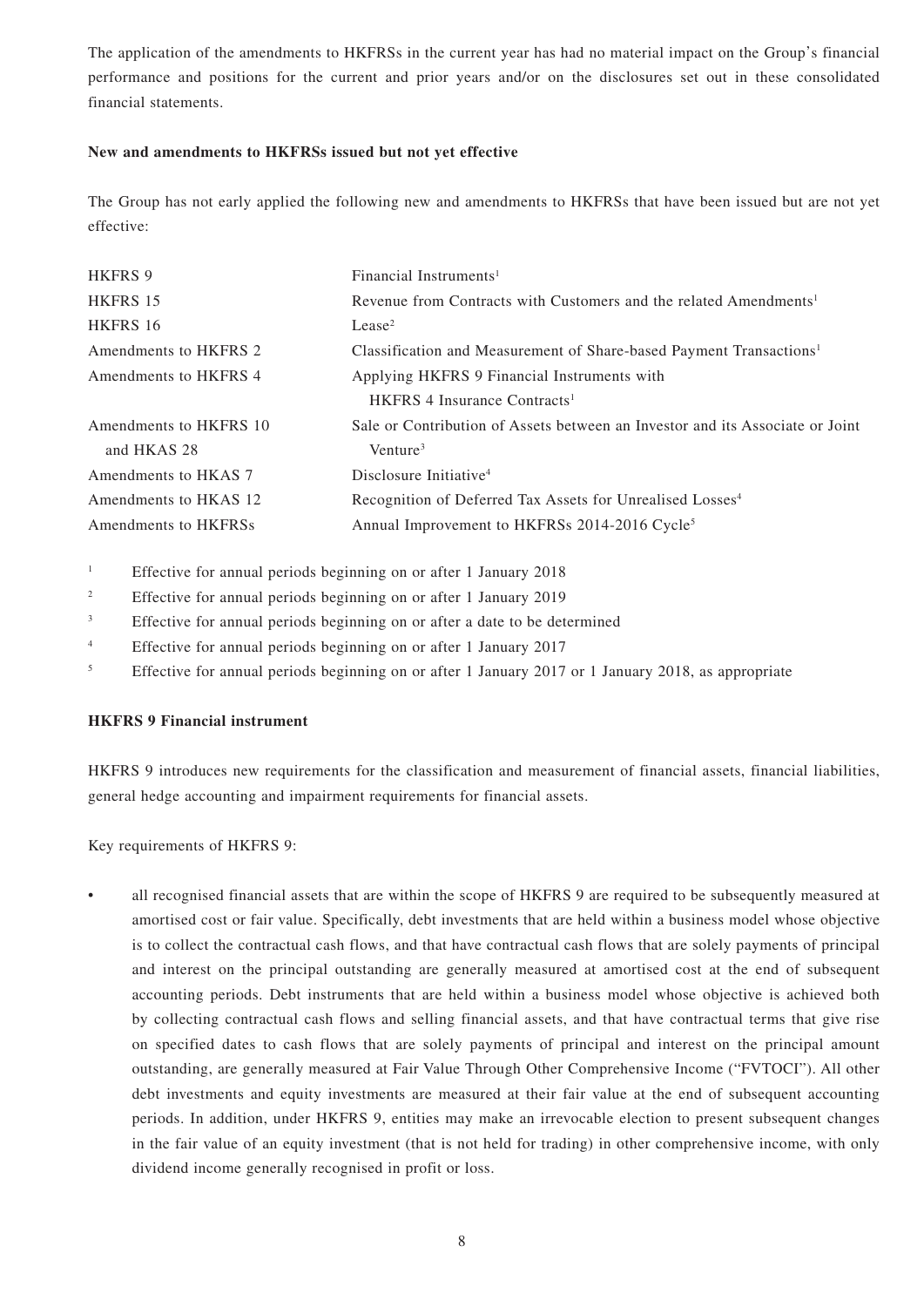in relation to the impairment of financial assets, HKFRS 9 requires an expected credit loss model, as opposed to an incurred credit loss model under HKAS 39. The expected credit loss model requires an entity to account for expected credit losses and changes in those expected credit losses at each reporting date to reflect changes in credit risk since initial recognition. In other words, it is no longer necessary for a credit event to have occurred before credit losses are recognised.

Based on the Group's financial instruments and risk management policies as at 31 December 2016, application of HKFRS 9 in the future may have a material impact on the classification and measurement of the Group's financial assets. The Group's available-for-sale investments, including those currently stated at costs impairment, will either be measured at fair value through profit or loss or be designated as FVTOCI. In addition, the expected credit loss model may result in early provision of credit loss which are not yet incurred in relation to the Group's financial assets measured at amortised cost.

#### **HKFRS 15 Revenue from Contracts with Customers**

HKFRS 15 was issued which establishes a single comprehensive model for entities to use in accounting for revenue arising from contracts with customers. HKFRS 15 will supersede the current revenue recognition guidance including HKAS 18 Revenue, HKAS 11 Construction Contracts and the related interpretations when it becomes effective.

The core principle of HKFRS 15 is that an entity should recognise revenue to depict the transfer of promised goods or services to customers in an amount that reflects the consideration to which the entity expects to be entitled in exchange for those goods or services. Specifically, the Standard introduces a 5-step approach to revenue recognition:

- Step 1: Identify the contract(s) with a customer
- Step 2: Identify the performance obligations in the contract
- Step 3: Determine the transaction price
- Step 4: Allocate the transaction price to the performance obligations in the contract
- Step 5: Recognise revenue when (or as) the entity satisfies a performance obligation

Under HKFRS 15, an entity recognises revenue when (or as) a performance obligation is satisfied, i.e. when "control" of the goods or services underlying the particular performance obligation is transferred to the customer. Far more prescriptive guidance has been added in HKFRS 15 to deal with specific scenarios. Furthermore, extensive disclosures are required by HKFRS 15.

In 2016, the HKICPA issued Clarifications to HKFRS 15 in relation to the identification of performance obligations, principal versus agent considerations, as well as licensing application guidance.

The directors of the Company anticipate that the application of HKFRS 15 in the future may result in more disclosures, however, the directors of the Company do not anticipate that the application of HKFRS 15 will have a material impact on the timing and amounts of revenue recognised in respective reporting periods.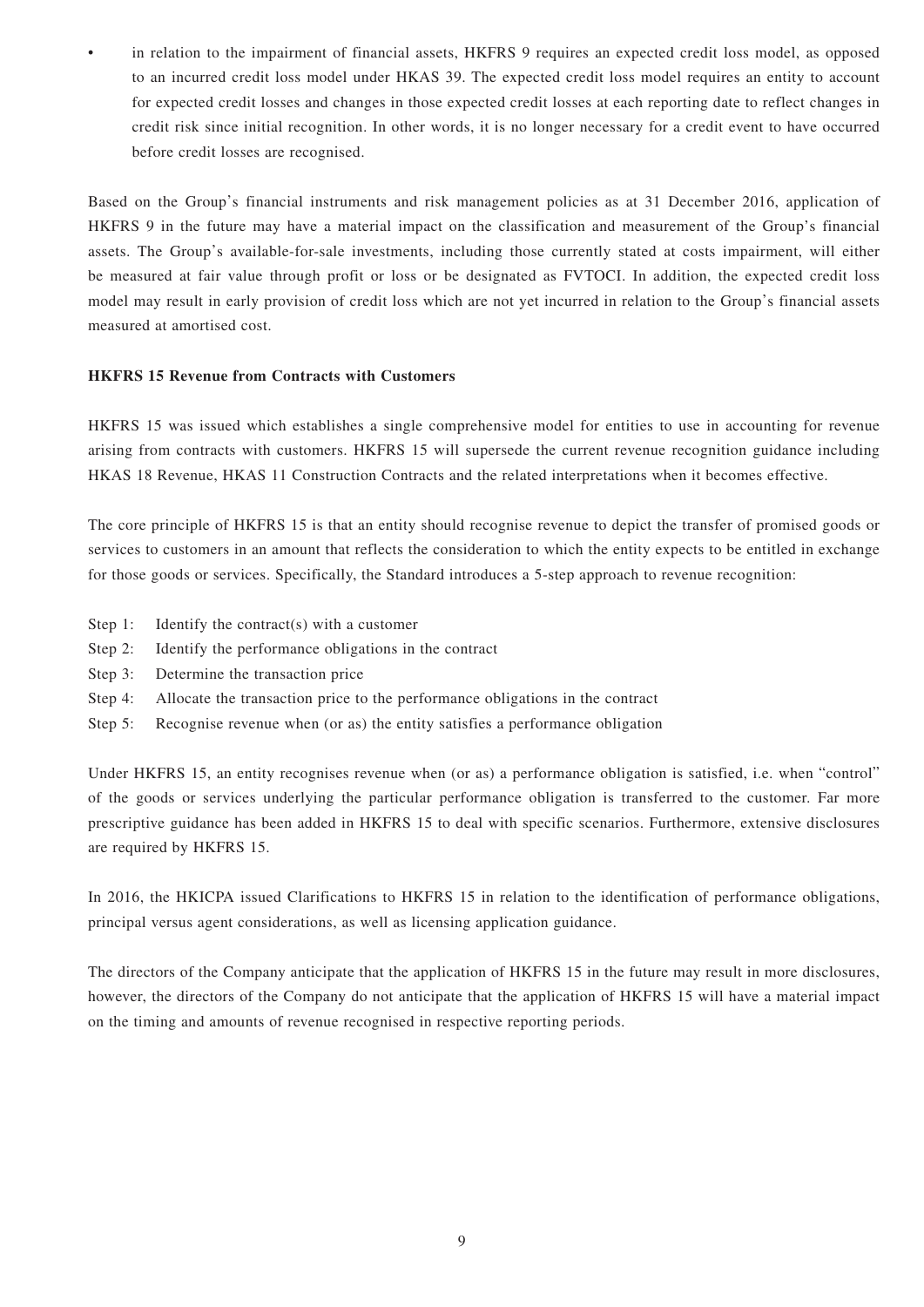#### **HKFRS 16 Leases**

HKFRS 16 introduces a comprehensive model for the identification of lease arrangements and accounting treatments for both lessors and lessees. HKFRS 16 will supersede HKAS 17 Leases and the related interpretations when it becomes effective.

HKFRS 16 distinguishes lease and service contracts on the basis of whether an identified asset is controlled by a customer. Distinctions of operating leases and finance leases are removed for lessee accounting, and is replaced by a model where a right-of-use asset and a corresponding liability have to be recognised for all leases by lessees, except for short-term leases and leases of low value assets.

The right-of-use asset is initially measured at cost and subsequently measured at cost (subject to certain exceptions) less accumulated depreciation and impairment losses, adjusted for any remeasurement of the lease liability. The lease liability is initially measured at the present value of the lease payments that are not paid at that date. Subsequently, the lease liability is adjusted for interest and lease payments, as well as the impact of lease modifications, amongst others. For the classification of cash flows, the Group currently presents upfront prepaid lease payments as investing cash flows in relation to leasehold lands for owned use while other operating lease payments are presented as operating cash flows. Under the HKFRS 16, lease payments in relation to lease liability will be allocated into a principal and an interest portion which will be presented as financing cash flows.

Under HKAS 17, the Group has already recognised an asset and a related finance lease liability for finance lease arrangement and prepaid lease payments for leasehold lands where the Group is a lessee. The application of HKFRS 16 may result in potential changes in classification of these assets depending on whether the Group presents right-of-use assets separately or within the same line item at which the corresponding underlying assets would be presented if they were owned.

In contrast to lessee accounting, HKFRS 16 substantially carries forward the lessor accounting requirements in HKAS 17, and continues to require a lessor to classify a lease either as an operating lease or a finance lease.

Furthermore, extensive disclosures are required by HKFRS 16.

As at 31 December 2016, the Group has non-cancellable operating lease commitments of approximately HK\$11,377,000. A preliminary assessment indicates that these arrangements will meet the definition of a lease under HKFRS 16, and hence the Group will recognise a right-of-use asset and a corresponding liability in respect of all these leases unless they qualify for low value or short-term leases upon the application of HKFRS 16. In addition, the application of new requirements may result changes in measurement, presentation and disclosure as indicated above. However, it is not practicable to provide a reasonable estimate of the financial effect until the directors of the Company complete a detailed review.

Except for described as above, the directors of the Company do not anticipate that the application of other new and amendments to HKFRSs will have a material effect on the Group's consolidated financial statements.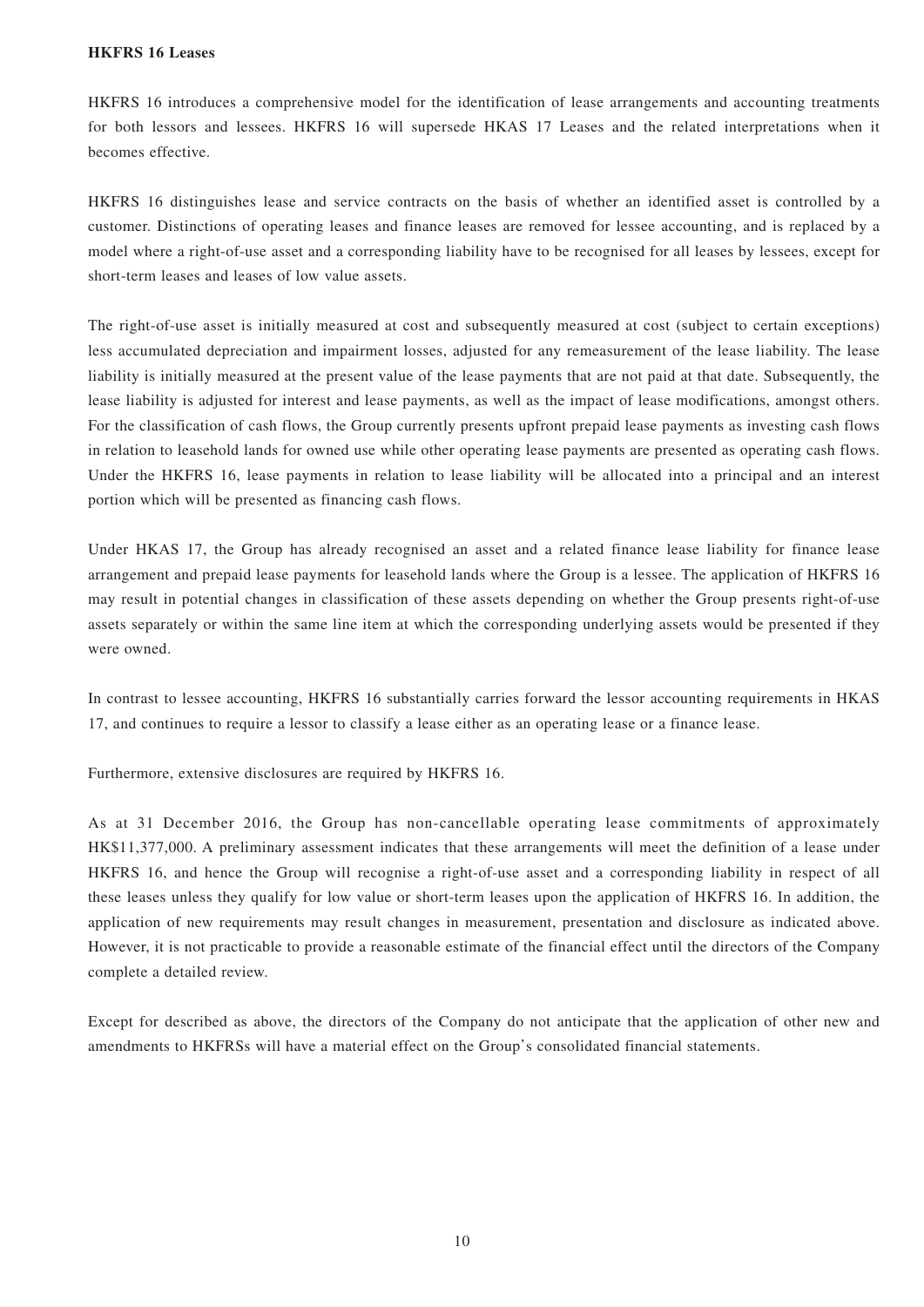### **3. REVENUE**

### **Continuing operations**

The principal activities of the Group are the provision of professional integrated IT solutions and services, and distribution of IT corporate products, digital products, own brand products and related parts and components.

Revenue represents net amount received and receivable for the sale of different types of IT products, self-developed products, provision of professional integrated IT solutions and services net of corresponding sales related taxes and rebate. The amounts of each significant category of revenue recognised in revenue for the year from continuing operations are as follows:

|                 | 2015       |
|-----------------|------------|
| <b>HK\$'000</b> | HK\$'000   |
| 9,803,344       | 13,343,465 |
| 4,972,014       | 4,812,319  |
| 4,287,890       | 1,683,328  |
| 19,063,248      | 19,839,112 |
|                 |            |
| 2016            | 2015       |
| <b>HK\$'000</b> | HK\$'000   |
|                 |            |
| 2,513           | 10,864     |
| 23,845          | 5,028      |
| 2,094           | 4,674      |
| 28,452          | 20,566     |
|                 | 2016       |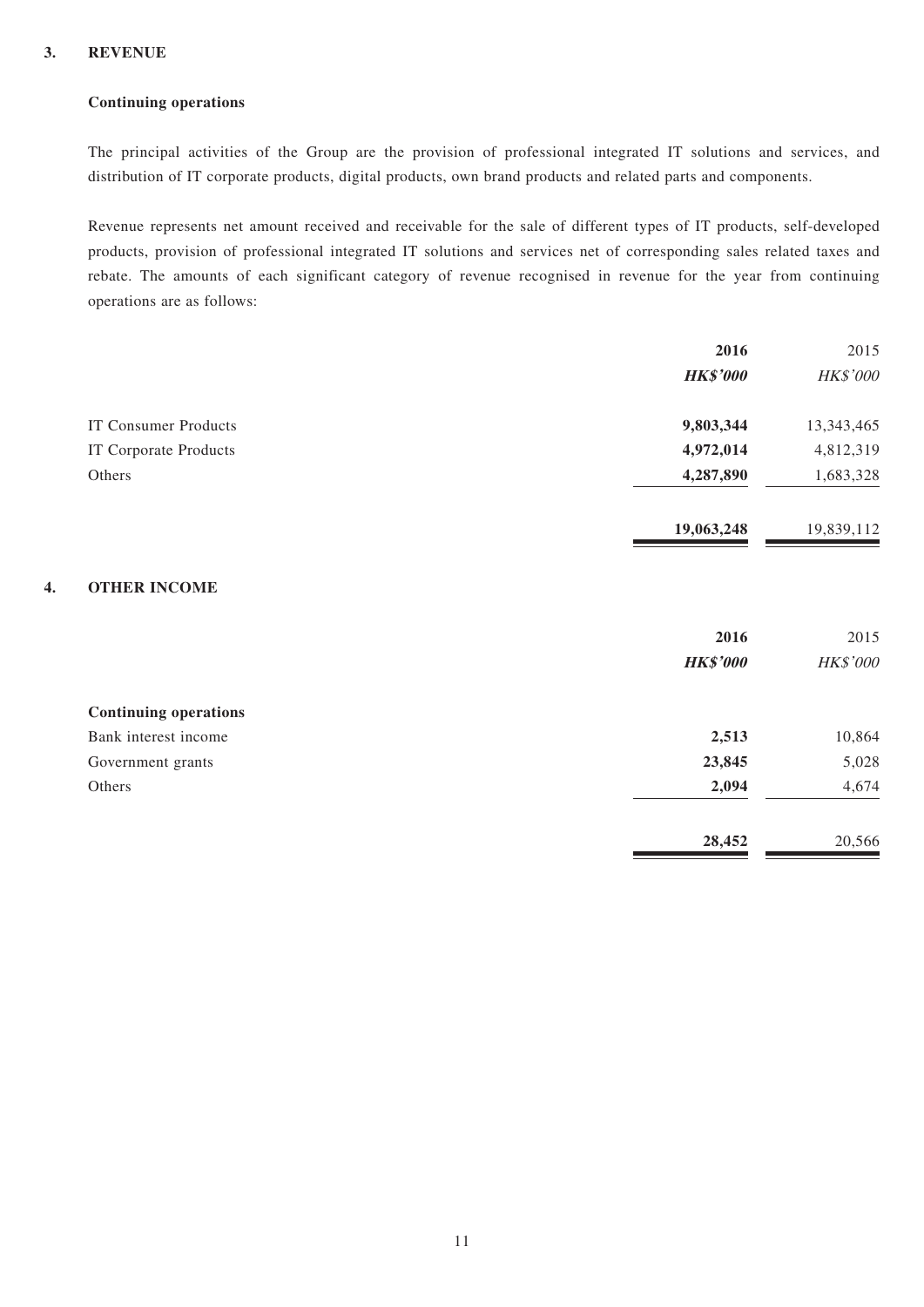#### **5. SEGMENT INFORMATION**

Information reported to the executive directors or management of the Company, being the chief operating decision maker (the "CODM"), for the purposes of resource allocation and assessment of segment performance focuses on types of goods or services delivered or provided.

Specifically, the Group's reportable and operating segments under HKFRS 8 are as follows:

#### **Continuing operations:**

- 1. IT Consumer Products distribution of IT consumer products which include mainly personal computers, digital products and IT accessories.
- 2. IT Corporate Products distribution of IT corporate products which include mainly storage products, minicomputers, networking products, personal computer servers, intelligent building management system products and unified communication and contact centre products.
- 3. Others distribution of smartphones and development of its own brand products including but not limited to mobile location-based service products and provision of professional integrated IT solutions and services.

#### **Discontinued operation:**

Consumer Electronic Products – trading of consumer electronic products which include mainly LCD panels, electronic parts and components.

The accounting policies of the operating segments are the same as the Group's accounting policies. Segment profit represents the profit earned by each segment without allocation of other income, finance costs as well as unallocated head office and corporate expenses. Certain expenses in the segment information for the year ended 31 December 2015 have been reclassified due to the internal change of presentation reported to CODM during the current year. This is the measure reported to the CODM for the purposes of resource allocation and performance assessment.

Segment assets do not include plant and equipment, prepayment, deposits and other receivables for general operation, tax recoverable, pledged bank deposits, bank balances and cash and available-for-sale investment. Segment liabilities do not include other payables for general operation, tax payables, amounts due to related companies, government grants and borrowings.

The segment information reported does not include any amounts of the above discontinued operation.

The following is an analysis of the Group's revenue and results from continuing operations, as well as assets and liabilities by reportable and operating segment: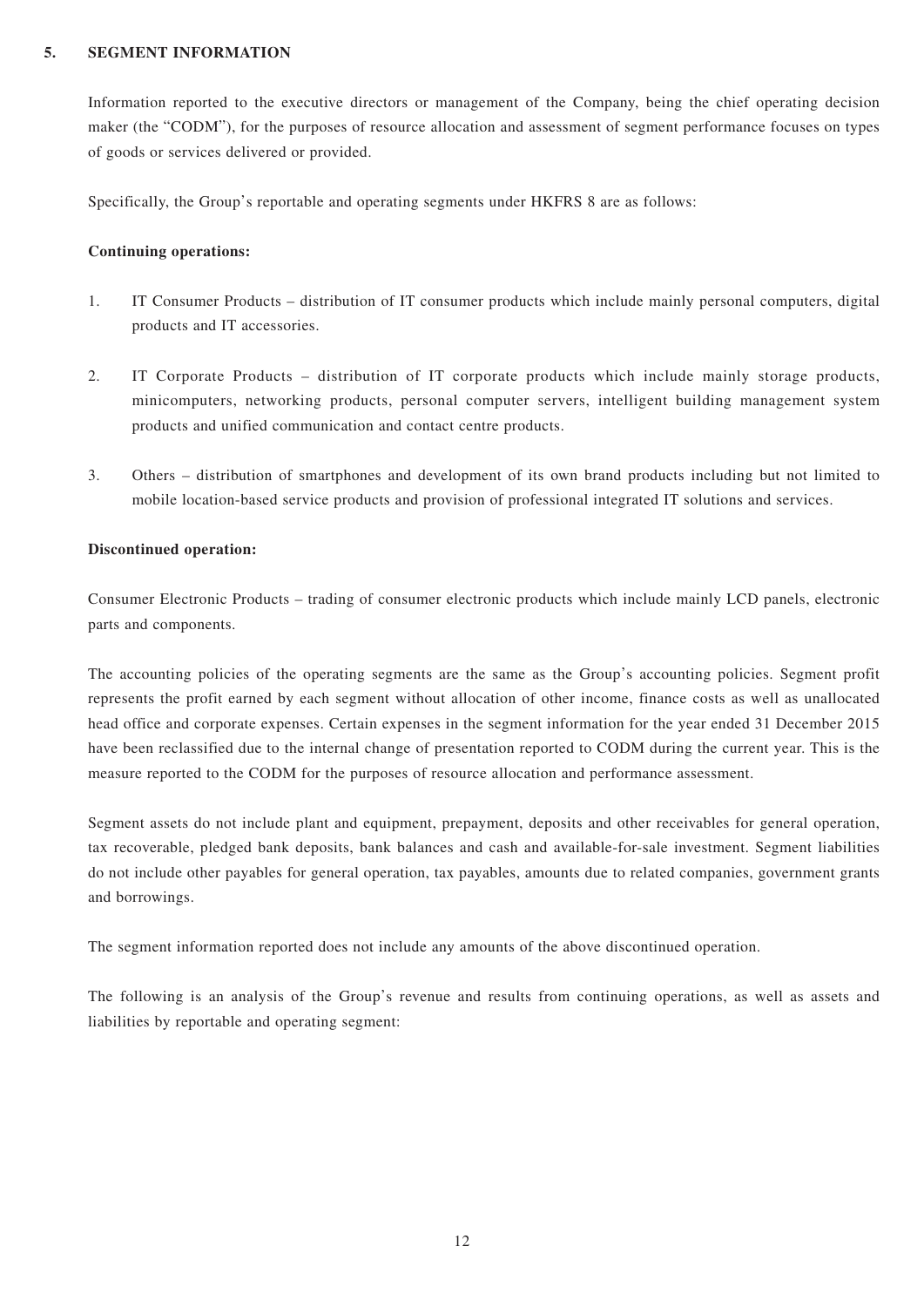### **For the year ended 31 December 2016**

### **Continuing operations**

|                                             | IT              | IT              |                 |                 |
|---------------------------------------------|-----------------|-----------------|-----------------|-----------------|
|                                             | consumer        | corporate       |                 |                 |
|                                             | products        | products        | <b>Others</b>   | <b>Total</b>    |
|                                             | <b>HK\$'000</b> | <b>HK\$'000</b> | <b>HK\$'000</b> | <b>HK\$'000</b> |
| Revenue                                     |                 |                 |                 |                 |
| External sales                              | 9,803,344       | 4,972,014       | 4,287,890       | 19,063,248      |
| <b>Segment profit</b>                       | 183,622         | 231,889         | 42,651          | 458,162         |
| Other income                                |                 |                 |                 | 28,452          |
| Research and development expenses           |                 |                 |                 | (14, 314)       |
| Administrative expenses                     |                 |                 |                 | (114, 679)      |
| Exchange loss, net                          |                 |                 |                 | (6, 438)        |
| Finance costs                               |                 |                 |                 | (41, 017)       |
| Profit before tax                           |                 |                 |                 | 310,166         |
| Segment assets                              | 1,668,334       | 1,688,388       | 56,063          | 3,412,785       |
| Unallocated assets:                         |                 |                 |                 |                 |
| Pledged bank deposits                       |                 |                 |                 | 54,122          |
| Bank balances and cash                      |                 |                 |                 | 253,282         |
| Prepayments, deposits and other receivables |                 |                 |                 | 51,171          |
| Plant and equipment                         |                 |                 |                 | 30,350          |
| Available-for-sale investment               |                 |                 |                 | 9,223           |
| Total segment and consolidated assets       |                 |                 |                 | 3,810,933       |
| <b>Segment liabilities</b>                  | 921,492         | 914,403         | 20,644          | 1,856,539       |
| Unallocated liabilities:                    |                 |                 |                 |                 |
| Other payables                              |                 |                 |                 | 238,110         |
| Amounts due to related companies            |                 |                 |                 | 13,912          |
| Government grants                           |                 |                 |                 | 6,284           |
| Tax payable                                 |                 |                 |                 | 23,830          |
| Borrowings                                  |                 |                 |                 | 315,073         |
| Total segment and consolidated liabilities  |                 |                 |                 | 2,453,748       |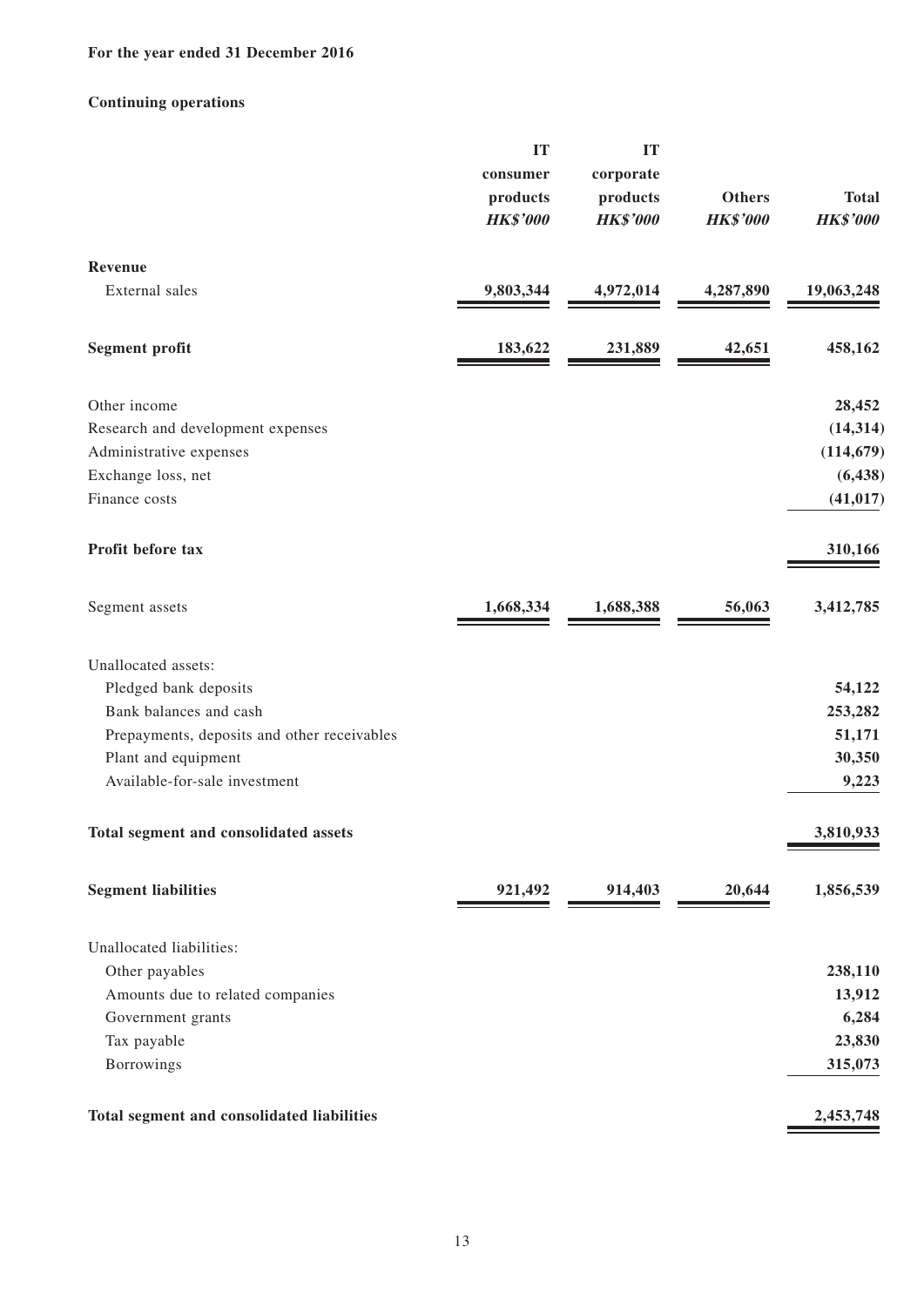#### **Continuing operations**

|                                                      | IT<br>consumer<br>products | IT<br>corporate<br>products | Others    | Total           |
|------------------------------------------------------|----------------------------|-----------------------------|-----------|-----------------|
|                                                      | <b>HK\$'000</b>            | HK\$'000                    | HK\$'000  | HK\$'000        |
| Revenue                                              |                            |                             |           |                 |
| External sales                                       | 13, 343, 465               | 4,812,319                   | 1,683,328 | 19,839,112      |
| <b>Segment profit</b>                                | 222,654                    | 223,032                     | 35,557    | 481,243         |
| Other income                                         |                            |                             |           | 20,566          |
| Research and development expenses                    |                            |                             |           | (17, 451)       |
| Administrative expenses                              |                            |                             |           | (133, 180)      |
| Exchange loss, net                                   |                            |                             |           | (28, 428)       |
| Finance costs                                        |                            |                             |           | (52, 428)       |
| Profit before tax                                    |                            |                             |           | 270,322         |
| <b>Segment assets</b>                                | 2,029,758                  | 1,585,140                   | 238,999   | 3,853,897       |
| Unallocated assets:                                  |                            |                             |           |                 |
| Pledged bank deposits                                |                            |                             |           | 107,646         |
| Bank balances and cash                               |                            |                             |           | 150,970         |
| Prepayments, deposits and other receivables          |                            |                             |           | 26,565          |
| Plant and equipment<br>Available-for-sale Investment |                            |                             |           | 25,287<br>9,849 |
|                                                      |                            |                             |           |                 |
| <b>Total segment assets</b>                          |                            |                             |           | 4,174,214       |
| Assets classified as held for sale                   |                            |                             |           | 2,150           |
| Consolidated assets                                  |                            |                             |           | 4,176,364       |
| <b>Segment liabilities</b>                           | 1,173,036                  | 944,185                     | 71,726    | 2,188,947       |
| Unallocated liabilities:                             |                            |                             |           |                 |
| Other payables                                       |                            |                             |           | 140,771         |
| Amounts due to related companies                     |                            |                             |           | 8,929           |
| Government grants                                    |                            |                             |           | 16,310          |
| Tax payable                                          |                            |                             |           | 7,460           |
| Borrowings                                           |                            |                             |           | 524,925         |
| <b>Total segment liabilities</b>                     |                            |                             |           | 2,887,342       |
| Liabilities associated with assets classified        |                            |                             |           |                 |
| as held for sale                                     |                            |                             |           | 14,801          |
| <b>Consolidated liabilities</b>                      |                            |                             |           | 2,902,143       |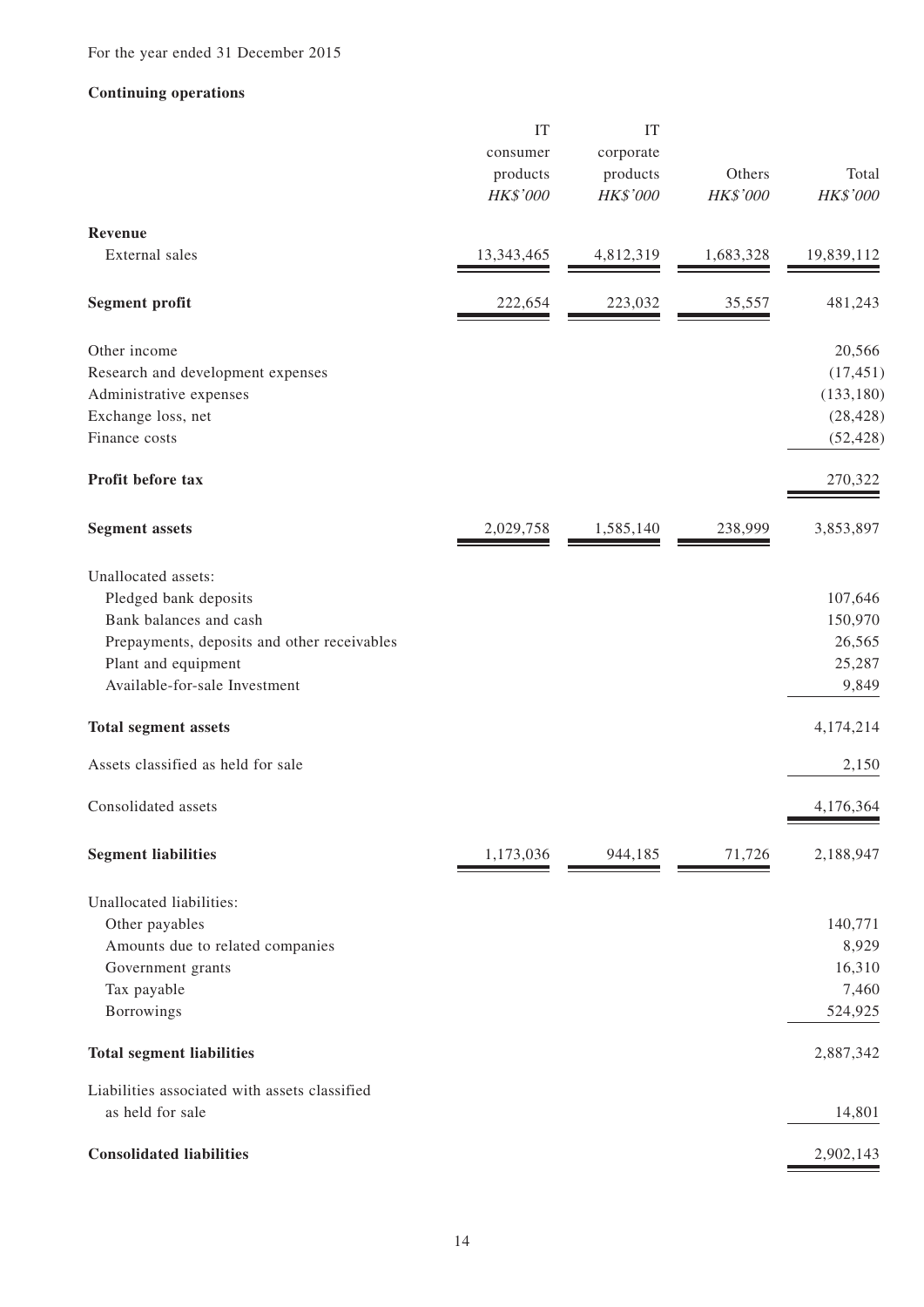### **For the year ended 31 December 2016**

### **Continuing operations**

|                                                                                                                                                                                                | IT<br>consumer<br>products<br><b>HK\$'000</b> | <b>IT</b><br>corporate<br>products<br><b>HK\$'000</b> | <b>Others</b><br><b>HK\$'000</b> | Unallocated<br><b>HK\$'000</b>                                  | <b>Total</b><br><b>HK\$'000</b>                                 |
|------------------------------------------------------------------------------------------------------------------------------------------------------------------------------------------------|-----------------------------------------------|-------------------------------------------------------|----------------------------------|-----------------------------------------------------------------|-----------------------------------------------------------------|
| Amounts included in the measure of<br>segment profit or loss or segment assets:                                                                                                                |                                               |                                                       |                                  |                                                                 |                                                                 |
| Bad debts and impairment loss on<br>trade receivables, net<br>(Reversal of allowance) allowance                                                                                                | 7,430                                         | 5,351                                                 | 1,563                            |                                                                 | 14,344                                                          |
| for inventories<br>Amounts regularly provided to the CODM<br>but not included in the measure of segment<br>profit or loss or segment assets:                                                   | (724)                                         | 2,111                                                 | (2,814)                          |                                                                 | (1, 427)                                                        |
| Research and development expenses<br>Addition to non-current assets<br>Depreciation<br>Gain on disposal of plant and equipment<br>Bank interest income<br>Finance costs<br>Income tax expenses |                                               |                                                       |                                  | 14,314<br>15,143<br>7,167<br>(7)<br>(2,513)<br>41,017<br>85,402 | 14,314<br>15,143<br>7,167<br>(7)<br>(2,513)<br>41,017<br>85,402 |
| For the year ended 31 December 2015                                                                                                                                                            |                                               |                                                       |                                  |                                                                 |                                                                 |
| Continuing operations                                                                                                                                                                          |                                               |                                                       |                                  |                                                                 |                                                                 |
|                                                                                                                                                                                                | IT<br>consumer<br>products<br><b>HK\$'000</b> | IT<br>corporate<br>products<br>HK\$'000               | Others<br>HK\$'000               | Unallocated<br>HK\$'000                                         | Total<br>HK\$'000                                               |
| Amounts included in the measure of segment<br>profit or loss or segment assets:                                                                                                                |                                               |                                                       |                                  |                                                                 |                                                                 |
| Impairment loss on trade receivables, net<br>Allowance for inventories                                                                                                                         | 9,099<br>824                                  | 3,627<br>552                                          | (2,989)<br>304                   |                                                                 | 9,737<br>1,680                                                  |
| Amounts regularly provided to the CODM<br>but not included in the measure of segment<br>profit or loss or segment assets:                                                                      |                                               |                                                       |                                  |                                                                 |                                                                 |
| Research and development expenses<br>Addition to non-current assets<br>Depreciation                                                                                                            |                                               |                                                       |                                  | 17,451<br>19,934<br>8,495                                       | 17,451<br>19,934<br>8,495                                       |
| Gain on disposal of plant and equipment<br>Bank interest income<br>Finance costs                                                                                                               |                                               |                                                       |                                  | (54)<br>(10, 864)<br>52,428<br>71,605                           | (54)<br>(10, 864)<br>52,428<br>71,605                           |
| Income tax expenses                                                                                                                                                                            |                                               |                                                       |                                  |                                                                 |                                                                 |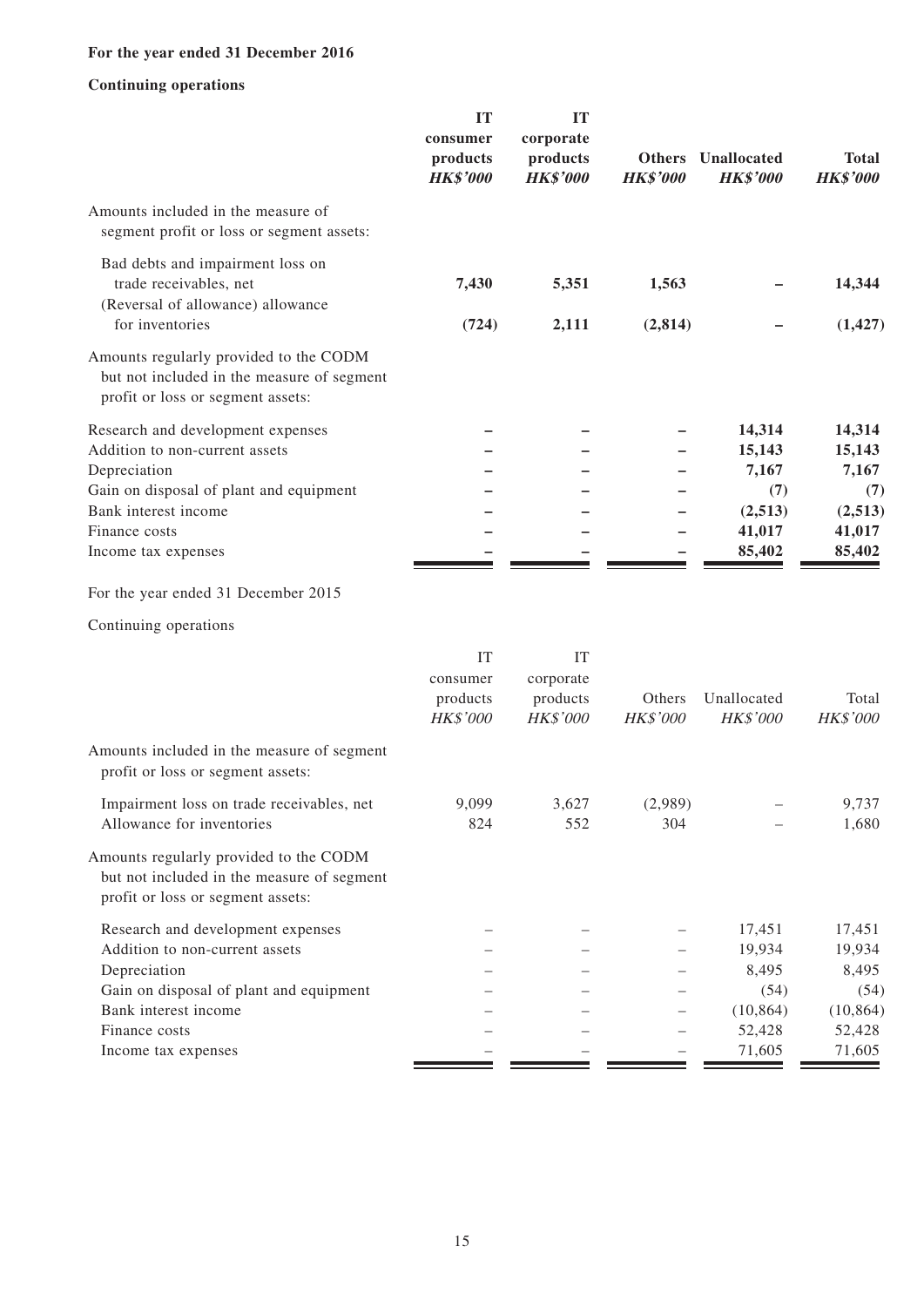#### **Geographical information**

The following table provides an analysis of the Group's sales from continuing operations by geographical market, based on the origin of the goods:

| 2016            | 2015       |
|-----------------|------------|
| <b>HK\$'000</b> | HK\$'000   |
| 19,033,712      | 19,812,648 |
| 29,536          | 26,464     |
| 19,063,248      | 19,839,112 |
|                 |            |

The following is an analysis of the carrying amount of non-current assets\* analysed by the geographical area in which the assets are located:

|                 | 2016<br><b>HK\$'000</b> | 2015<br>HK\$'000 |
|-----------------|-------------------------|------------------|
| Mainland, China | 30,344                  | 25,287           |
| Hong Kong       | 6                       | -                |
|                 | 30,350                  | 25,287           |

### \* Non-current assets excluded financial instruments.

None of the Group's customers contributed over 10% of the total revenue of the Group for both years.

### **6. FINANCE COSTS**

|                                | 2016            | 2015     |
|--------------------------------|-----------------|----------|
|                                | <b>HK\$'000</b> | HK\$'000 |
| <b>Continuing operations</b>   |                 |          |
| Interest on:                   |                 |          |
| Bank borrowings                | 16,603          | 8,818    |
| Loan from related parties      |                 | 20,394   |
| Discounted bills with recourse | 18,269          | 14,852   |
| Guarantee fee                  | 6,145           | 8,364    |
|                                | 41,017          | 52,428   |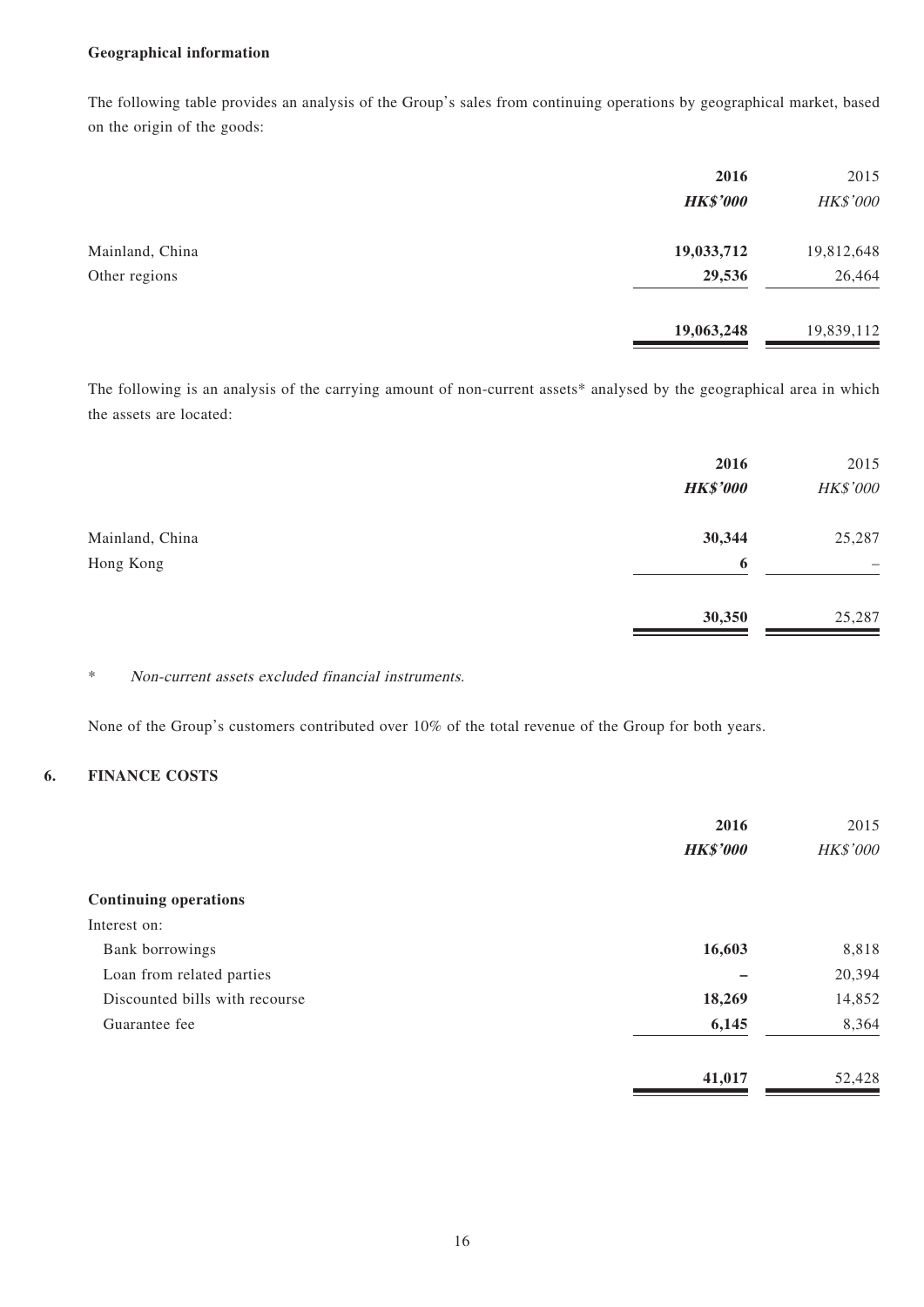|                                   | 2016<br><b>HK\$'000</b> | 2015<br>HK\$'000 |
|-----------------------------------|-------------------------|------------------|
|                                   |                         |                  |
| <b>Continuing operations</b>      |                         |                  |
| Current tax:                      |                         |                  |
| Hong Kong Profits Tax             |                         |                  |
| - Provision for the year          | 623                     | 882              |
| - Overprovision in prior years    | (20)                    |                  |
|                                   | 603                     | 882              |
| PRC Enterprise Income Tax ("EIT") |                         |                  |
| - Provision for the year          | 84,674                  | 70,510           |
| - Underprovision in prior years   | 125                     | 213              |
|                                   | 84,799                  | 70,723           |
|                                   | 85,402                  | 71,605           |

Pursuant to the rules and regulations of the Bermuda, the Company is not subject to any income tax in the Bermuda.

Hong Kong Profits Tax is calculated at 16.5% of the estimated assessable profit for both years.

Under the Law of the PRC on EIT Tax (the "EIT Law") and Implementation Regulation of the EIT Law, the tax rates of Changhong IT Information Products Co., Ltd. ("CHIT"), Changhong IT Digital Technology Co., Ltd. ("Changhong IT Digital") and Beijing Changhong IT Intelligence System Co., Ltd are 25% for both years.

Under the EIT Law of PRC, withholding tax is imposed on dividends declared in respect of profits earned by PRC subsidiaries from 1 January 2008 onwards. Deferred taxation has not been provided for in the consolidated financial statements in respect of temporary differences attributable to accumulated profits of the PRC subsidiaries amounting to HK\$1,203,934,000 (2015: approximately HK\$1,025,903,000) as the Group is able to control the timing of the reversal of the temporary differences and it is probable that the temporary differences will not reverse in the foreseeable future.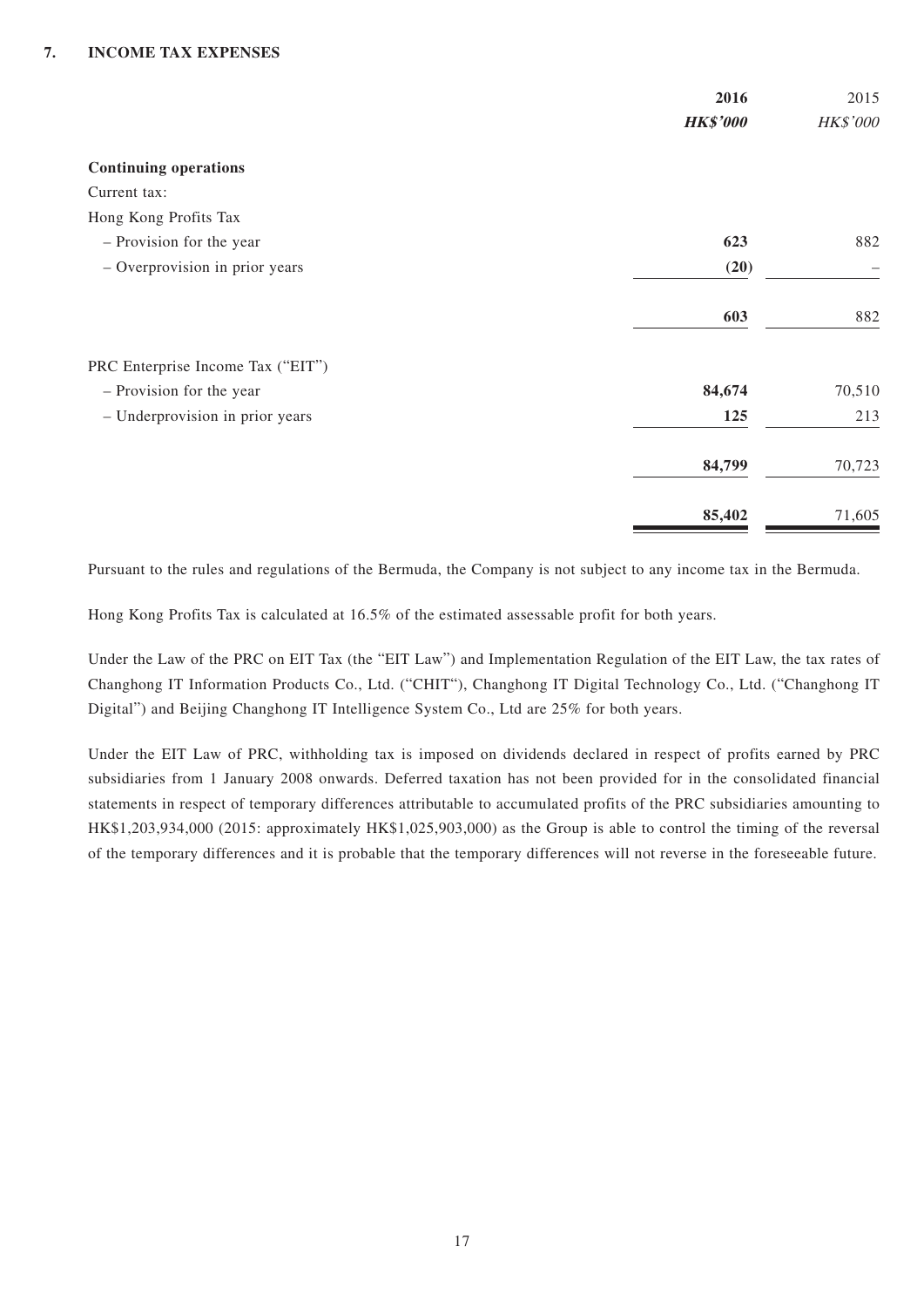### **8. PROFIT FOR THE YEAR**

Profit for the year from continuing operations has been arrived at after charging(crediting):

|                                                                                    | 2016            | 2015       |
|------------------------------------------------------------------------------------|-----------------|------------|
|                                                                                    | <b>HK\$'000</b> | HK\$'000   |
| Depreciation for plant and equipment                                               | 7,167           | 8,495      |
| Auditor's remuneration                                                             | 2,166           | 1,530      |
| Directors' emoluments                                                              | 9,993           | 11,337     |
| Cost of inventories recognised as an expense                                       | 18,306,118      | 19,030,068 |
| Staff costs, including directors' emoluments                                       |                 |            |
| - Salaries and related staff costs                                                 | 196,275         | 187,481    |
| - Retirement benefits scheme contributions                                         | 39,943          | 44,854     |
|                                                                                    | 236,218         | 232,335    |
| Exchange loss, net                                                                 | 6,438           | 28,428     |
| (Reversal of allowance) allowance for inventories, net (included in cost of sales) | (1, 427)        | 1,680      |
| Impairment loss on trade receivables, net                                          | 12,854          | 9,737      |
| Bad debts directly written off                                                     | 1,490           |            |
| Research and development expenses (Note)                                           | 14,314          | 17,451     |
| Gain on disposal of plant and equipment                                            | 7               | 54         |
| Minimum lease payments in respect of rented premises                               | 12,930          | 14,303     |

Note: Included in the research and development costs, approximately HK\$10,312,000 (2015: HK\$13,925,000) are related to staff costs.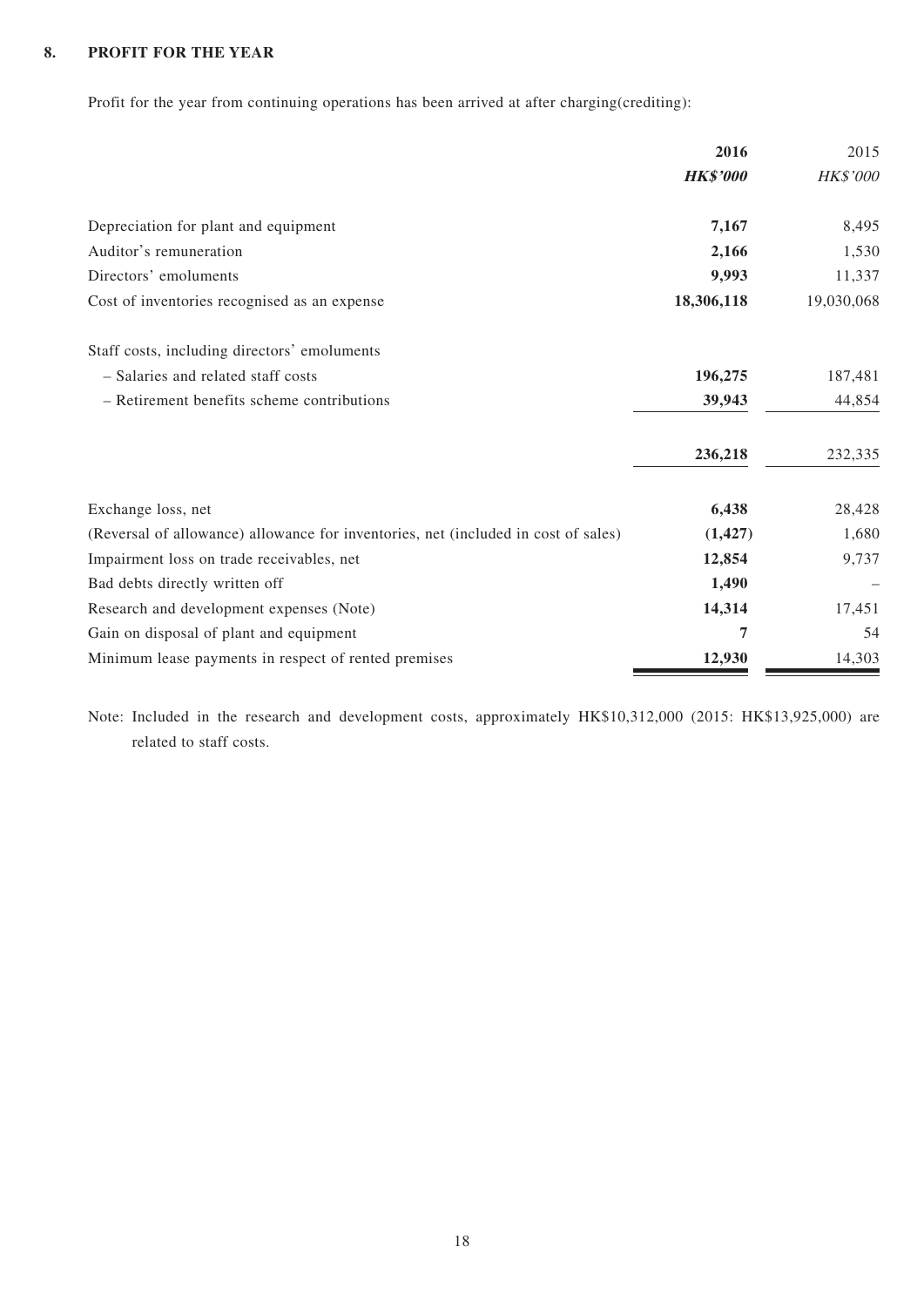### **9. EARNINGS PER SHARE**

### **From continuing and discontinued operations**

The calculation of the basic and diluted earnings per share attributable to owners of the Company is based on the following data:

| For the year ended 31 December 2016                                 | Continuing<br>operations<br><b>HK\$'000</b> | <b>Discontinued</b><br>operations<br><b>HK\$'000</b> | <b>Total</b><br><b>HK\$'000</b> |
|---------------------------------------------------------------------|---------------------------------------------|------------------------------------------------------|---------------------------------|
| Earnings                                                            |                                             |                                                      |                                 |
| Profit for the year attributable to owners of the Company           | 224,764                                     | 8,007                                                | 232,771                         |
| Less: Earnings attributable to convertible preference shares        | (97, 570)                                   | (3, 476)                                             | (101, 046)                      |
| Earnings for the purpose of basic earnings per share                | 127,194                                     | 4,531                                                | 131,725                         |
| Add: Earnings attributable to convertible preference shares         | 97,570                                      | 3,476                                                | 101,046                         |
| Earnings for the purpose of diluted earnings per share              | 224,764                                     | 8,007                                                | 232,771                         |
|                                                                     | Continuing                                  | Discontinued                                         |                                 |
| For the year ended 31 December 2015                                 | operations                                  | operations                                           | Total                           |
|                                                                     | <b>HK\$'000</b>                             | <b>HK\$'000</b>                                      | <b>HK\$'000</b>                 |
| Earnings                                                            |                                             |                                                      |                                 |
| Profit (loss) for the year attributable to owners of the Company    | 198,717                                     | (66,968)                                             | 131,749                         |
| Less: Earnings (loss) attributable to convertible preference shares | (86, 263)                                   | 29,071                                               | (57, 192)                       |
| Earnings (loss) for the purpose of basic earnings (loss) per share  | 112,454                                     | (37, 897)                                            | 74,557                          |
| Add: Earnings (loss) attributable to convertible preference shares  | 86,263                                      | (29,071)                                             | 57,192                          |
| Earnings (loss) for the purpose of                                  |                                             |                                                      |                                 |
| diluted earnings (loss) per share                                   | 198,717                                     | (66,968)                                             | 131,749                         |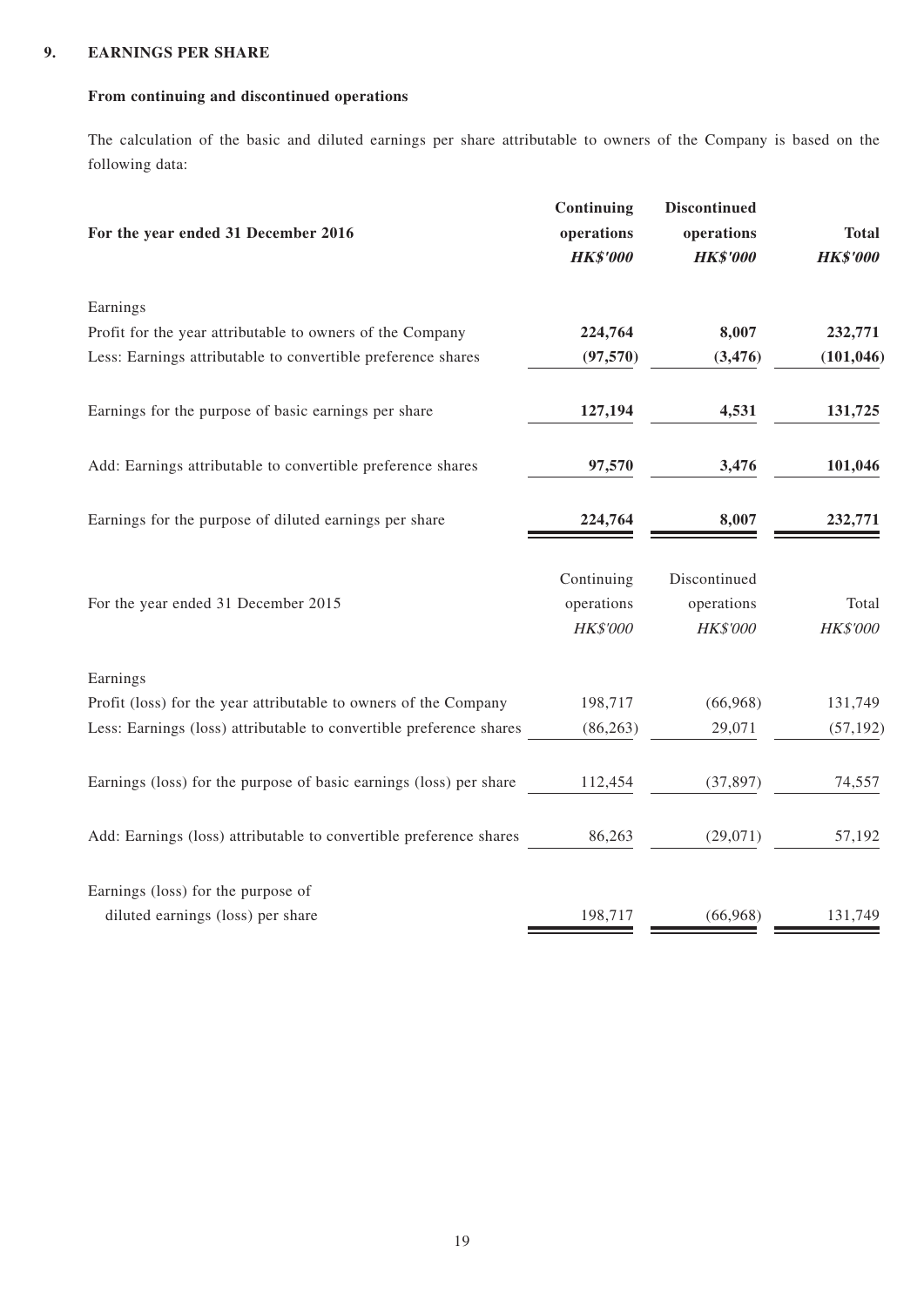|     |                                                                                 | 2016                  | 2015      |
|-----|---------------------------------------------------------------------------------|-----------------------|-----------|
|     |                                                                                 | $\boldsymbol{\delta}$ | '000      |
|     | <b>Number of Shares</b>                                                         |                       |           |
|     | Weighted average number of ordinary shares for the purpose of                   |                       |           |
|     | basic earnings per share                                                        | 1,454,652             | 1,454,652 |
|     | Weighted average number of convertible preference shares for the purpose of     |                       |           |
|     | diluted earnings per share                                                      | 1,115,868             | 1,115,868 |
|     | Weighted average number of shares for the purpose of diluted earnings per share | 2,570,520             | 2,570,520 |
| 10. | <b>TRADE AND BILLS RECEIVABLES</b>                                              |                       |           |
|     |                                                                                 | 2016                  | 2015      |
|     |                                                                                 | <b>HK\$'000</b>       | HK\$'000  |
|     | Trade receivables                                                               | 1,376,794             | 1,369,829 |
|     | Less: Allowance for doubtful debts                                              | (60, 671)             | (55, 414) |
|     |                                                                                 | 1,316,123             | 1,314,415 |
|     | <b>Bills</b> receivables                                                        | 84,703                | 140,865   |
|     | Trade and bills receivables                                                     | 1,400,826             | 1,455,280 |

The Group allows a credit period ranging from 30-180 days (2015: 30-180 days) to its third party trade customers. Before accepting any new customer, the Group assesses the potential customer's credit quality and defines credit limits by customer. Limits attributed to customers are reviewed twice a year. 77% (2015: 69%) of the trade and bills receivables are neither past due nor impaired.

The following is an aged analysis of trade and bills receivables, net of allowance for doubtful debts, based on the invoice dates at the end of the reporting period which approximated the respective revenue recognition dates:

|                        | 2016            | 2015      |
|------------------------|-----------------|-----------|
|                        | <b>HK\$'000</b> | HK\$'000  |
| Within 30 days         | 699,957         | 587,498   |
| $31 - 60 \text{ days}$ | 403,673         | 417,457   |
| $61 - 90$ days         | 93,879          | 185,940   |
| $91 - 180$ days        | 59,860          | 181,589   |
| $181 - 365$ days       | 51,603          | 45,160    |
| Over 1 year            | 91,854          | 37,636    |
|                        | 1,400,826       | 1,455,280 |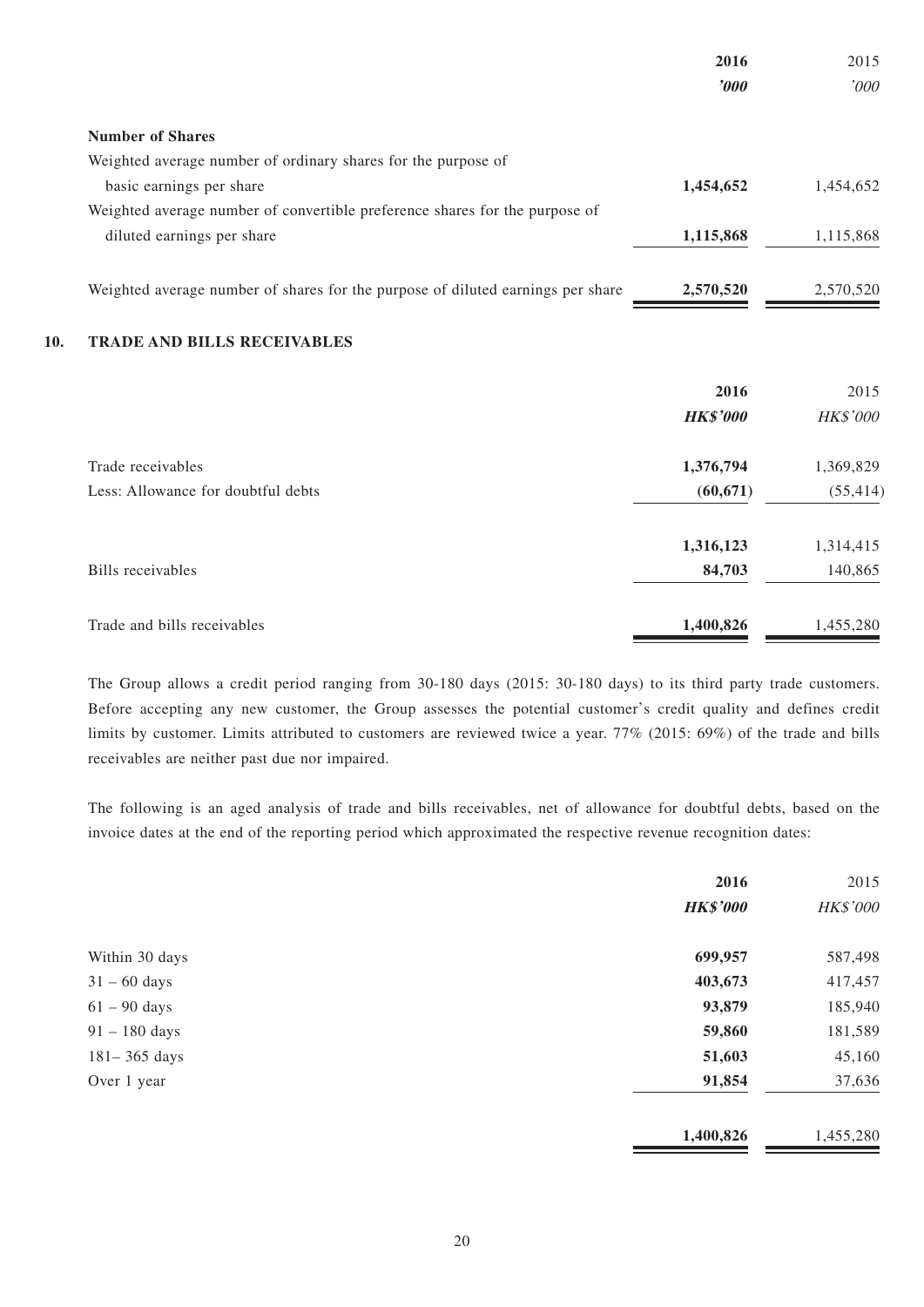Included in the Group's trade and bills receivables balance are debtors with aggregate carrying amount of approximately HK\$278,158,000 (2015: HK\$410,580,000) which were past due at the reporting date for which the Group has not provided for impairment loss as there has not been a significant change in credit quality and the amounts are still considered fully recoverable. The Group does not hold any collateral over these balances.

Ageing of trade and bills receivables which are past due but not impaired:

|                                          | 2016            | 2015     |
|------------------------------------------|-----------------|----------|
|                                          | <b>HK\$'000</b> | HK\$'000 |
| Within 30 days                           | 155,281         | 246,792  |
| $30 - 60$ days                           | 23,243          | 62,556   |
| $61 - 90$ days                           | 17,092          | 14,948   |
| $91 - 180$ days                          | 27,186          | 28,818   |
| Over 180 days                            | 55,356          | 57,466   |
|                                          | 278,158         | 410,580  |
| Movement of allowance for doubtful debts |                 |          |
|                                          | 2016            | 2015     |
|                                          | <b>HK\$'000</b> | HK\$'000 |
| Balance at beginning of the year         | 55,414          | 48,714   |
| Impairment loss on trade receivables     | 12,854          | 12,726   |

|                                                  | 2016            | 2015            |
|--------------------------------------------------|-----------------|-----------------|
|                                                  | <b>HK\$'000</b> | <b>HK\$'000</b> |
| Balance at beginning of the year                 | 55,414          | 48,714          |
| Impairment loss on trade receivables             | 12,854          | 12,726          |
| Reversal of impairment loss on trade receivables |                 | (2,989)         |
| Amounts written off as uncollectible             | (3,358)         |                 |
| Exchange realignment                             | (4,239)         | (3,037)         |
| Balance at the end of the year                   | 60,671          | 55,414          |

Included in the allowance for trade receivables are individually impaired trade receivables with an aggregate balance of approximately HK\$60,671,000 (2015: HK\$55,414,000) as at 31 December 2016, which have been in severe financial difficulties.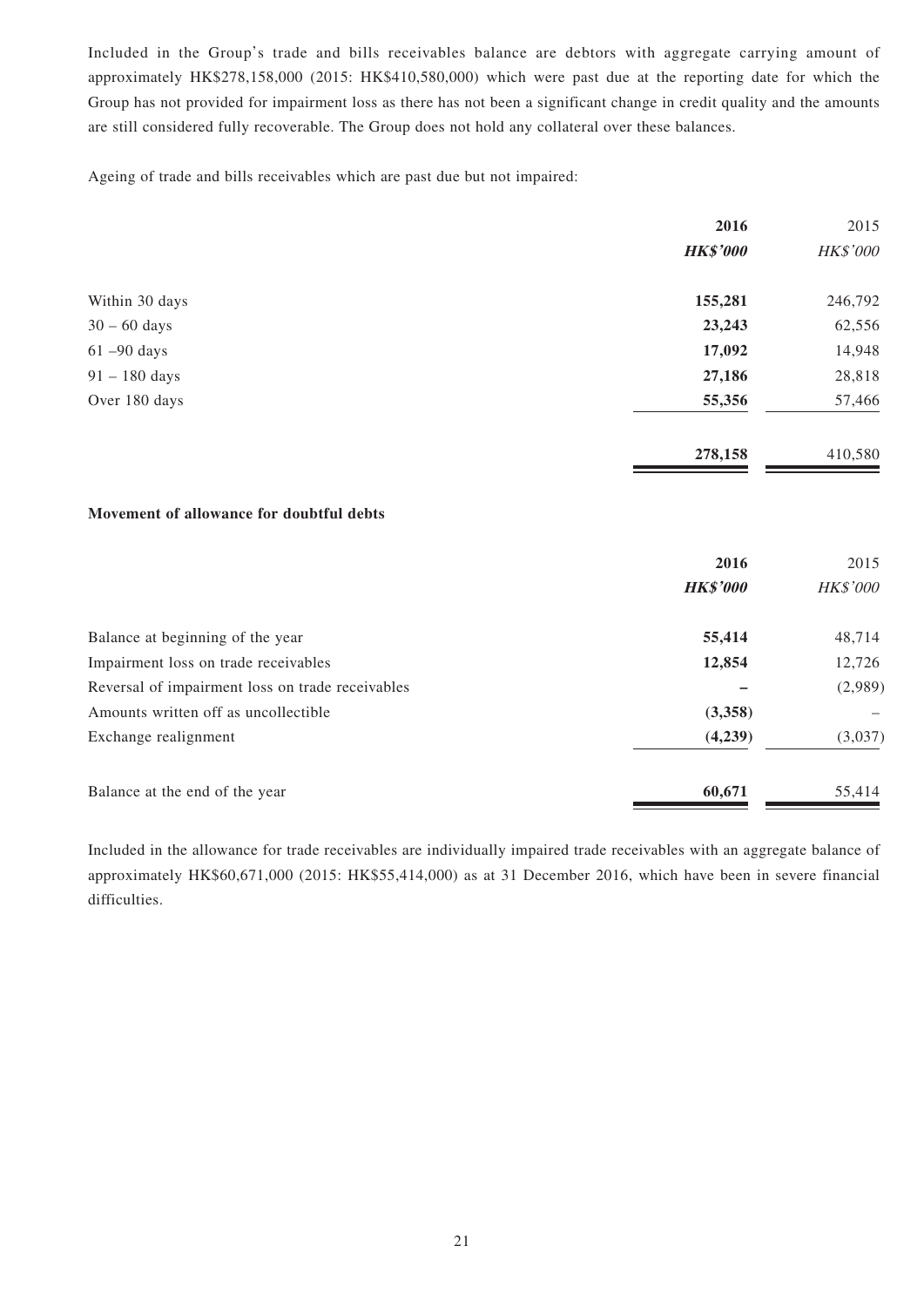#### **11. TRADE AND BILLS PAYABLES**

The ageing analysis of trade and bills payables, based on the date of receipt of goods, is as follows:

|                  | 2016            | 2015      |
|------------------|-----------------|-----------|
|                  | <b>HK\$'000</b> | HK\$'000  |
| Within 30 days   | 1,280,088       | 1,638,918 |
| $31 - 60$ days   | 250,823         | 61,026    |
| $61 - 90$ days   | 21,783          | 277,646   |
| $91 - 180$ days  | 20,057          | 3,483     |
| $181 - 365$ days | 14,716          | 6,151     |
| Over 1 year      | 19,548          | 8,102     |
|                  | 1,607,015       | 1,995,326 |

The credit period on purchase of goods is ranging from  $30 - 120$  days (2015:  $30 - 120$  days). The Group has financial risk management policies in place to ensure that all payables are settled within the credit timeframe.

### **12. DISPOSAL OF A SUBSIDIARY/DISPOSAL GROUP HELD FOR SALE**

During the year ended 31 December 2015, the Group ceased its operation in trading of consumer electronic products in Hong Kong that is classified as Consumer Electronic Products segment.

Accordingly, the operating results of the trading of consumer electronic products for both years in Hong Kong are presented as discontinued operation in the consolidated financial statements.

On 14 December 2016, the Group entered into a sale and purchase agreement with an independent third party under which the Group disposed of its entire equity interests in CHOD at a consideration of HK\$100 (the "Disposal"). The Disposal was completed on 21 December 2016, on which the control over CHOD was passed to the acquirer.

Profit (loss) for the period/year of the Consumer Electronic Products segment were as follows:

|                                   | <b>Period from</b> |                 |
|-----------------------------------|--------------------|-----------------|
|                                   | 1 January          |                 |
|                                   | 2016 to            | Year ended      |
|                                   | 21 December        | 31 December     |
|                                   | 2016               | 2015            |
|                                   | <b>HK\$'000</b>    | <b>HK\$'000</b> |
| Profit (loss) for the period/year | 465                | (66,968)        |
| Gain on Disposal                  | 7,542              |                 |
|                                   | 8,007              | (66,968)        |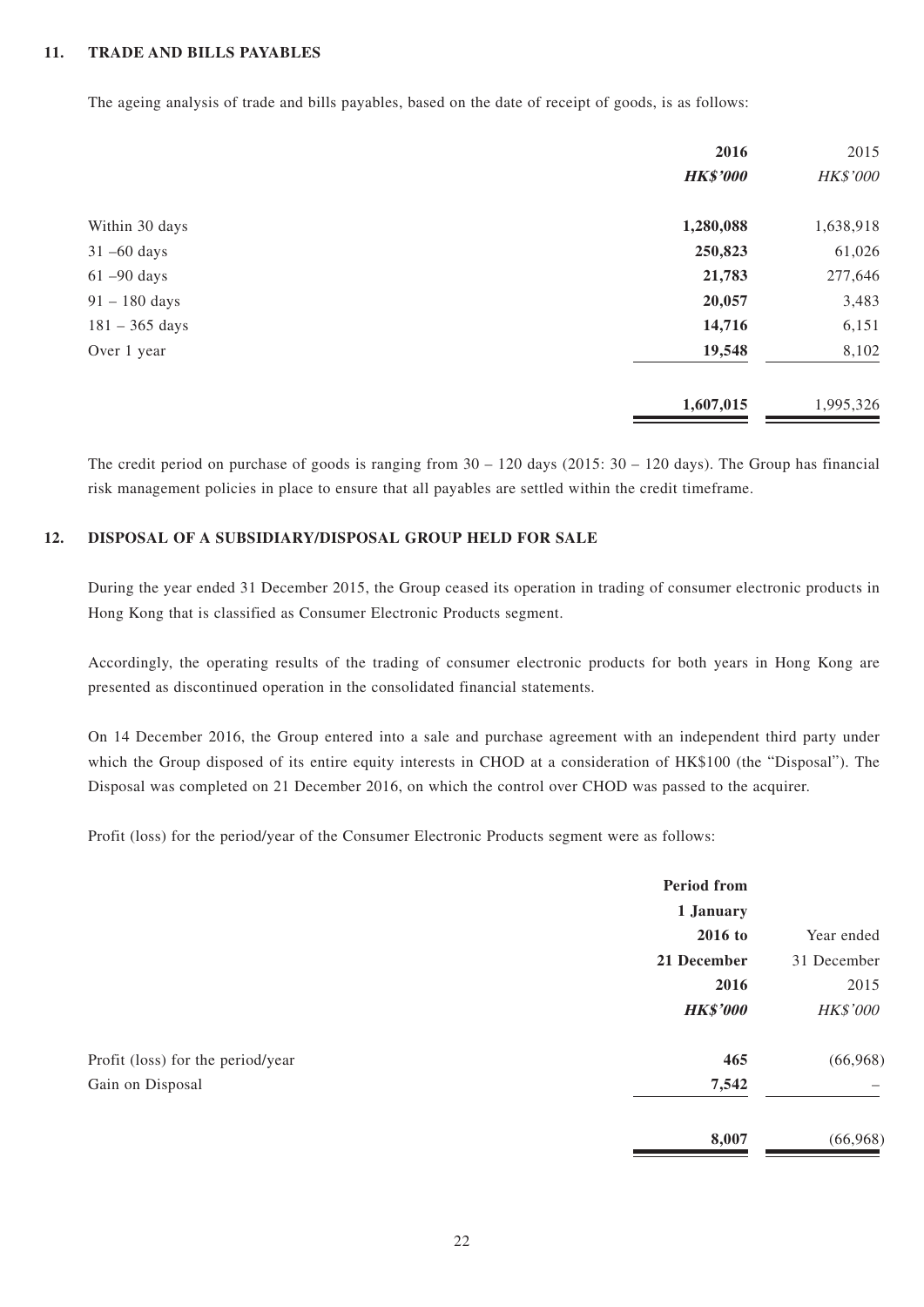Analysis of assets and liabilities over which control was lost:

|                                       | 21 December     |
|---------------------------------------|-----------------|
|                                       | 2016            |
|                                       | <b>HK\$'000</b> |
| Bank balances and cash                | $\overline{2}$  |
| Trade and bills payables              | (7, 845)        |
| Provision                             | (713)           |
| Other payables                        | (488)           |
| Customer deposits                     | (498)           |
| Net liabilities disposed of           | (9, 542)        |
| Gain on disposal of CHOD:             |                 |
| Consideration received                |                 |
| Less: legal and professional fees     | (2,000)         |
| Net liabilities disposed of           | 9,542           |
| Gain on disposal                      | 7,542           |
| Net cash outflow arising on disposal: |                 |
| Cash consideration                    |                 |
| Bank balances and cash disposed of    | (2)             |
|                                       | (2)             |
|                                       |                 |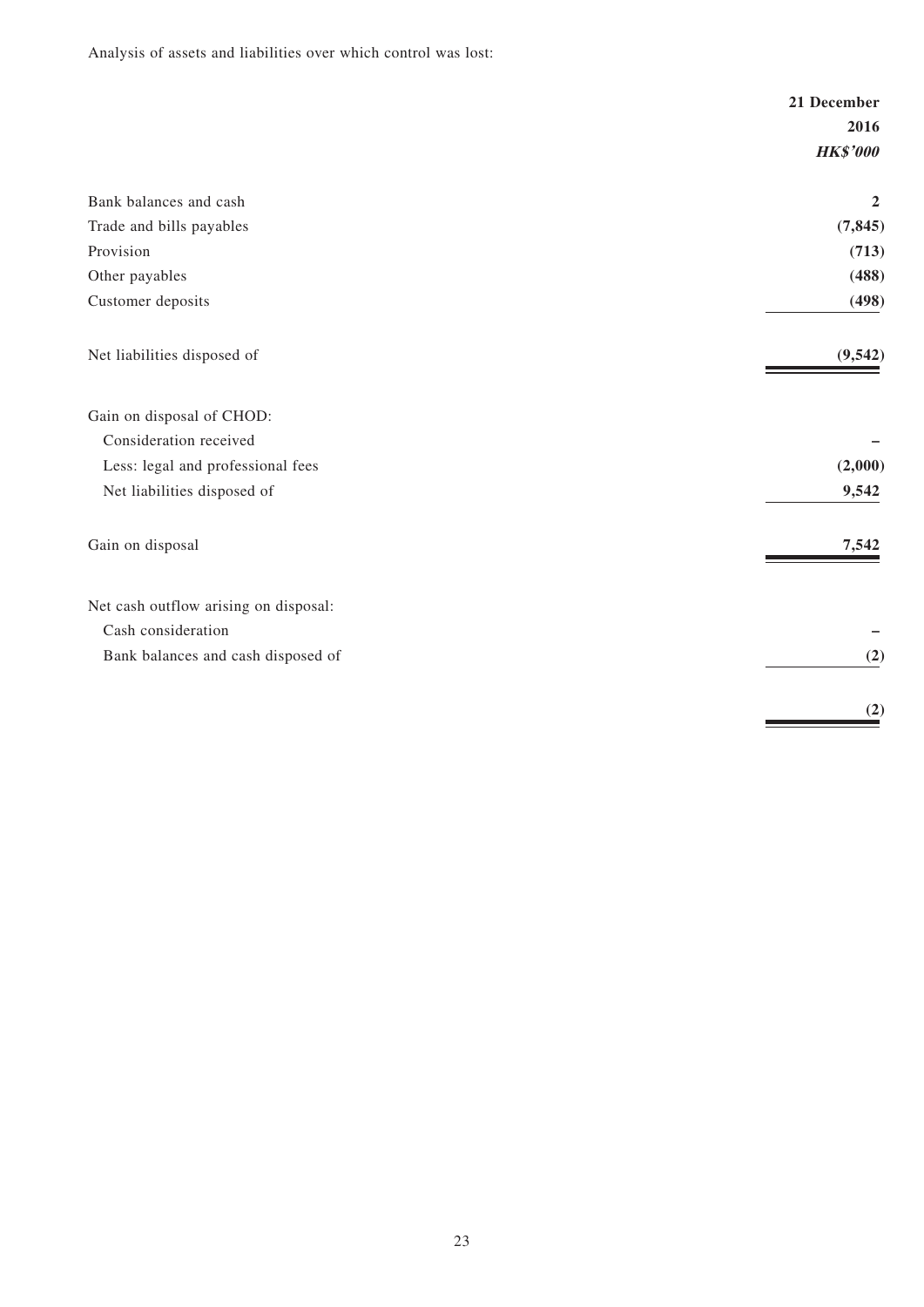The results of the Consumer Electronic Products segment for the period/year were as follows:

|                                                               | <b>Period</b> from    |             |
|---------------------------------------------------------------|-----------------------|-------------|
|                                                               | <b>1 January 2016</b> | Year ended  |
|                                                               | to 21 December        | 31 December |
|                                                               | 2016                  | 2015        |
|                                                               | <b>HK\$'000</b>       | HK\$'000    |
| Revenue                                                       | 371                   | 146,495     |
| Cost of sales                                                 | (728)                 | (160, 265)  |
| Gross loss                                                    | (357)                 | (13,770)    |
| Other income                                                  | 102                   | 44          |
| Other gains and losses                                        | 2,974                 | (48, 594)   |
| Distribution and selling expenses                             |                       | (794)       |
| Administrative expenses                                       | (2, 252)              | (3,854)     |
| Finance costs                                                 | (2)                   |             |
| Profit (loss) before tax                                      | 465                   | (66,968)    |
| Income tax expenses                                           |                       |             |
| Profit (loss) for the period/year from discontinued operation |                       |             |
| (attributed to owners of the company)                         | 465                   | (66,968)    |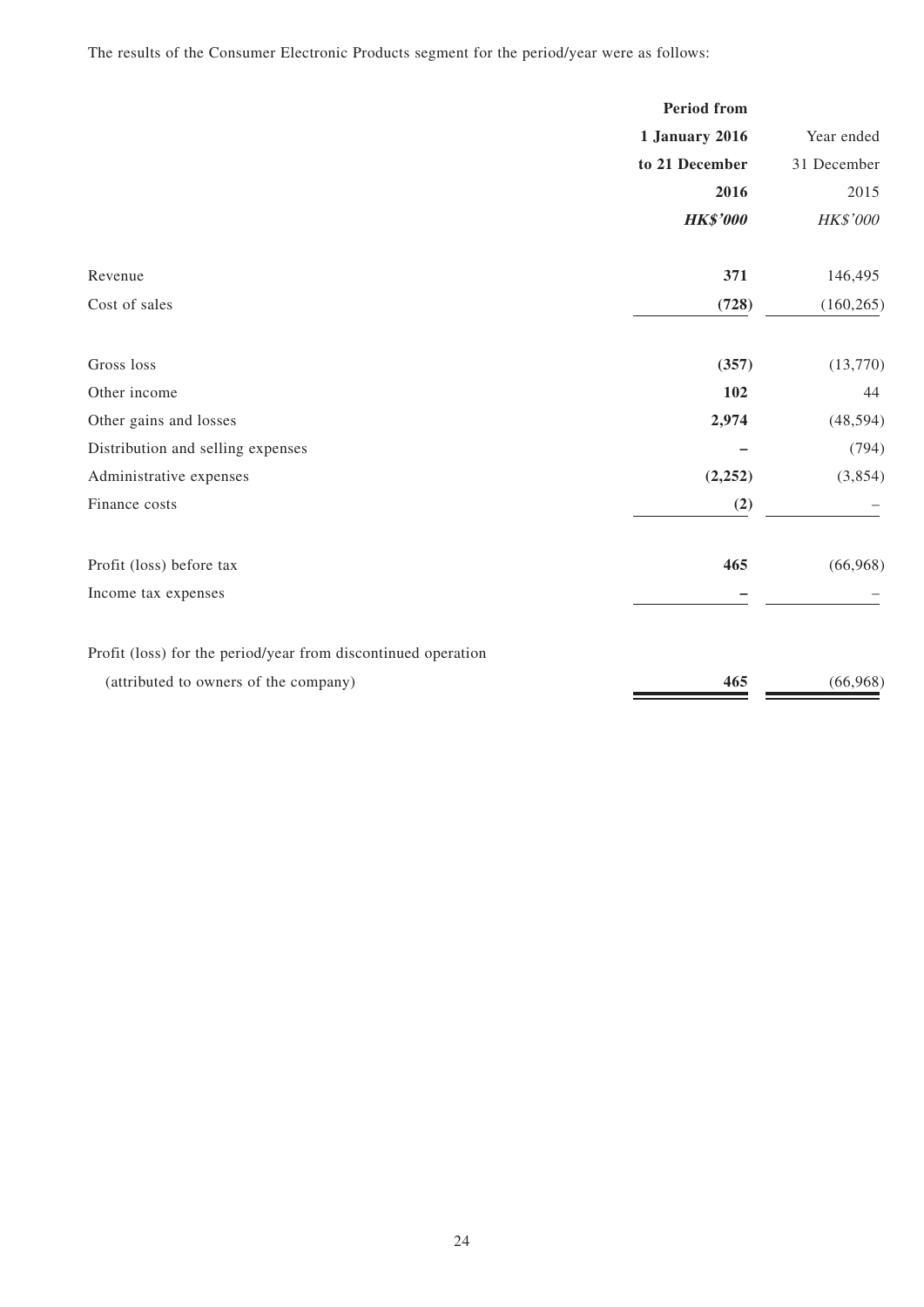Profit (loss) for the period/year from discontinued operation has been arrived at after charging (crediting):

|                                                                             | <b>Period from</b>    |             |
|-----------------------------------------------------------------------------|-----------------------|-------------|
|                                                                             | <b>1 January 2016</b> | Year ended  |
|                                                                             | to 21 December        | 31 December |
|                                                                             | 2016                  | 2015        |
|                                                                             | <b>HK\$'000</b>       | HK\$'000    |
| Cost of inventories recognised as an expense                                | 728                   | 160,265     |
| Staff costs                                                                 |                       |             |
| - Salaries and related staff costs                                          | 322                   | 870         |
| - Retirement benefits scheme contributions                                  | 11                    | 34          |
|                                                                             | 333                   | 904         |
| Reversal of provision (Note)                                                | (3,043)               |             |
| Waive of trade payables                                                     | (31)                  | (7,041)     |
| Loss on disposal of plant and equipment                                     | $\overline{2}$        |             |
| Depreciation                                                                | 5                     | 9           |
| Auditor's remuneration                                                      |                       | 200         |
| Bad debts directly written off                                              | 27                    |             |
| Impairment loss on trade receivables                                        |                       | 55,489      |
| Exchange loss, net                                                          | 40                    | 146         |
| Minimum lease payments under operating leases in respect of office premises |                       | 1,234       |
| Bank interest income                                                        |                       | (1)         |

|                                              | <b>Period from</b> |                 |
|----------------------------------------------|--------------------|-----------------|
|                                              | 1 January 2016     | Year ended      |
|                                              | to 21 December     | 31 December     |
|                                              | 2016               | 2015            |
|                                              | <b>HK\$'000</b>    | <b>HK\$'000</b> |
| Net cash used in operating activities        | (3, 145)           | (25,608)        |
| Net cash generated from investing activities | 8                  |                 |
| Net cash generated from financing activities | 2,448              | 17,751          |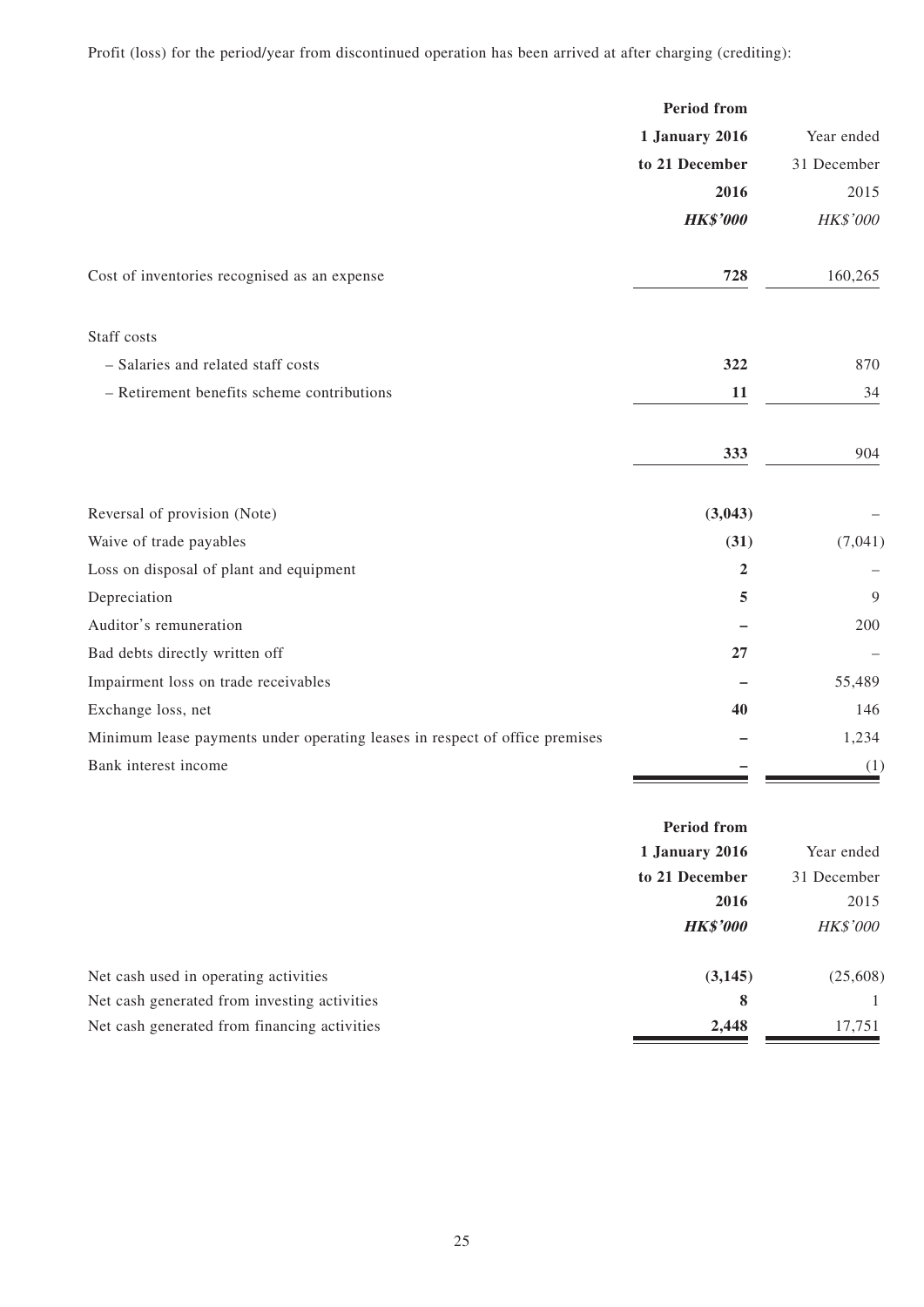The major classes of assets and liabilities of the discontinued operation as at 31 December 2015, which have been presented separately in the consolidated statement of financial position, are as follows:

|                                                                      | <b>HK\$'000</b> |
|----------------------------------------------------------------------|-----------------|
| Plant and equipment                                                  | 15              |
| Inventories                                                          | 728             |
| Prepayments, deposits and other receivables                          | 716             |
| Bank balances and cash                                               | 691             |
| Total assets classified as held for sale                             | 2,150           |
| Trade and bills payables                                             | 9,575           |
| Provision (Note)                                                     | 3,756           |
| Other payables                                                       | 972             |
| Customer deposits                                                    | 498             |
| Total liabilities associated with assets classified as held for sale | 14,801          |

Note:

On 16 June 2015, certain purported suppliers of CHOD had made visits to the office of CHOD to seek for outstanding payments resulted from misappropriation of assets by an ex-employee. Details are set out in the Company's announcements dated 19 June 2015, 20 July 2015 and 19 October 2015.

On 31 December 2015, there were certain outstanding claims from purported suppliers with total amount of approximately HK\$9,407,000. In the opinion of directors of the Company, an additional provision of approximately HK\$3,756,000 was made for these claims. These have been recognised in the liabilities associated with assets classified as held for sale included in the consolidated statement of financial position.

During the current year, CHOD entered into settlement agreements with the purported suppliers in respect of their current claims. CHOD has mutually agreed with majority of these purported suppliers for the settlement amounts and the excessive provision of approximately HK\$3,043,000 was subsequently reversed in 2016.

Upon the completion of the Disposal, the Company ceased to hold any interest in CHOD. CHOD had no significant impact on the Group's operating, investing and financing cash flows for the year ended 31 December 2016.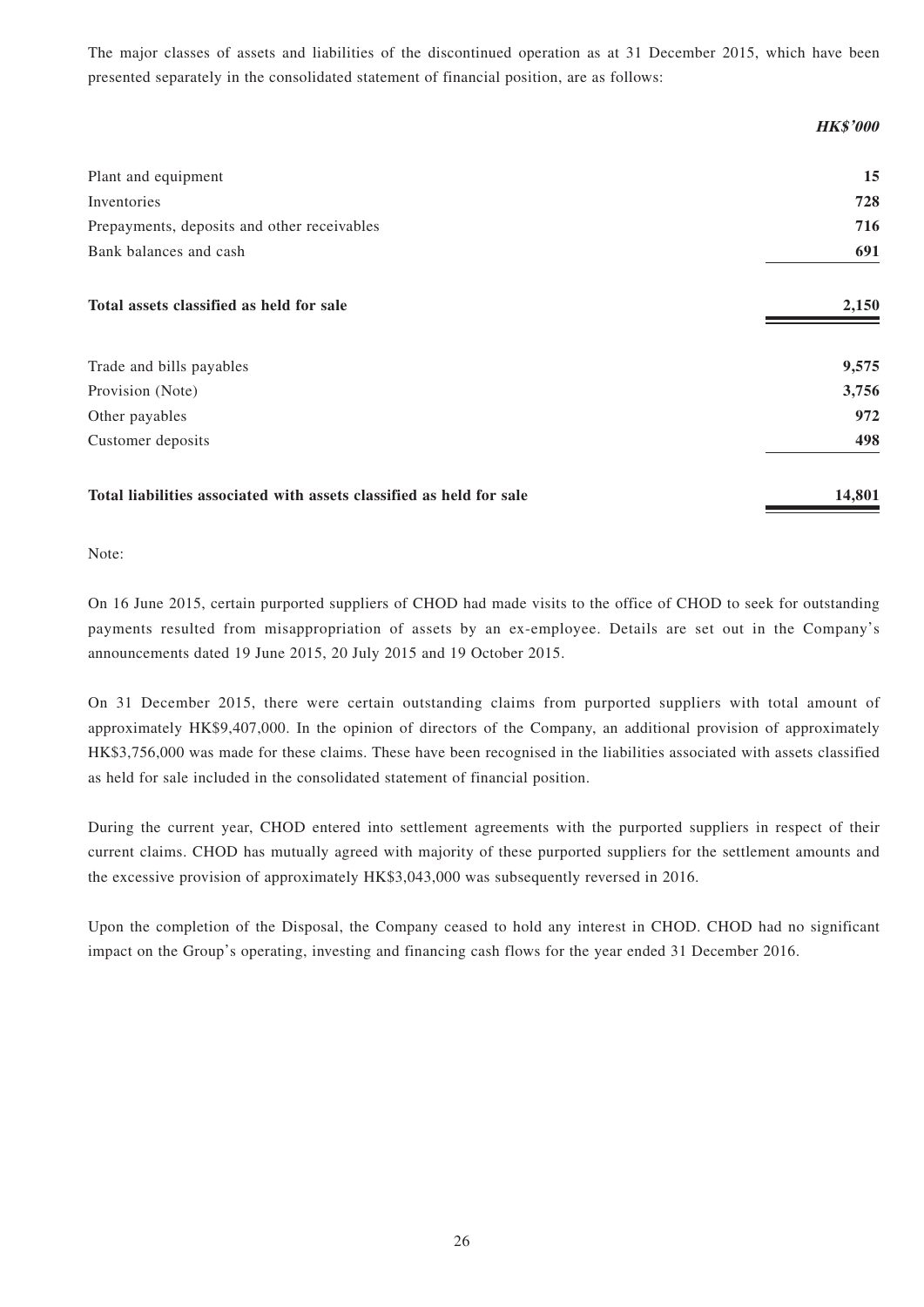#### **13. CONTINGENT LIABILITIES**

During the years ended 31 December 2016 and 2015, the Group (i) endorsed certain bills receivable for the settlement of trade and other payables; and (ii) discounted certain bills receivable to banks for raising of cash. In the opinion of the directors of the Company, the Group has transferred the significant risks and rewards relating to these bills receivable, and the Group's obligations to the corresponding counterparties were discharged in accordance with the commercial practice in the PRC and the risk of the default in payment of the endorsed and discounted bills receivable is low because all endorsed and discounted bills receivable are issued and guaranteed by the reputable PRC banks. As a result, the relevant assets and liabilities were not recognised on the consolidated financial statements. The maximum exposure to the Group that may result from the default of these endorsed and discounted bills receivable at the end of each reporting period are as follows:

|                                                                    | 2016            | 2015            |
|--------------------------------------------------------------------|-----------------|-----------------|
|                                                                    | <b>HK\$'000</b> | <b>HK\$'000</b> |
| Settlement of trade and other payables                             | 20,698          | 42,980          |
| Discounted bills for raising of cash                               | 121,187         | 317,002         |
| Outstanding endorsed and discounted bills receivable with recourse | 141,885         | 359,982         |

The outstanding endorsed and discounted bills receivable are aged within 180 days at the end of each reporting period.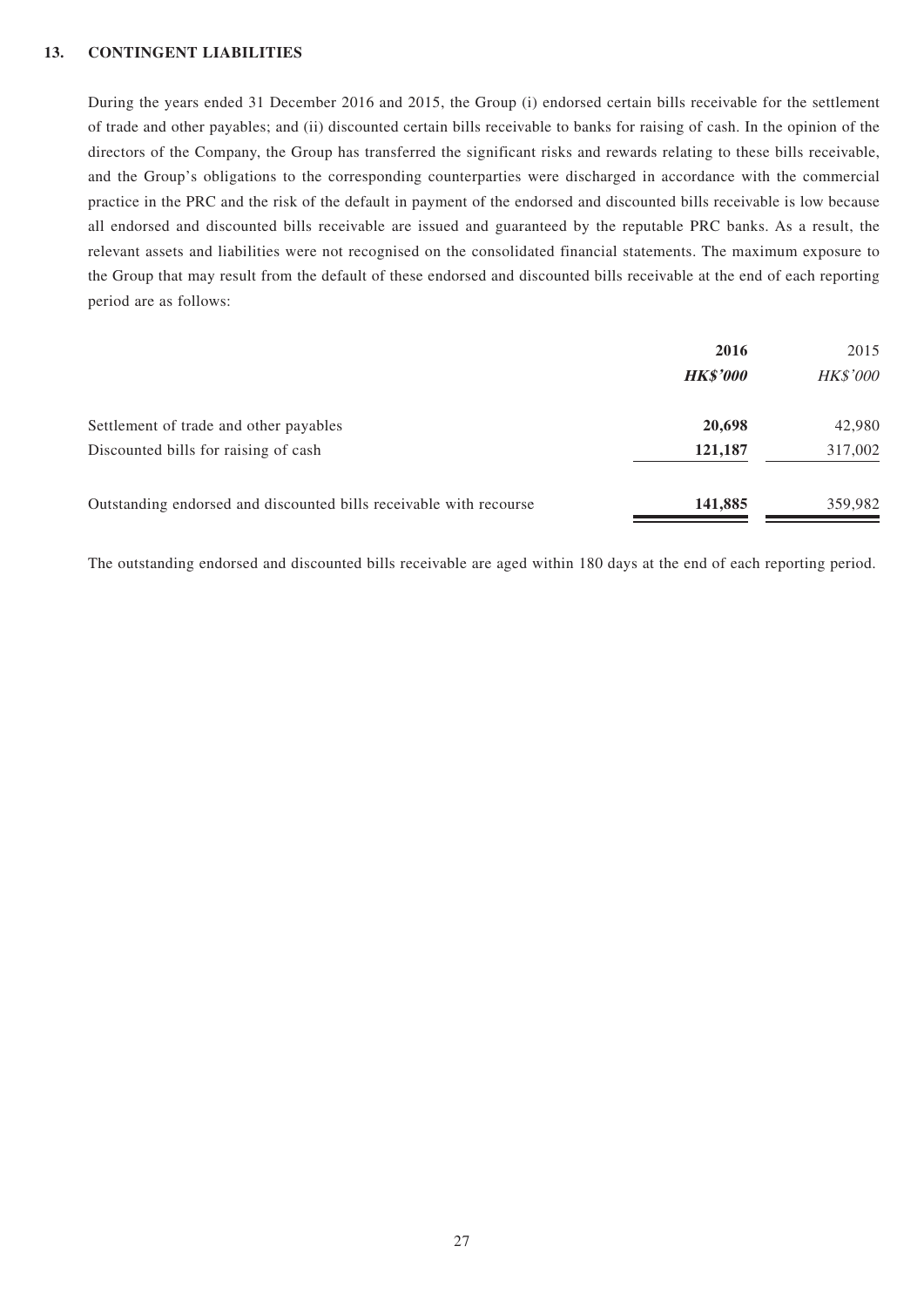### **EXTRACT OF REPORT OF THE AUDITORS**

The following is an extract of the independent auditor's report on the Group's consolidated financial statement for the year ended 31 December 2016.

### **Qualified Opinion**

In our opinion, except for the possible effects of the matter described in the Basis for Qualified Opinion section of our report, the consolidated financial statements give a true and fair view of the consolidated financial position of the Group as at 31 December 2016, and of its consolidated financial performance and its consolidated cash flows for the year then ended in accordance with Hong Kong Financial Reporting Standards ("HKFRS") issued by the Hong Kong Institute of Certified Public Accountants ("HKICPA") and have been properly prepared in compliance with the disclosure requirements of the Hong Kong Companies Ordinance.

### **Basis for Qualified Opinion**

The books and accounting records of a wholly owned subsidiary, Changhong Overseas Development Limited ("CHOD"), in respect of the year ended 31 December 2015 were found to be incomplete. As such, there was insufficient supporting documentation to carry out audit procedures to assess whether the loss for the year from discontinued operation of approximately HK\$66,968,000 for the year ended 31 December 2015, assets classified as held for sale of approximately HK\$2,150,000 and liabilities associated with assets classified as held for sale of approximately HK\$14,801,000 as at 31 December 2015 and 1 January 2016 and the related disclosures were fairly stated. This caused the predecessor auditor to qualify the audit opinion on the consolidated financial statements in respect of the year ended 31 December 2015. On 21 December 2016, the Group disposed of the entire equity interest of CHOD to an independent third party. As described above, as the books and accounting records of CHOD were found to be incomplete, we were unable to obtain sufficient appropriate audit evidence about the gain on disposal of a subsidiary of approximately HK\$7,542,000, and the profit for the year from discontinued operation of approximately HK\$465,000 for the year ended 31 December 2016 included in the consolidated statement of profit or loss and other comprehensive income for the year ended 31 December 2016 and the related disclosures. Any adjustments found to be necessary would affect the Group's net assets as at 31 December 2016 and 2015 and the profits and cash flows for the years then ended.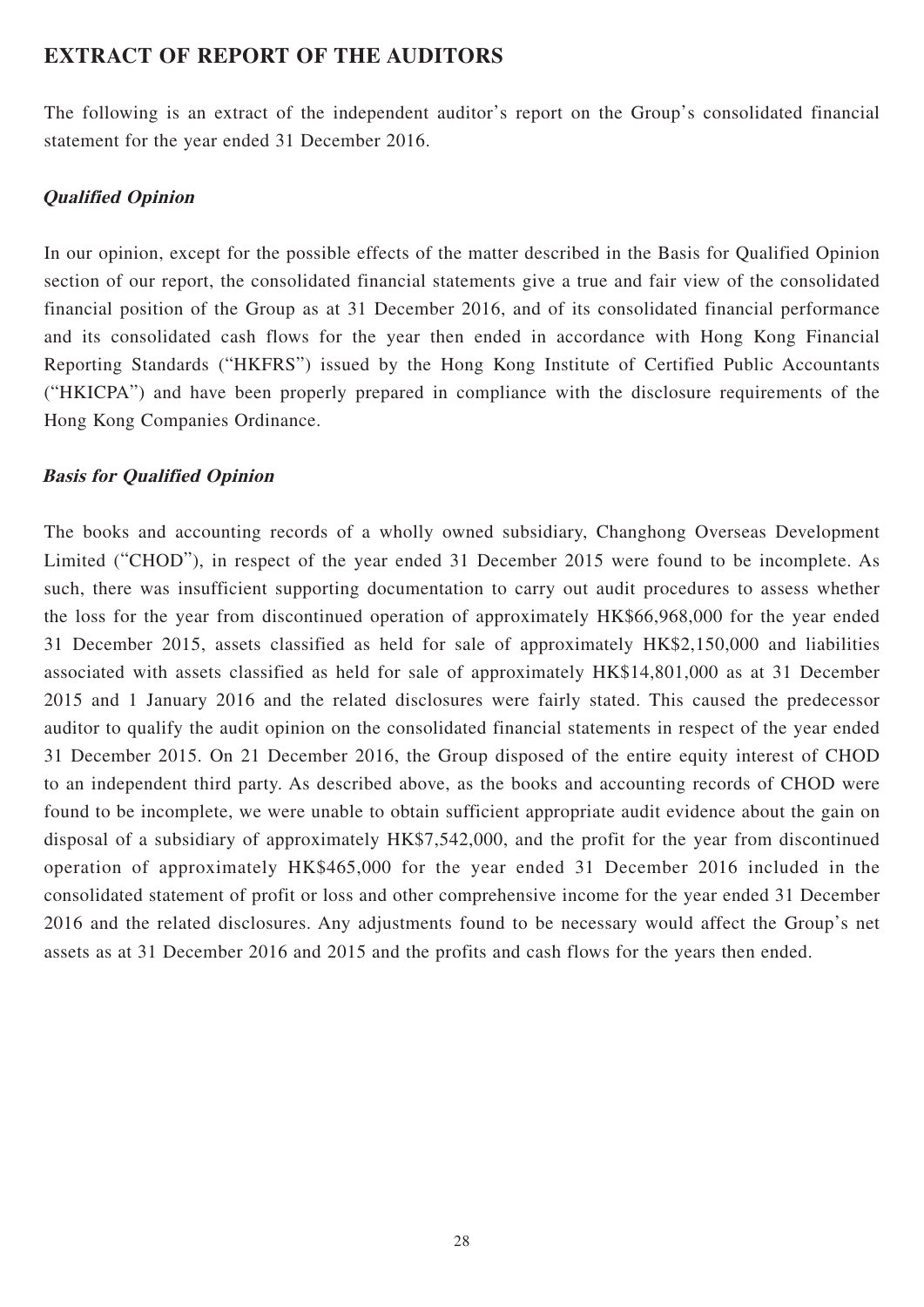# **COMPLIANCE WITH THE CORPORATE GOVERNANCE CODE**

The Company has adopted the Corporate Governance Code (the "CG Code") as set out in Appendix 15 to the GEM Listing Rules which sets out corporate governance principles and code provisions (the "Code Provisions") throughout the year ended 31 December 2016, the Company has complied with all the Code Provisions as set out under the CG Code, save for the deviations of Code Provisions E.1.2 as provided below:

### **Code Provision E.1.2**

Pursuant to E.1.2 of the CG Code, the Chairman of the Board should attend the annual general meeting. However, Mr. Zhao Yong was unable to attend the annual general meeting of the Company held on 19 May 2016 due to other prior engagements.

### **INDEPENDENT NON-EXECUTIVE DIRECTORS**

Each of the independent non-executive Directors is appointed for a twelve-month term, which is renewable automatically with a fixed amount of remuneration per annum. Mr. Jonathan CHAN Ming Sun, Mr. Robert IP Chun Chung and Mr. SUN Dongfeng have served the Group for more than nine years. Pursuant to Code Provision A.4.3 of the CG Code, (a) an independent non-executive Director having served the Company for more than nine years could be relevant to the determination of an independent non-executive Director's independence; and (b) if an independent non-executive Director has served more than nine years, his further appointment should be subject to a separate resolution to be approved by Shareholders and the papers to Shareholders accompanying that resolution should include the reasons why the Board believes he is still independent and should be re-elected. The re-election of each of Mr. Johnathan CHAN Ming Sun, Mr. Robert IP Chun Chung and Mr. SUN Dongfeng as an independent nonexecutive Director was approved by the Shareholders at the annual general meeting of the Company held on 19 May 2016. For details of the reasons why the Board believes each of Mr. Johnathan CHAN Ming Sun, Mr. Robert IP Chun Chung and Mr. SUN Dongfeng is still independent and should be re-elected, please refer to the circular of the Company dated 30 March 2016.

All independent non-executive Directors have confirmed their independence pursuant to Rule 5.09 of the GEM Listing Rules. The Company considers them to be independent.

## **REMUNERATION COMMITTEE**

The Company has established the remuneration committee with written terms of reference. The remuneration committee currently comprises three independent non-executive directors and one executive director. It is chaired by an independent non-executive director. During the year, the remuneration committee held a meeting.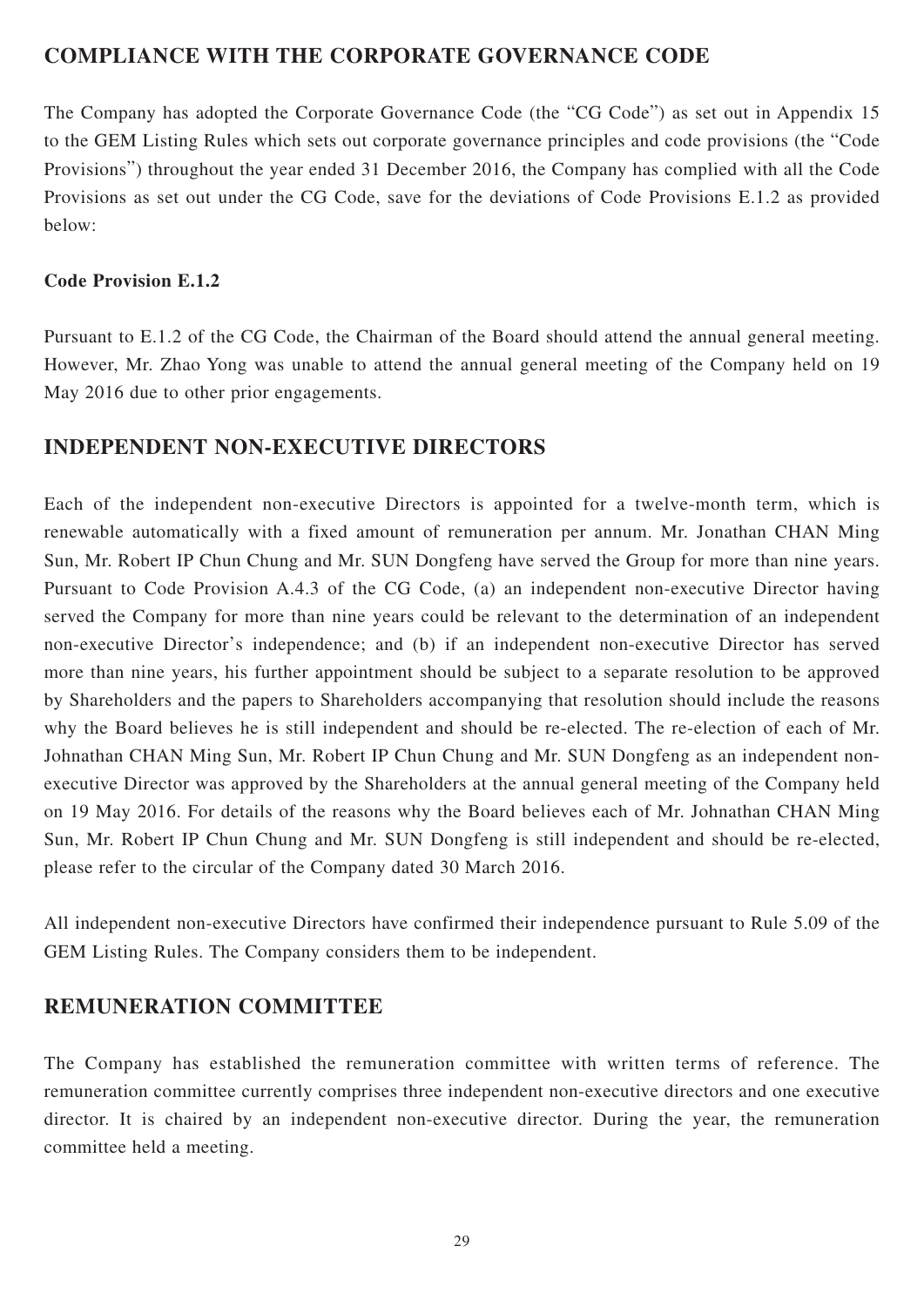# **AUDIT COMMITTEE**

The Company has established the audit committee with written terms of reference. The audit committee currently comprises four independent non-executive directors. At the discretion of the audit committee, executive directors and/or senior management personnel, overseeing the Group's finance and internal control functions, may be invited to attend meeting.

During the year under review, the audit committee held seven meetings. The annual results for the year ended 31 December 2016 have been reviewed by the audit committee.

# **NOMINATION COMMITTEE**

The Company has established the nomination committee with written terms of reference. The nomination committee currently comprises three independent non-executive directors and one executive director. It is chaired by the Chairman of the Board. During the year, the nomination committee did not hold any meeting.

# **RISK MANAGEMENT AND INTERNAL CONTROL**

The Board conducts regular reviews on the effectiveness of the risk management and internal control systems on at least an annual basis to ensure that the operation of the Company is legal, the assets of the Company are safeguarded and the financial information that the Company relies on for the operation of its business or for the release to the public are accurate and reliable. Such systems are designed to manage rather than eliminate the risk of failure to achieve business objectives, and can only provide reasonable and not absolute assurance against material misstatement or loss. The management of the Group is responsible for establishing and maintaining the risk management and internal control systems for financial reporting. The Company has established a stringent internal control system for financial reporting to eliminate the risks of misstatement, omission and fraud in financial reporting. Meanwhile, with reference to external regulatory requirements, the Company's business development and the internal management procedures, the Company has reviewed the effectiveness of the internal control system for business strategy, finance, operations, marketing, legal compliance and other areas. The Company has established a comprehensive risk management system which integrates internal control and risk management system for the control of business operations with high risks. The Company also conducted assessment on the effectiveness of its internal control and risk management systems for the year ended 31 December 2016. The management of the Group believes that the internal control, risk management and financial reporting systems were effective and adequate and provided reliable financial data in the preparation of financial statements in accordance with generally accepted accounting principles.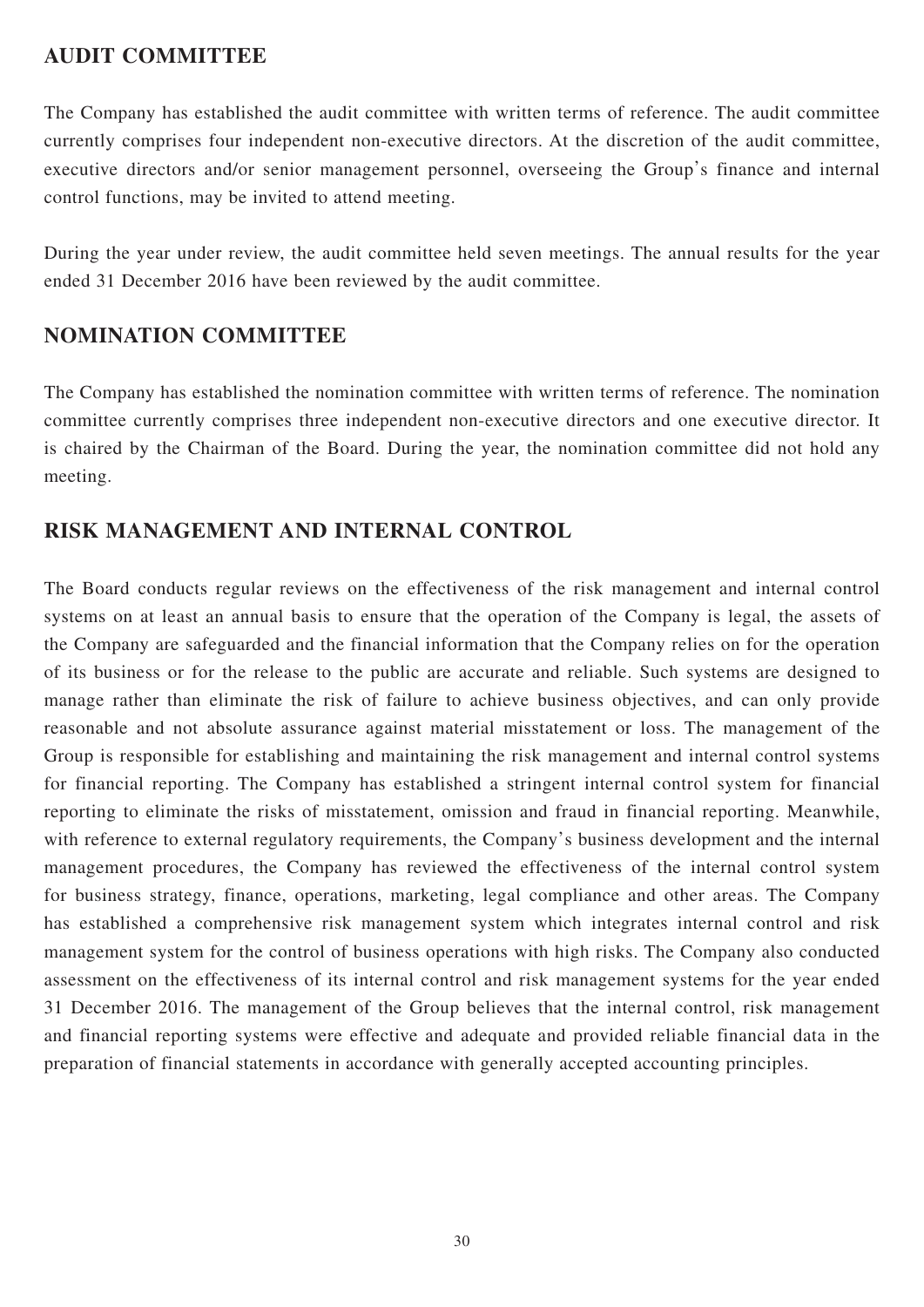All material information related to the Company is disclosed through the leadership of the Board together with the performance of the relevant duties by the management. The Company has performed an annual review of the effectiveness of the disclosure procedures. The Company's disclosure procedures were effective at a reasonable assurance level.

The Board has overall responsibilities for the establishment of, maintaining an adequate and effective internal control system and for reviewing its effectiveness to safeguard the Company's assets against unauthorized use or disposition, and to protect the interests of shareholders of the Company.

### **MANAGEMENT DISCUSSION AND ANALYSIS**

### **BUSINESS REVIEW**

### **2016 BUSINESS REVIEW**

In 2016, with the slowing down of global economic growth, the economic recovery remained slow and unsteady and the situation of reverse economic globalization trend intensified. Under the background of global economic recession, despite the complicated economic situation in China, its financial economy still operated steadily. The economic structure was further optimized and the digitalized economy boosted the rapid development of new industries and new business models. In view of the mixed market performance in the PRC IT market and the weak demand for traditional hardware products, new applications based on big data, cloud computing and mobile internet facilitated the continuous industry development. In 2016, by adhering to the guideline of "focusing on optimization, targeting on high efficiency, and achieving new development" and following the market, product and channel evolvement trends, the Group made active adjustments to its operating strategies and developed traditional distribution business steadily. We further optimized our overall management with significant improvement in operational efficiency. Substantial progress was achieved in new business opportunities including big data exploration, cloud services and internet marketing platforms.

In 2016, the Group recorded revenue of approximately HK\$19,063.25 million, representing a decrease of 3.91% as compared with that in the corresponding period of the last financial year due to the impact of the RMB exchange rate depreciation. The gross profit margin in 2016 was 3.97%, representing a decrease of approximately 0.11 percentage points as compared with that in the corresponding period of the last financial year, which was mainly due to intense market competition and the increase in contribution from the sale of product lines with relatively lower gross profit margins. In 2016, profit attributable to shareholders amounted to approximately HK\$232.77 million, representing an increase of approximately 76.68% as compared with that in the corresponding period of the last financial year, and basic earnings per share amounted to HK9.06 cents, representing an increase of approximately HK3.93 cents as compared with HK5.13 cents in the corresponding period of the last financial year. The increase in consolidated profit was mainly attributable to the fact that (i) a provision was made in 2015 for the Group's discontinued operations in relation to the misappropriation of assets by a former employee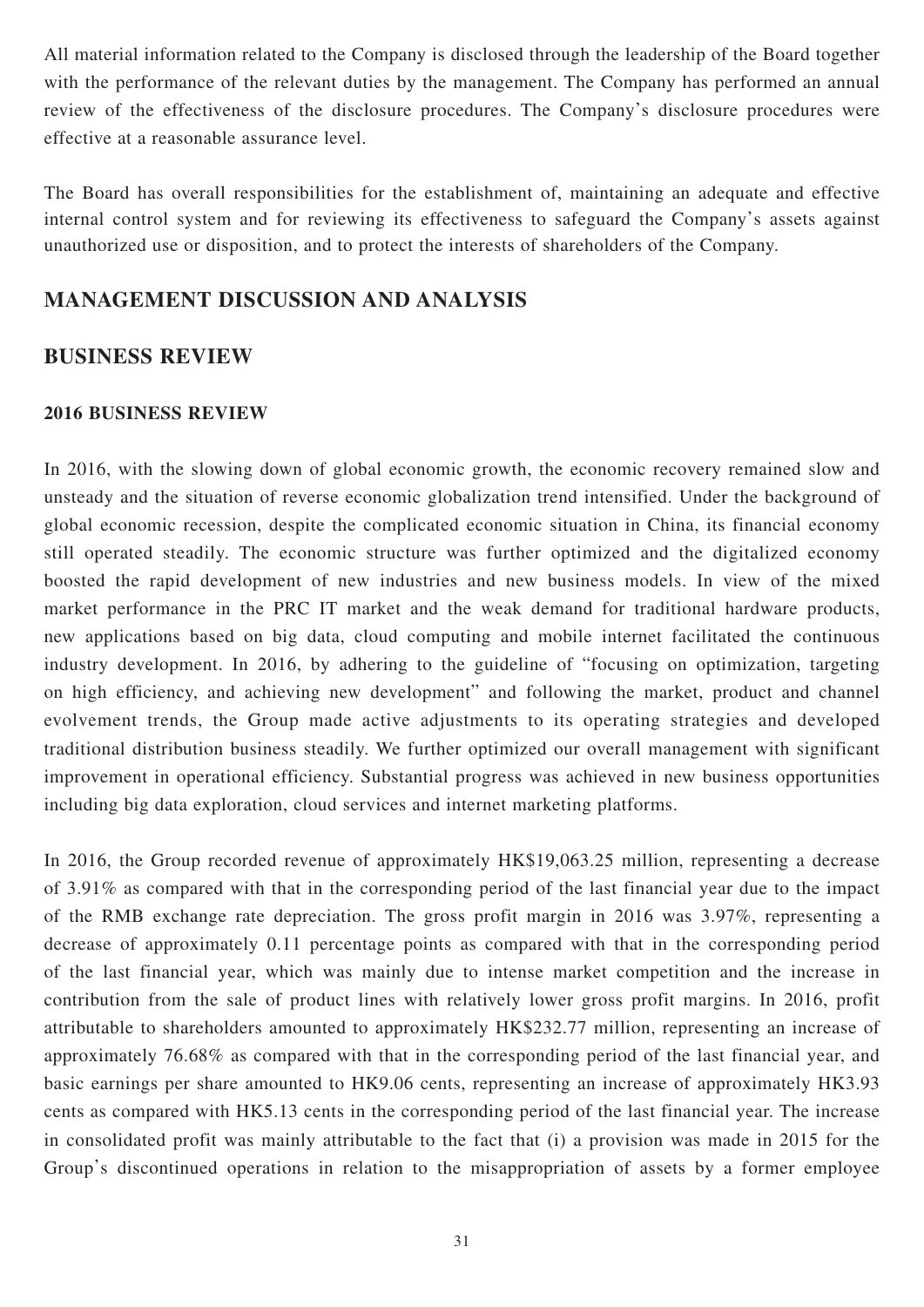of CHOD, resulting in a relatively lower profit attributable to equity holders of the Company for 2015 as compared with that for the year ended 31 December 2016; and (ii) the operational efficiency was improved due to the Group's further control on operating costs.

In 2016, the Group continued to strengthen its risk management and control, reinforced accounts receivables collection, carried out detailed inventory management, allocated funds rationally, maintained sufficient working capital and accelerated assets turnover. At the same time, the Group strengthened inter-departmental collaboration and work innovation and optimization, thereby improving the operational efficiency and led to a year-on-year decrease in overall expenses.

**IT consumer products distribution business:** revenue in this segment decreased by 26.53% to approximately HK\$9,803.34 million as compared with the corresponding period of last year, whilst its profit decreased by 17.53% to approximately HK\$183.62 million. The channel sales were less than expected due to the overall shrinkage of the personal computer market. In order to control market risks, the Group adjusted product mix timely, focused on expanding advantageous market segments and promoted sales in the regions of fourth to sixth tier cities, while maintaining stable market shares.

**IT corporate products distribution business:** revenue in this segment increased by 3.32% to approximately HK\$4,972.01 million as compared with the corresponding period of last year. Profit in this segment increased by 3.97% to approximately HK\$231.89 million. By relying on the independent controllable products series and integrating the global leading data solutions, this segment focused its efforts on the basic software integration and industry application software development, and continued to promote industry solution and technology solution with cloud computing and big data comprehensive services and the integration and promotion of proprietary equipment so as to achieve a healthy development of business.

**Other business:** revenue in this segment increased by 154.73% to approximately HK\$4,287.89 million as compared with the corresponding period of last year and profit in this segment increased by 19.95% to approximately HK\$42.65 million as a result of the expansion of channel sales of smartphones.

To enhance trading liquidity in the ordinary shares of the Company (the "Shares") and to promote the Company's corporate image to public investors, the Company submitted an application for the transfer of listing of the Shares from the GEM to the Main Board of the Stock Exchange (the "Application") to the Stock Exchange on 28 April 2015 and 6 November 2015 respectively. The Application lapsed on 6 May 2016 and no re-submission has been made at this stage. For further details, please refer to the announcements of the Company dated 28 April 2015, 6 November 2015 and 6 May 2016. The Company may make re-submission as and when the Board considers appropriate and further updates will be provided by the Company from time to time as and when appropriate.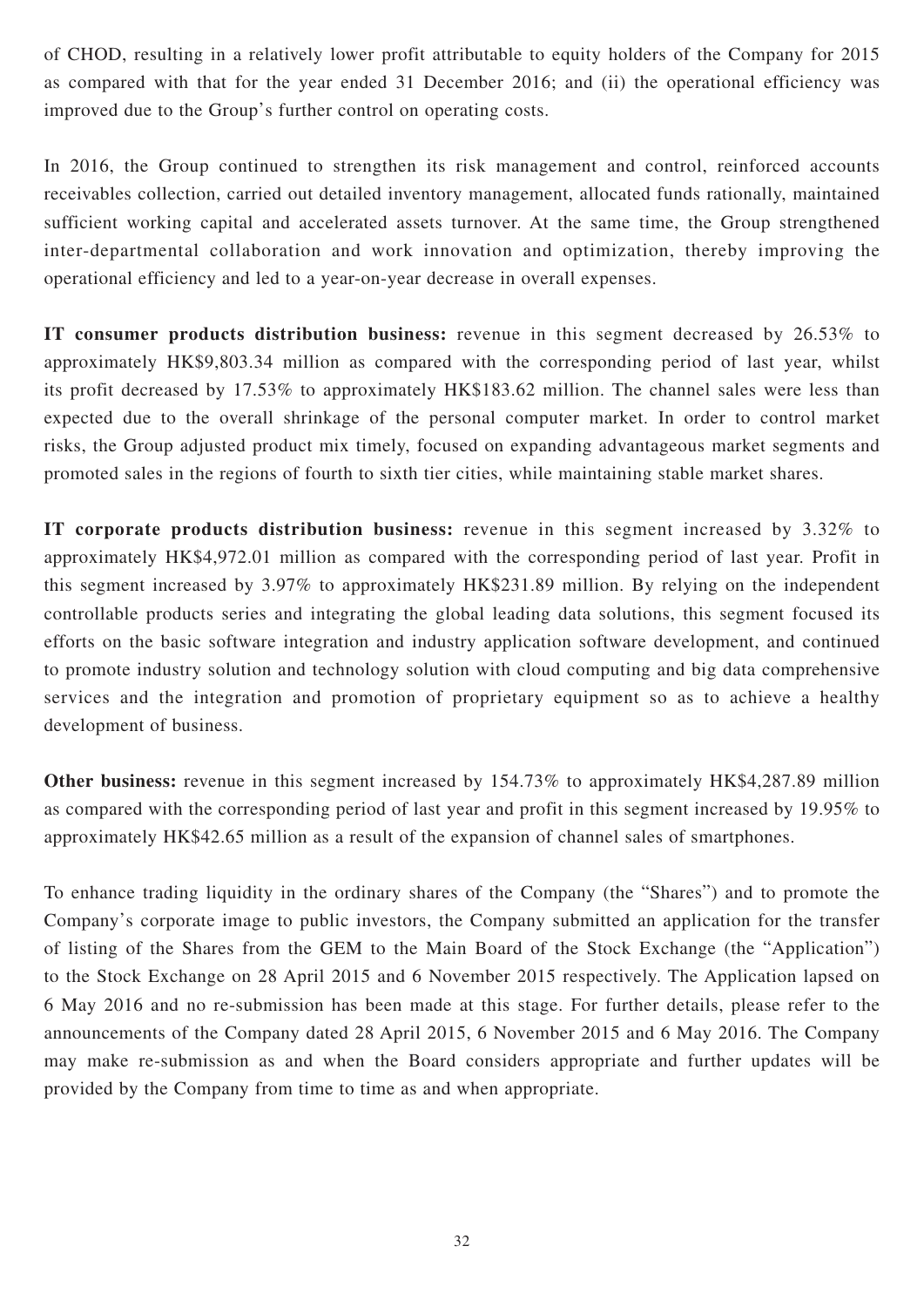In 2015, the management of CHOD reported to the Board that a former employee of CHOD had misappropriated certain assets of CHOD and the case was reported to the Hong Kong Police on 14 June 2015 (the "Incident"). The Incident had a material adverse impact on the financial position of the CHOD. An independent committee has been established to investigate the Incident. As at the latest practicable date prior to the printing of the report, most claims/suits have been settled between the purported suppliers and CHOD and only negotiation with one purported supplier was still continuing but no further action has been taken by that particular supplier. For further details, please refer to the announcements of the Company dated 15 June 2015, 19 June 2015, 20 July 2015 and 19 October 2015. Further updates will be provided by the Company from time to time as and when appropriate. The Company has ceased the business segment of trading consumer electronic products since July 2015 after the business discontinuation of CHOD following an internal review of the Company in June 2015. On 14 December 2016, the Company entered into an agreement with a third party to dispose CHOD. For details, please refer to the announcement of the Company dated 14 December 2016.

On 13 April 2016, Mr. Tang Yun tendered his resignation as an executive Director with effect from 13 April 2016 as Mr. Tang Yun would like to devote more time to his other business commitments. For further details, please refer to the announcement of the Company dated 13 April 2016.

## **LIQUIDITY AND FINANCIAL RESOURCES**

For the year ended 31 December 2016, the Group's financial and liquidity positions remained healthy and stable. As at 31 December 2016, the aggregate outstanding borrowings of the Group were approximately HK\$315.07 million (2015: HK\$524.93 million), which were partially unsecured and interest bearing. The decrease in the Group's borrowings was due to the repayment of loans during the year ended 31 December 2016 as the Group's financial position was continuously improving. The Group's cash and bank balances amounted to approximately HK\$307.40 million, together with trade and bills receivables amounting to approximately HK\$1,400.83 million. For the year ended 31 December 2016, the Group's net current assets amounted to approximately HK\$1,323.90 million and the Group did not have any charges on its fixed assets (2015: Nil). The net gearing ratio (total net debt/total shareholders' equity) of the Group as at 31 December 2016 was 1.81 times. The management of the Group is confident that with proper funding arrangements, the Group's financial resources are sufficient to finance its daily operations.

The Group's monetary assets and liabilities and transactions are principally denominated in Renminbi, Hong Kong dollars and United States dollars. As the spread of exchange rate of Renminbi is locked and the exchange rate between Hong Kong dollars and United States dollars is pegged, the Group believes its exposure to exchange risk is minimal. The Company will however continue to monitor the situation and assess whether any hedging arrangement is necessary.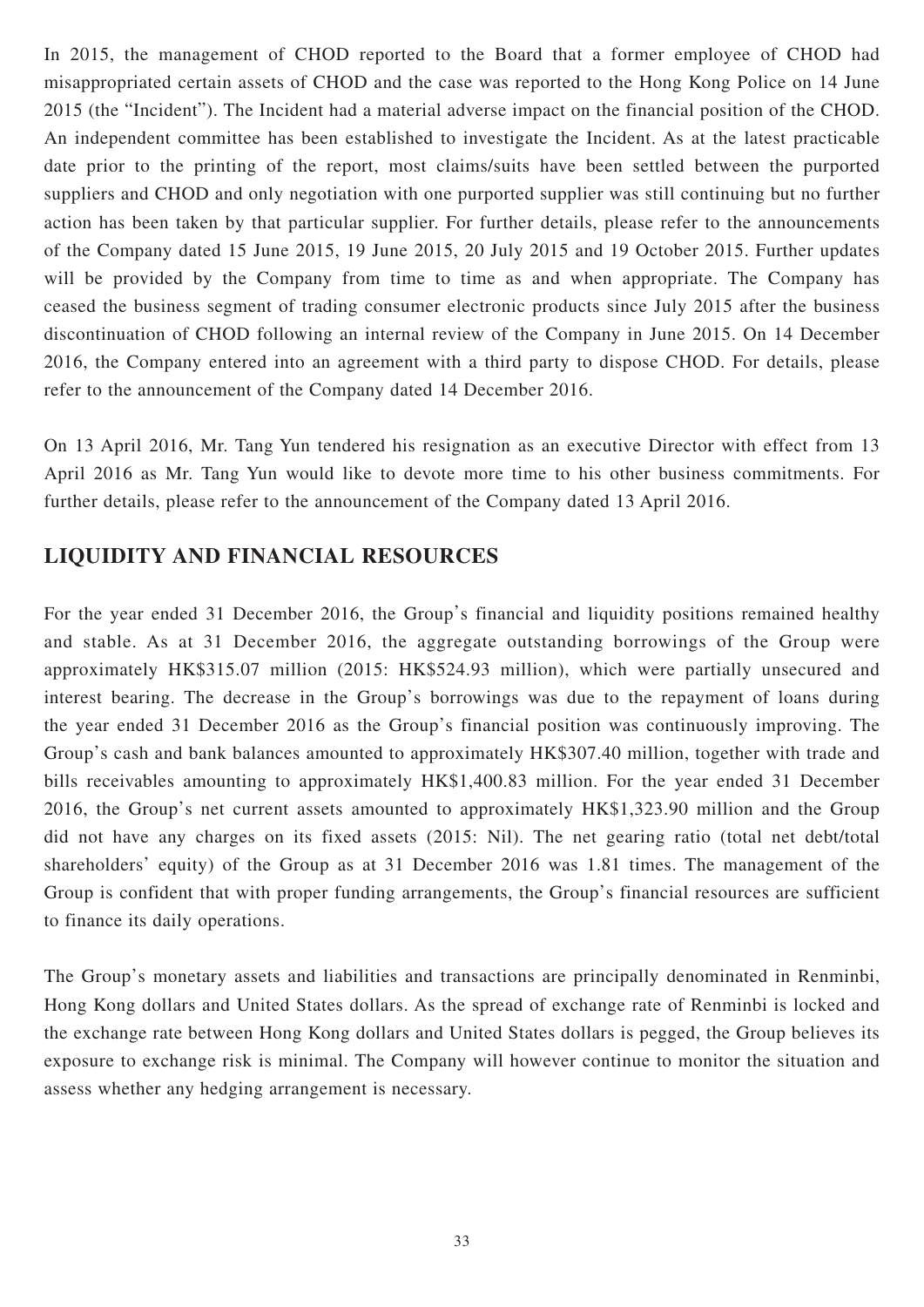## **EMPLOYMENT AND REMUNERATION POLICY**

As at 31 December 2016, the total number of the Group's staff was 1,203 (2015: 1,139 staff). Total staff costs (including Directors) amounted to approximately HK\$236.22 million for the year ended 31 December 2016. The Group remunerates its employees based on their performance, experience and the prevailing industry practice. The remuneration of executive Directors is determined based on the Company's financial position in a fixed sum; whereas the remuneration of independent non-executive Directors is determined with reference to the prevailing market conditions and the workload. The Group provides retirement benefit for its employees in Hong Kong in the form of mandatory provident fund, and pays social pension insurance and housing provident fund for its employees in China in accordance with the local laws and regulations.

During the year ended 31 December 2016, there were no outstanding share options granted or exercised as the share option scheme previously adopted by the Company had expired.

The Group did not experience any significant labour disputes or substantial changes in the number of its employees that led to any disruption of normal business operations. The Directors consider that the Group has developed good relationships with its employees.

## **OUTLOOK**

Going forward, in 2017, the global economy is expected to continue the slow recovery trend. The development environment and conditions both domestically and aboard will be more complicated and volatile along with increasing uncertainties. The PRC economy will further promote supply-side reforms with a stable economic development in general. As driven by such favorable polices including Internet+ and industry 4.0, along with the further enhanced integration of informatization and industrialization, urbanization and agricultural modernization, the informatization during the "Thirteenth Five-year" period will remain the important engine for the PRC economic transformation and development, and the new generation of IT including cloud computing, big data, Internet of Things and mobile internet application will continue to penetrate into various industries and achieve integrated development. Through the formulation of the "new thinking, new measures and new heights" guidelines in 2017, the Group will have an insight into new changes in politics, economy and industry, position itself as a leading industry player, and adopt new thinking and new methods in terms of business development and operational management, whereby enabling the Group to achieve a new dimension and height in terms of corporate mission, development strategy, culture construction, management standard and core competence, creating new success once again, and continuing to create new values for the Shareholders.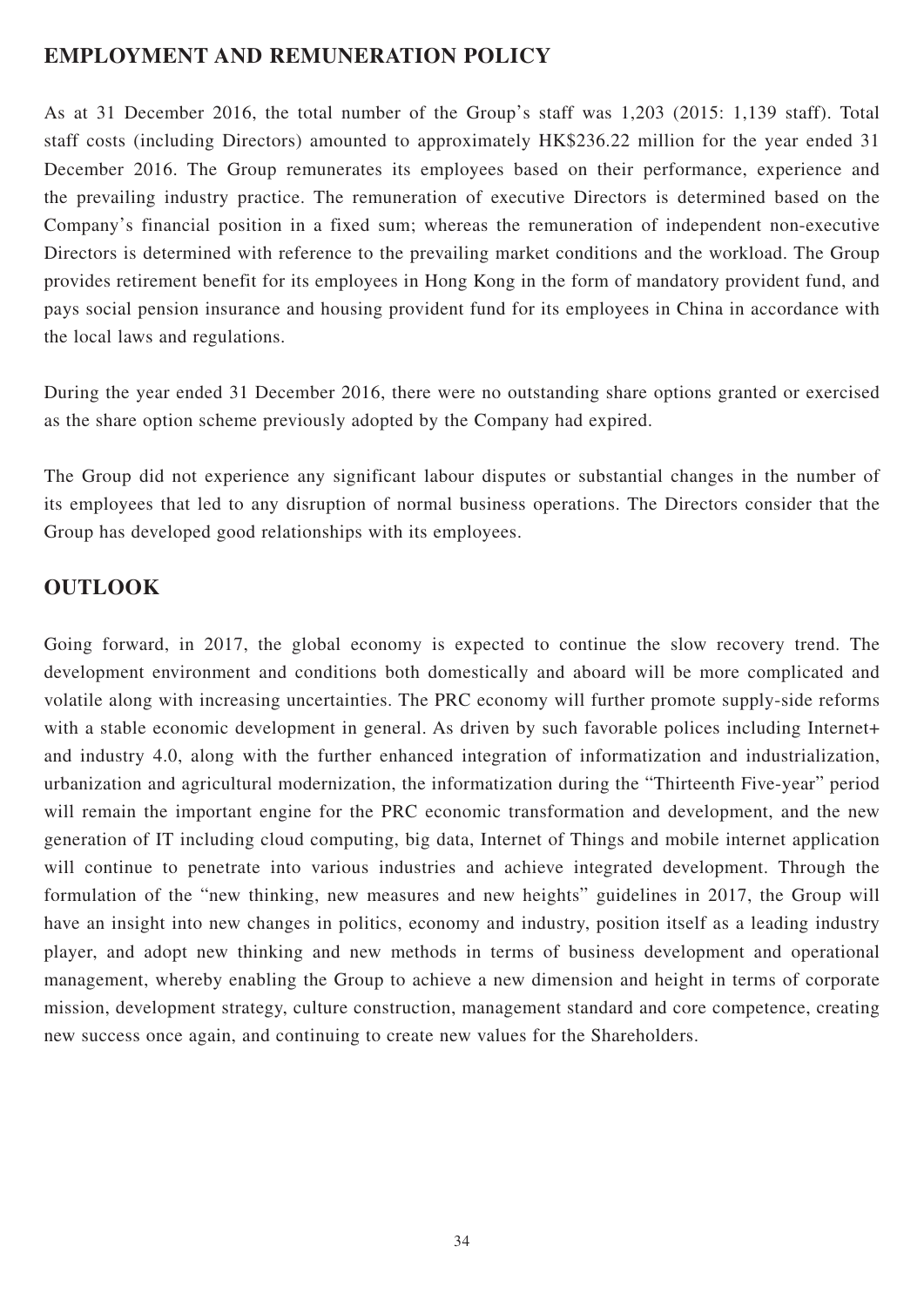### **DIVIDEND**

The Board recommended the payment of final dividend of HK\$0.03 per share of the Company (the "Share(s)") in respect of the year ended 31 December 2016 (2015: HK\$0.02 per Share), and there is no arrangement that a Shareholder has waived or agreed to waive any dividend. The final dividend is expected to be paid on Monday, 5 June 2017 to all Shareholders whose name appear on the register of members of the Company at the close of business on 19 May 2017 and is subject to approval by the Shareholders at the forthcoming annual general meeting of the Company ("AGM").

# **CLOSURE OF REGISTER OF MEMBERS FOR AGM**

The AGM is scheduled to be held on Tuesday, 16 May 2017. The Company's register of members will be closed from Thursday, 11 May 2017 to Tuesday, 16 May 2017, both days inclusive, for the purpose of determining the entitlements of the Shareholders to attend and vote at the AGM. During this period, no transfer of Shares will be registered. In order to qualify for attending and voting at the AGM, all transfer forms accompanied by the relevant share certificates must be lodged with the Company's branch share registrar in Hong Kong, Hong Kong Registrars Limited of Shops 1712-1716, 17th Floor, Hopewell Centre, 183 Queen's Road East, Wanchai, Hong Kong not later than 4:30 p.m. on Wednesday, 10 May 2017.

# **CLOSURE OF REGISTER OF MEMBERS FOR PROPOSED FINAL DIVIDEND**

The Company's register of members will be closed from Monday, 22 May 2017 to Wednesday, 24 May 2017, both days inclusive, for the purpose of determining the entitlements of the Shareholders to the proposed final dividend of HK\$0.03 per Share for the year ended 31 December 2016, if approved at the AGM. During this period, no transfer of Shares will be registered. In order to qualify for the proposed final dividend, all transfer forms accompanied by the relevant share certificates must be lodged with the Company's branch share registrar in Hong Kong, Hong Kong Registrars Limited of Shops 1712-1716, 17th Floor, Hopewell Centre, 183 Queen's Road East, Wanchai, Hong Kong not later than 4:30 p.m. on Friday, 19 May 2017. The proposed final dividend will be paid to Shareholders whose names appear on the register of members of the Company on Friday, 19 May 2017.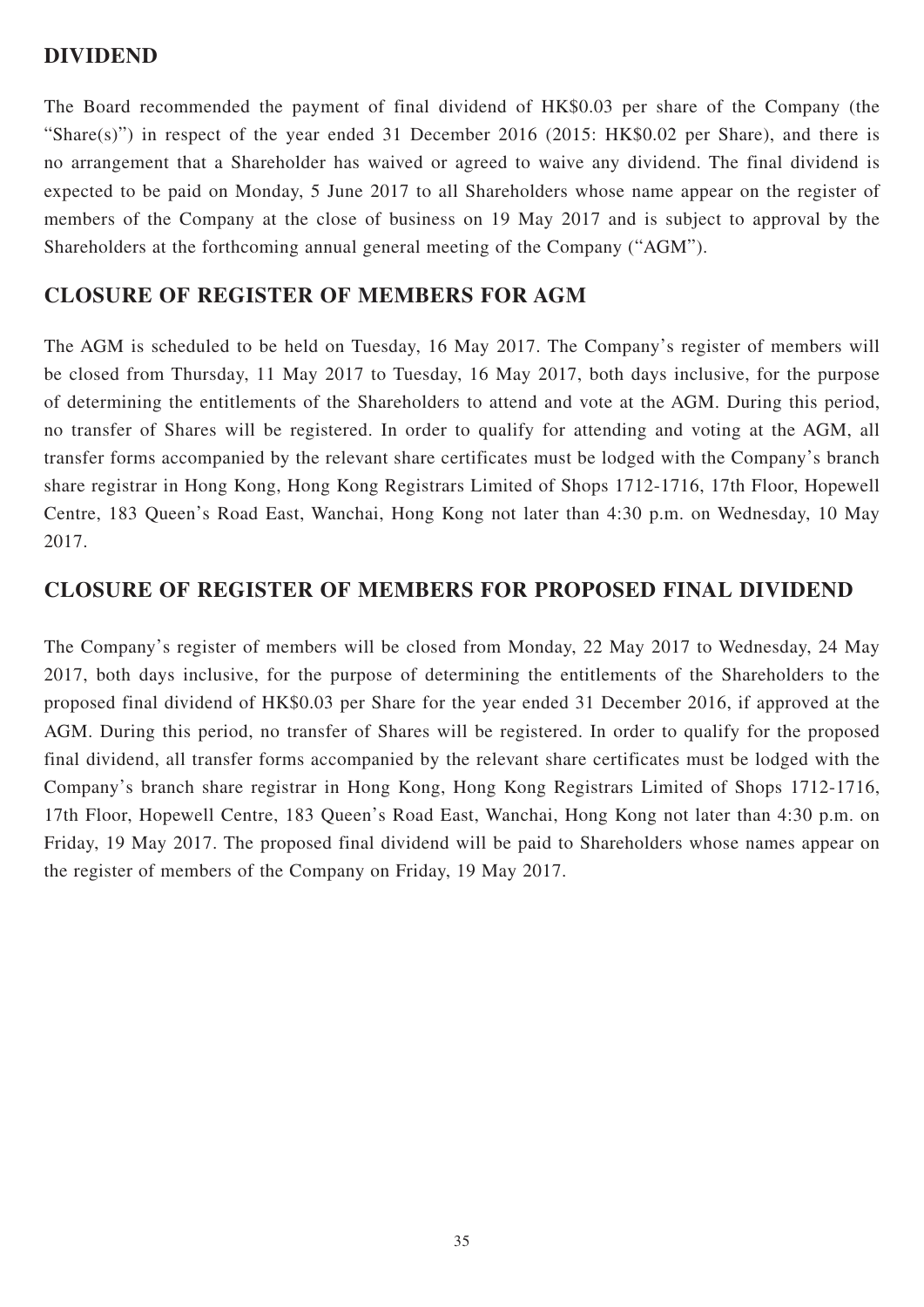# **INTERESTS OF THE DIRECTORS IN THE COMPANY**

As at 31 December 2016, the interests or short positions of the Directors and chief executives of the Company in the ordinary shares of the Company (the "Shares"), underlying Shares or debentures of the Company and its associated corporations (within the meaning of Part XV of the Securities and Futures Ordinance (Chapter 571 of the laws of Hong Kong) (the "SFO")) which are required (a) to be notified to the Company and the Stock Exchange pursuant to Division 7 and 8 of Part XV of the SFO (including interests or short positions which they are taken or deemed to have under such provisions of the SFO); or (b) pursuant to Section 352 of the SFO, to be entered in the register referred to therein; or (c) have to be notified to the Company and the Stock Exchange pursuant to the required standards of dealing by directors as referred to in Rule 5.46 of the GEM Listing Rules were as follows:

| <b>Name of Director</b>                   | Capacity                             | Number of<br>Ordinary<br>shares held | Approximate<br>percentage<br>of interest |
|-------------------------------------------|--------------------------------------|--------------------------------------|------------------------------------------|
|                                           |                                      |                                      | %                                        |
| Mr. Zhu Jianqiu<br>$("Mr. Zhu")$ (Note a) | Interest in a controlled corporation | $82,415,762 \; (L)$                  | 5.67                                     |

Note:

(a) Mr. Zhu is the sole shareholder of the Typical Faith Limited, which in turn is holding the 82,415,762 Shares.

Save as disclosed in this paragraph, as at 31 December 2016, none of the Directors or chief executives of the Company had interests in any securities of the Company or any of its associated corporations (within the meaning of Part XV of the SFO) which are required (a) to be notified to the Company and the Stock Exchange pursuant to Divisions 7 and 8 of Part XV of the SFO (including interests or short positions which they are taken or deemed to have under such provisions of the SFO); or (b) pursuant to section 352 of the SFO, to be entered in the register referred to therein; or (c) have to be notified to the Company and the Stock Exchange pursuant to the required standards of dealing by directors as referred to in Rule 5.46 of the GEM Listing Rules.

# **DIRECTORS' RIGHTS TO ACQUIRE SHARES OR DEBENTURES**

At no time during the year ended 31 December 2016 were rights to acquire benefits by means of the acquisition of shares in or debentures of the Company granted to any director or their respective spouse or minor children, or were any such rights exercised by them; or was the Company, its holding company, or any of its subsidiaries a party to any arrangement to enable the directors to acquire such rights in any other body corporate.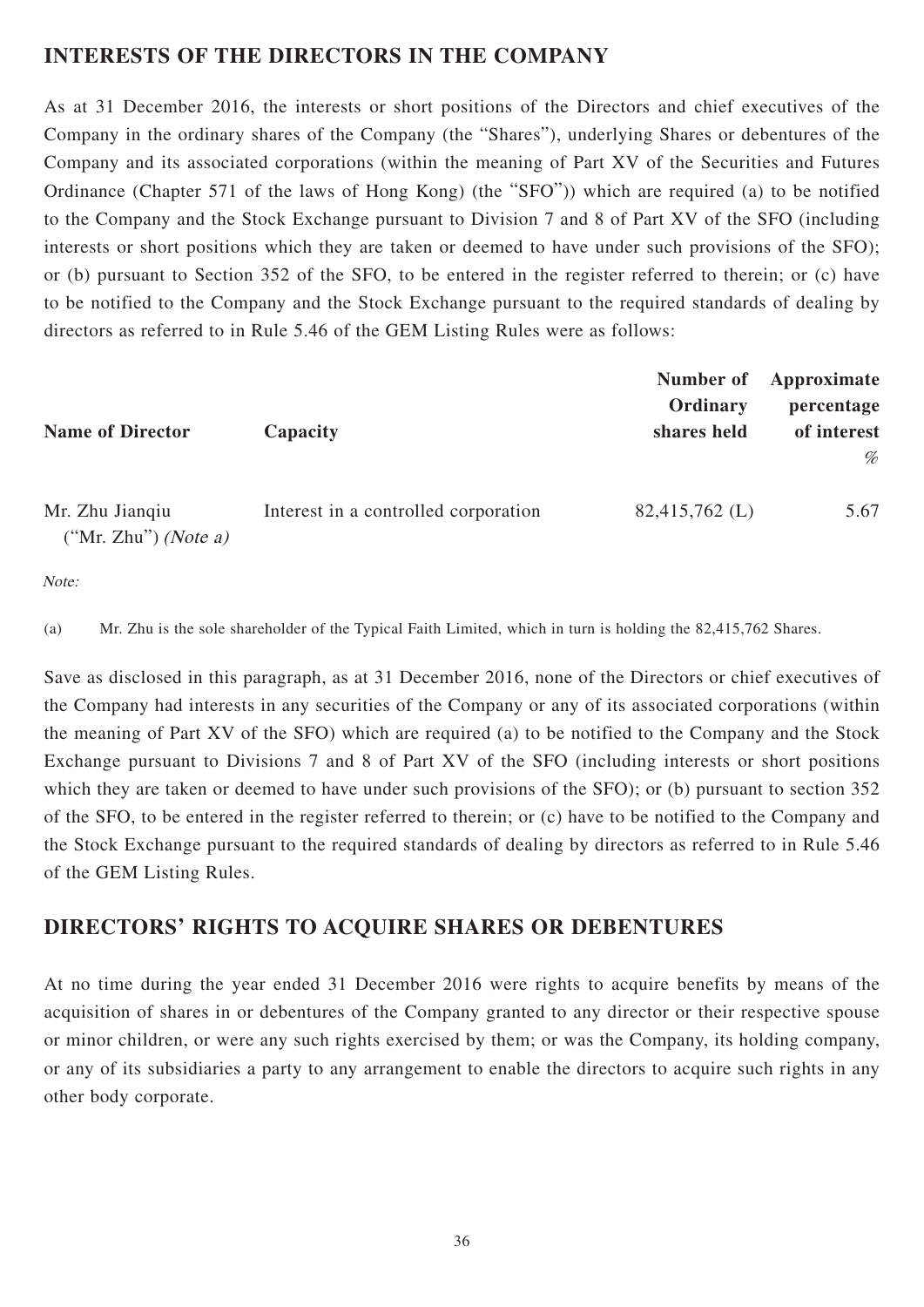# **INTERESTS OF THE SUBSTANTIAL SHAREHOLDERS IN THE COMPANY**

So far as was known to the Directors, as at 31 December 2016, the persons or companies (not being a Director or chief executive of the Company) whose interests in the Shares or underlying Shares or debentures of the Company which would fall to be disclosed or were notified to the Company and the Stock Exchange pursuant to the positions under Divisions 2 and 3 of Part XV of the SFO as recorded in the register required to be kept under section 336 of the SFO or who were directly or indirectly deemed to be interested in 5% or more of the nominal value of any class of share capital carrying rights to vote in all circumstances at general meetings of any member of the Group were as follows:

### **Long positions in Shares**

| Name of<br>substantial Shareholder                                                                         | Capacity                                  | <b>Class of Shares</b> | Number of<br><b>Shares</b> held | Approximate<br>percentage of<br>interest in<br>relevant class<br>of Shares<br>(Note a)<br>% |
|------------------------------------------------------------------------------------------------------------|-------------------------------------------|------------------------|---------------------------------|---------------------------------------------------------------------------------------------|
| Sichuan Changhong<br>Electric Co, Limited                                                                  | Interest of controlled<br>corporation and | Ordinary               | $1,008,368,000$ (L)<br>(Note b) | 69.32                                                                                       |
| ("Sichuan Changhong")                                                                                      | beneficial owner                          | Preference             | 1,115,868,000 (L)<br>(Note c)   | 100.00                                                                                      |
| Changhong (Hong Kong)<br><b>Trading Limited</b><br>("Changhong Hong Kong")                                 | Interest of controlled<br>corporation and | Ordinary               | 913,000,000 (L)<br>(Note d)     | 62.76                                                                                       |
|                                                                                                            | beneficial owner                          | Preference             | $1,115,868,000$ (L)<br>(Note c) | 100.00                                                                                      |
| Fit Generation Holding Limited                                                                             | Beneficial owner                          | Ordinary               | 897,000,000 (L)                 | 61.66                                                                                       |
| ("Fit Generation")                                                                                         |                                           | Preference             | $1,115,868,000$ (L)             | 100.00                                                                                      |
| Sichuan Investment Management<br>Company Limited<br>("Sichuan Investment<br>Management") (Note e)          | Beneficial owner                          | Ordinary               | 83,009,340 (L)                  | 5.70                                                                                        |
| <b>Sichuan Provisional Investment</b><br>Group Company Limited<br>("Sichuan Investment Group")<br>(Note e) | Interest of controlled<br>corporation     | Ordinary               | 83,009,340 (L)                  | 5.70                                                                                        |
| Typical Faith Limited (Note f)                                                                             | Beneficial owner                          | Ordinary               | 82,415,762 (L)                  | 5.67                                                                                        |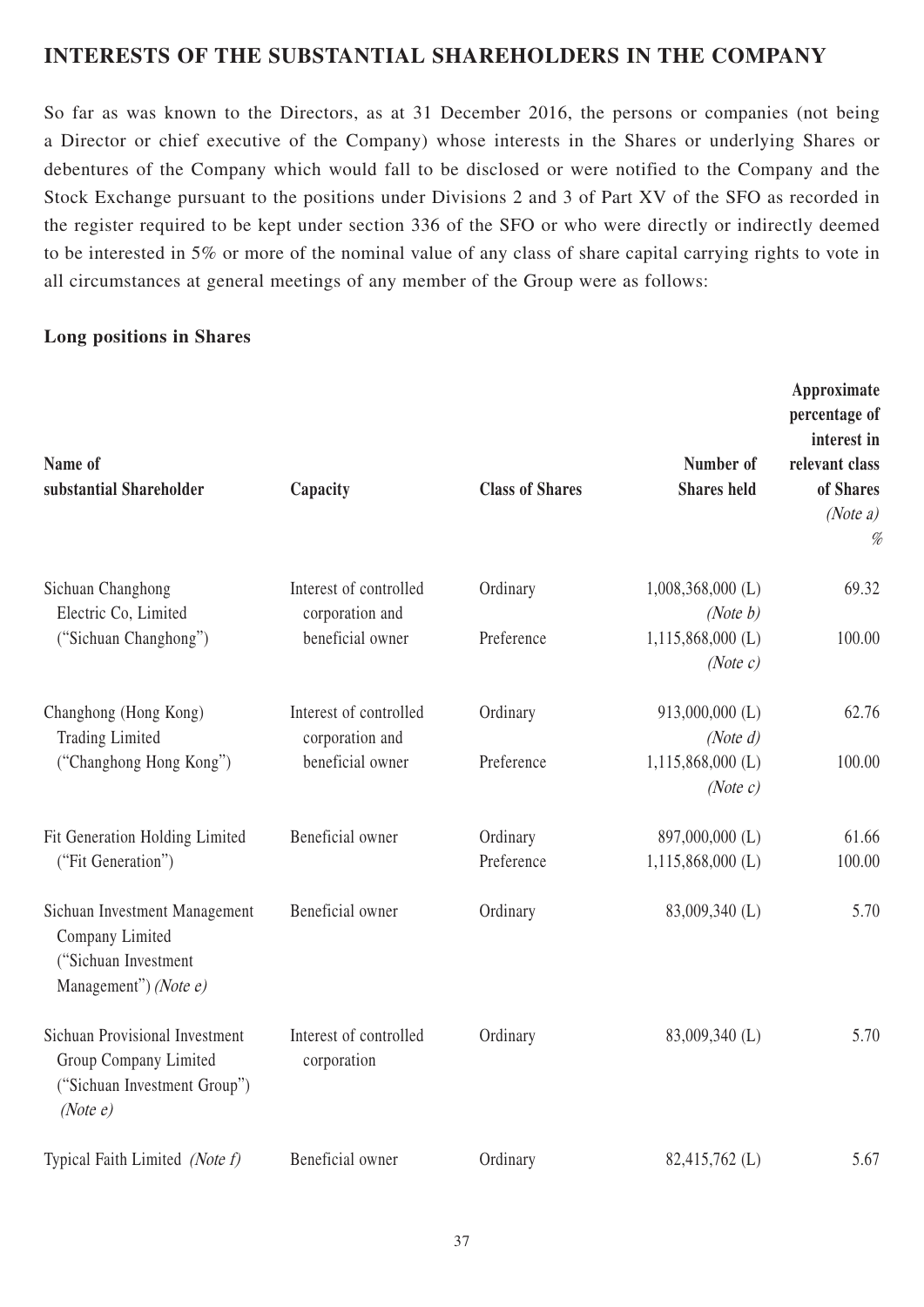#### Notes:

- (a) The percentages are calculated based on the total number of Shares and preference shares of the Company in issue as at 31 December 2016, which were 1,454,652,000 and 1,115,868,000, respectively.
- (b) Of the 1,008,368,000 Shares held by Sichuan Changhong, 95,368,000 Shares were held directly, 16,000,000 Shares were held through its wholly-owned subsidiary, Changhong Hong Kong and 897,000,000 Shares were held through Fit Generation, which is wholly-owned by Changhong Hong Kong. Sichuan Changhong is therefore deemed to be interested in the Shares held by Changhong Hong Kong and Fit Generation for the purpose of the SFO.
- (c) 1,115,868,000 preference shares of the Company were held by Fit Generation, which is wholly-owned by Changhong Hong Kong, which is a wholly-owned subsidiary of Sichuan Changhong. Each of Sichuan Changhong and Changhong Hong Kong is therefore deemed to be interested in the preference shares of the Company held by Fit Generation for the purpose of the SFO.
- (d) Of the 913,000,000 Shares held by Changhong Hong Kong, 16,000,000 Shares were held directly and 897,000,000 Shares were held through Fit Generation. As Fit Generation is wholly-owned by Changhong Kong Kong, Changhong Hong Kong is deemed to be interested in the Shares held by Fit Generation for the purpose of the SFO.
- (e) Sichuan Investment Management is wholly-owned by Sichuan Investment Group, which is deemed to be interested in the Shares held by Sichuan Investment Management for the purpose of the SFO.
- (f) Typical Faith Limited is wholly-owned by Mr. Zhu.

Save as disclosed above, as at 31 December 2016, the Directors were not aware of any other person who had an interest or short position in the Shares or underlying Shares of the Company which would fall to be disclosed under Divisions 2 and 3 of Part XV of the SFO, or who was interested in 5% or more of the nominal value of any class of share capital, or options in respect of such capital, carrying rights to vote in all circumstances at general meetings of the Company.

## **DIRECTOR'S INTEREST IN A COMPETING BUSINESS**

Sichuan Changhong is a substantial shareholder of the Company established in the PRC of which shares are listed on the Shanghai Stock Exchange. Sichuan Changhong is principally engaged in the wholesale business of consumer home electronics items under the name of "Changhong".

Save as disclosed in this paragraph, none of the Directors or the substantial shareholders of the Company (as defined in the GEM Listing Rules) had an interest in a business which competes or may compete with the business of the Group during the period under review.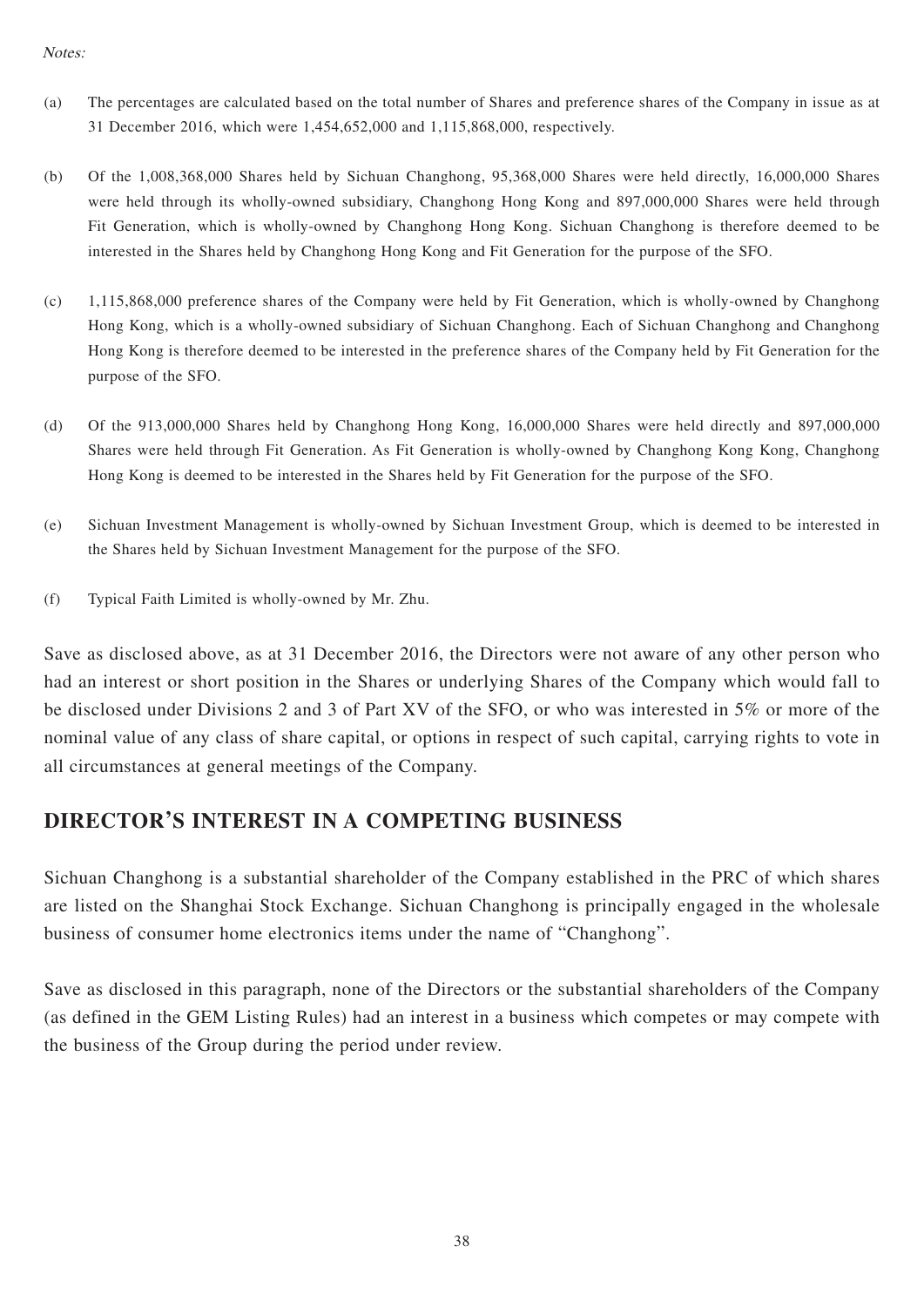# **PURCHASE, SALE AND REDEMPTION OF THE COMPANY'S LISTING SECURITIES**

During the year under review, neither the Company nor any of its subsidiaries purchased, sold or redeemed any of the Company's listed securities.

# **STANDARD OF DEALINGS AND CODE OF CONDUCT FOR SECURITIES TRANSACTION BY DIRECTORS**

The Company has adopted a code of conduct regarding securities transactions by Directors (the "Code of Conduct") as set out in Rules 5.48 to 5.67 of the GEM Listing Rules as its own code of conduct for securities transactions. Having made specific enquiry of all Directors, all Directors confirmed that they had complied with the required standards as set out in the Code of Conduct.

## **EVENTS AFTER 31 DECEMBER 2016**

In order to promote the strategic transformation of the Group, provide a one-stop internet distribution platform for customers and assist distributors and retailers to transform towards "Internet+" in the PRC, the Company resolved to establish a wholly-owned subsidiary named Sichuan Changhong IT Duolayouhuo E-commerce Co., Ltd. ("Duolayouhuo") with a capital contribution of RMB100 million on 23 February 2017. Duolayouhuo was established on 9 March 2017 and is expected to engage in, among other things, wholesale and retail of electronic products, computer hardware and software, communication equipment; provision of computer technology consulting services and e-commerce services; and development, design and application of computer software. For further details in relation to the establishment of Duolayouhuo, please refer to the announcement of the Company dated 23 February 2017.

## **RESUMPTION OF TRADING**

At the request of the Company, trading in the Shares on the Stock Exchange has been halted with effect from 9:00 a.m. on 30 March 2017 pending the release of this announcement. An application has been made by the Company to the Stock Exchange for the resumption of trading in the Shares on the Stock Exchange with effect from 9:00 a.m. on 3 April 2017.

> By Order of the Board **Zhao Yong** Chairman

Hong Kong, 31 March 2017